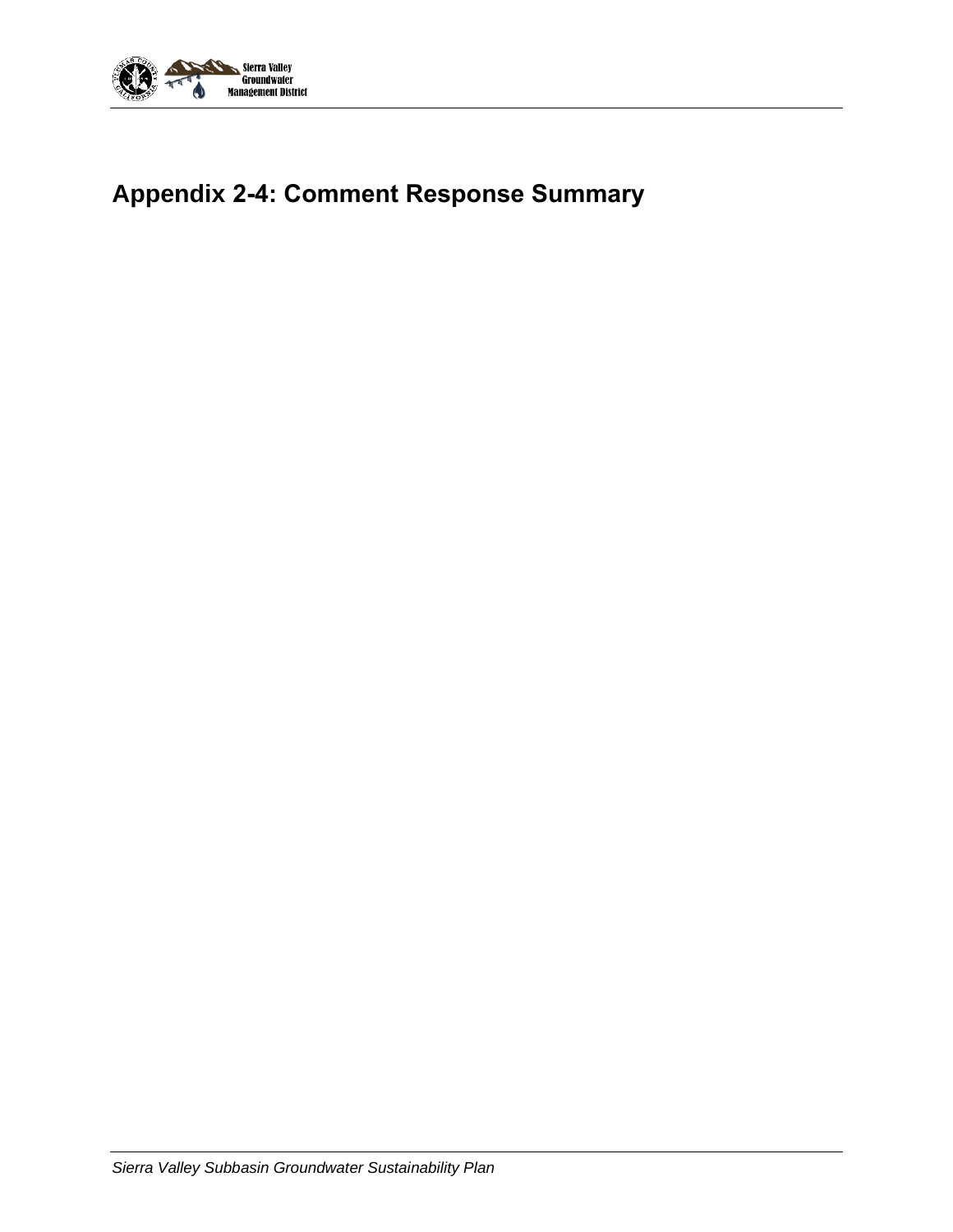

## **1.0 Public Review of SVGSP**

The Public Review Draft of the Sierra Valley Groundwater Sustainability Plan (GSP) was posted on October 13, 2021 and comments were accepted through November 15, 2021. The GSAs received 115 comments from 28 comment letters on the draft GSP during the public comment period. Private citizens, state agencies, non-governmental organizations, and other organizations representing beneficial users and uses of groundwater in the region submitted comments. In addition, the SVGMD Board provided comments on January 4, 2022.

Once the public comment period ended, the GSA reviewed each comment and recorded a response along with a recommended action if pertinent. Comments were grouped by topic so the GSA could manage and respond to multiple comments on a similar topic (i.e., Multiple Comment Responses or MCR). The GSA then developed responses to address all identified MCRs. In addition, responses to individual comments were also provided.

### **1.1 Comment management and organization**

This section describes the methodology the GSAs used to organize the comments made on the draft GSP into MCR categories for review and response. The comment response matrix was developed in Excel and categorizes the comments made on the draft GSP by MCR topic. Each comment was given its own unique comment identification number (CIN) and was then assigned to a MCR category and entered into the Excel tool.

Twelve different MCR topics were identified and included: groundwater dependent ecosystems, interconnected surface water, the water budget, climate change, demand management, outreach, identification of disadvantaged communities and tribes, monitoring, data gaps and GSP implementation, projects and management actions, subsidence, and GSA rate structure. The responses to the MCRs are shown in Attachment A to this summary.

The comment response matrix is an Excel tool generated and utilized by GSA staff and consultants to organize comments by MCR topic to respond to the different MCR categories. Table 1 shows the types of information included and the complete comment and response matrix is included in Attachment B to this summary.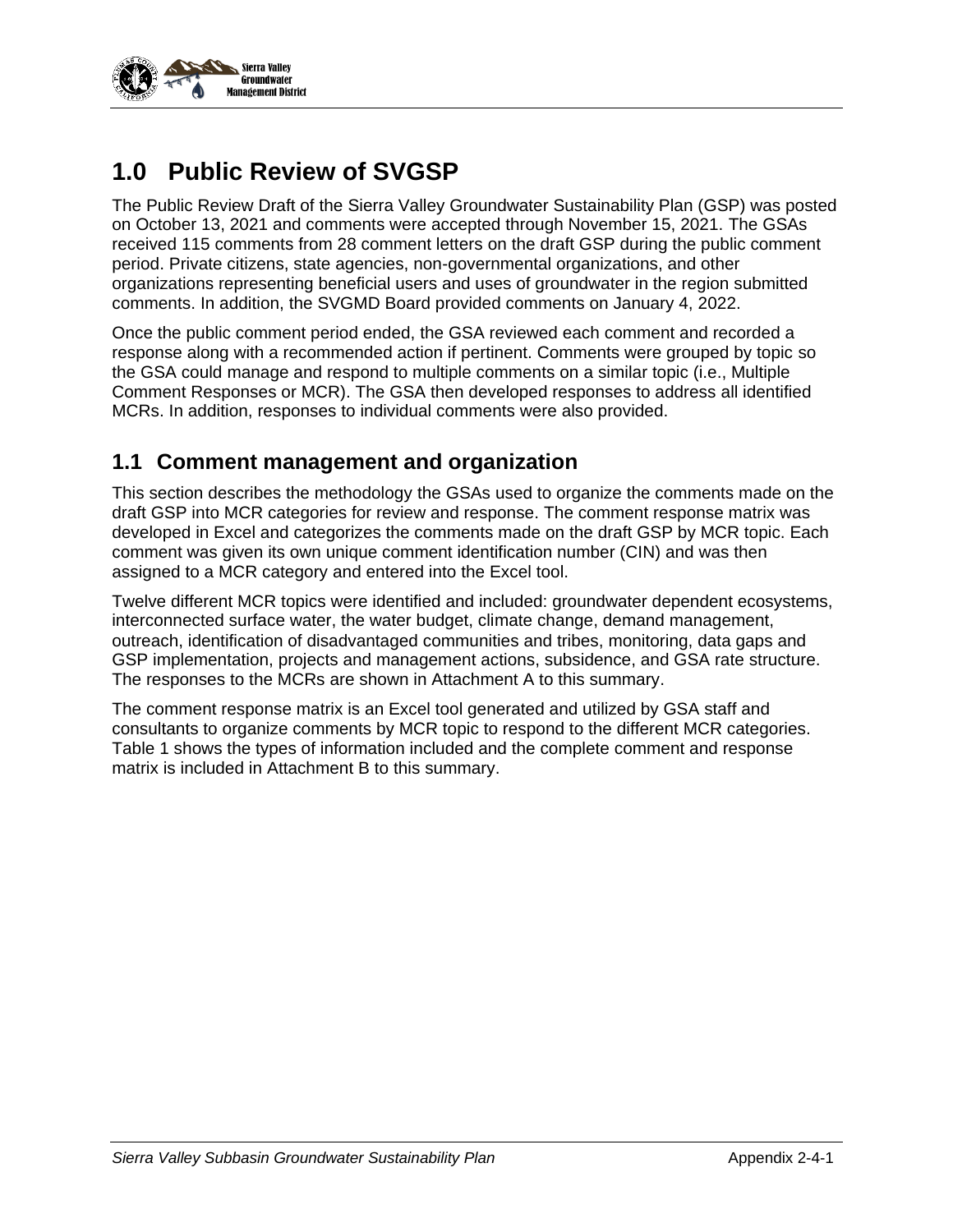

| <b>Matrix Column</b>        | <b>Column Description</b>                                           |
|-----------------------------|---------------------------------------------------------------------|
| Author                      | Identity of person or agency comment was submitted by               |
| <b>CIN</b>                  | Unique comment identifier                                           |
| <b>MCR</b>                  | Multiple comment response topic                                     |
| Group                       | Groups A-C (see section 3.1.2)                                      |
| Description                 | Brief description of comment category/topic                         |
| Location in GSP             | Chapters or sections of draft GSP commented upon                    |
| Comment                     | Original comment submitted by commentator                           |
| Response/Recommended action | Actions taken or recommended and/or written response to<br>comment. |

### **Table 1: SVGMD GSP comment and comment response matrix column labels and descriptions.**

### **1.1.1 Comment Groups**

After assigning sub-categories and writing brief descriptions of the comments, GSA staff and consultants conducted a detailed evaluation of the scope, relevance, and importance of each individual comment. Through this activity, staff and consultants conducted an initial grouping, or prioritization, of these comments based, in part, on their applicability to 23 CCR § 355.4(b)(10). These groupings are further described below.

"**Group A**": Comments were assigned to Group A if they raised substantial technical, policy, or legal issues most likely to be subject to 23 CCR § 355.4(b)(10). Of the 128 comments received, 33 were assigned to Group A.

"**Group B**": Comments were assigned to Group B if they required additional evaluation or significant changes to the GSP and considered valid technical or policy issues for focused review. This included comments that referred to content and themes included throughout the GSP and would require more consideration to address. Of the 128 comments received, comments 56 were assigned to Group B.

"**Group C**": Comments were assigned to Group C if they primarily raised editorial issues or could be addressed without requiring further technical evaluations or significant changes to the GSP text. For example, if a comment indicated that a certain passage or section of the GSP could be improved through a closer editorial review, it was categorized as Group C. Of the 128 comments, 33 were assigned to Group C and directly addressed by the GSA and consultant staff.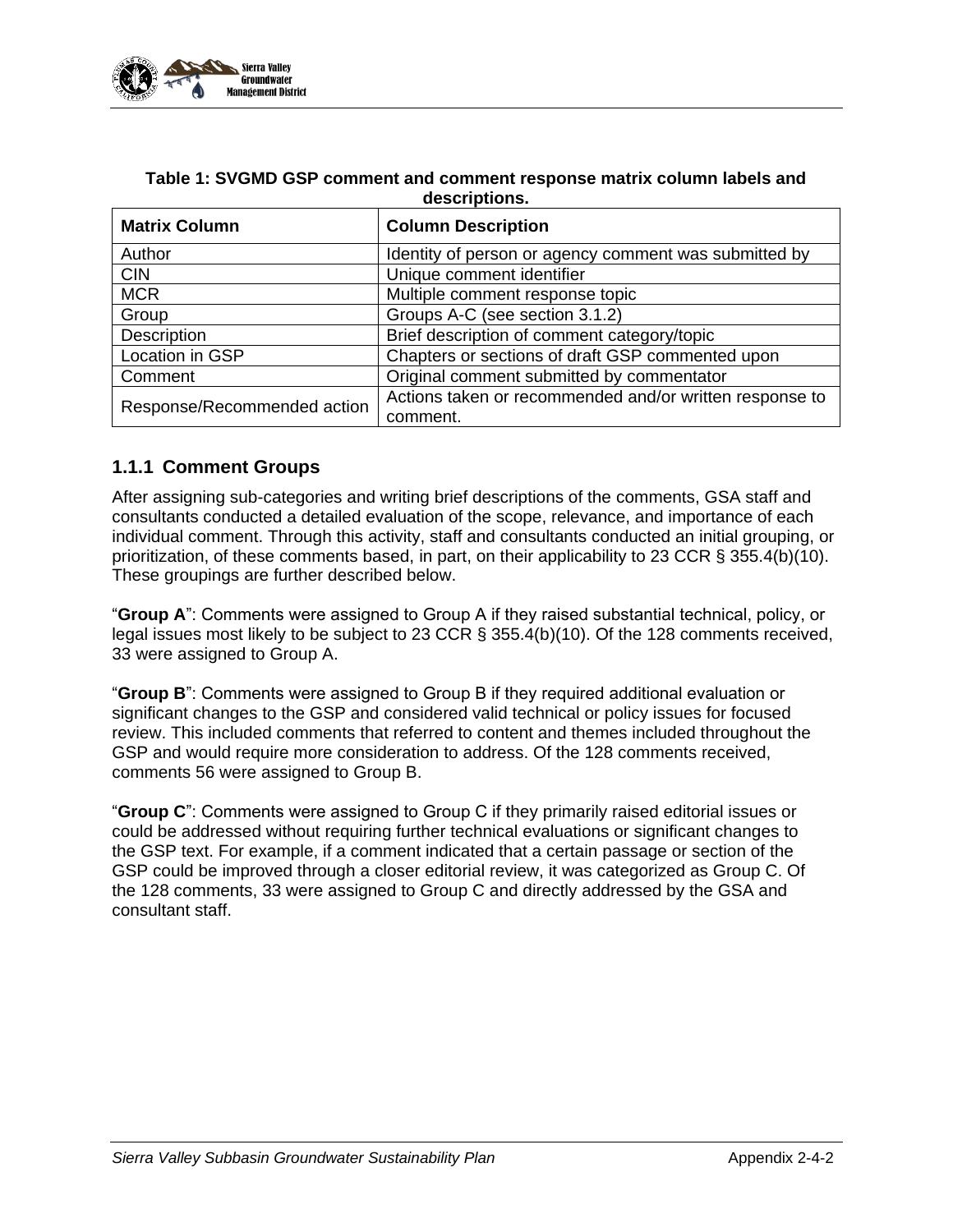

## **Attachment A Responses to Multiple Comments**

1. **MCR Topic**: Groundwater Dependent Ecosystems (GDE) **Response to MCR**:

"A summary of all the main comments received about GDEs is provided below. Our conclusions regarding GDE (and ISW) relies heavily on groundwater elevation data. We agree that shallow groundwater is a data gap due to the sparse distribution of wells in the shallowest western side of the basin and due to the significant uncertainty on well screening and actual well depth. The groundwater level data used for the GDE analysis is the same groundwater level data used in all other analyses in the GSP and the data is provided in Appendix 3-1. It contains the Representative Monitoring Points (RMPs) and additional data that were not selected for the RMP monitoring network. Section 3.3.1.4 now provides additional detail on the monitoring wells used, their depth (less than 300 feet), and how only the shallow groundwater levels from multi-completion wells were used in the interpolation.

Given the lack of shallow groundwater data and uncertainty in the vegetation map, all of the GDEs are best described as potential GDEs. This has been clarified in Chapter 2 of the GSP.

To start providing the needed information, four additional wells will be installed near the GDEs in the western half of the basin. This will help to better assess shallow groundwater and help to calibrate the groundwater model to assess the effects of groundwater management on GDEs. Regarding GDEs, the 30 ft threshold will be reexamined after GSP submittal to reflect variation in groundwater elevation and uncertainty due to the lack of shallow groundwater. The special status species list will be refined after GSP submittal to include GDE units based on location within the basin and hydrology. Finally, the Normalized Difference Vegetative Index (NDVI) analysis will be clarified to account for localized changes as well as larger-scale changes near monitoring points and within the large GDE complex in the western half of the basin. The Sustainable Management Criteria (SMC) triggers can be adjusted if GDE health declines. SMCs were set above thresholds.

We used the best available data to compile the list of special status species and acknowledged that Sierra Valley is an important bird area. Our sources for sensitive species included: the California Natural Diversity Database (CNDDB), California Native Plant Society (CNPS) Manual of California Vegetation (2021), Harnach (2016), eBird (2021),TNC freshwater species lists generated from the California Freshwater Species Database (CAFSD) (TNC, 2021), USFWS's Information for Planning and Consultation (IPaC) portal (USFWS, 2021), Feather River Land Trust Sierra Valley Birder's Guidebook (Feather River Land Trust n.d.), Vestra (2005), and CDFW's BIOS database.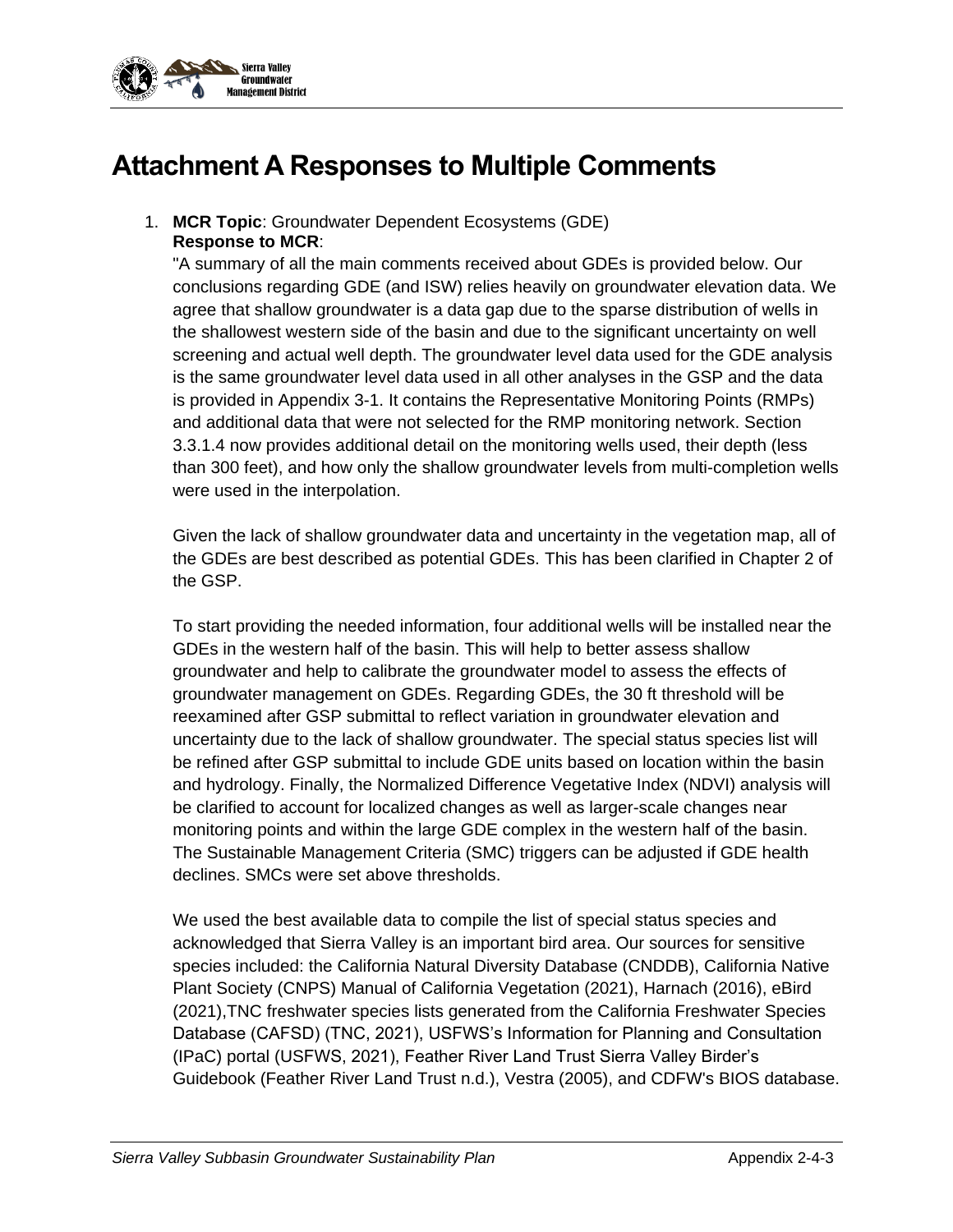

We will happily add information from additional reports after the GSP is submitted if they are made available to us.

As part of the GSP, the health of GDEs will be tracked using NDVI coupled with measurements of shallow groundwater elevations near GDEs. If the interconnected surface water flows and the health of GDEs (as measured by NDVI) decline around the monitoring points and the change is due to groundwater management, the minimum thresholds (MTs) and measurable objectives (MOs) will be reevaluated."

### 2. **MCR Topic**: Interconnected Surface Water (ISW) **Response to MCR**:

"Quantification of ISW depletion is a difficult task considering the novelty of the model and lack of surface water data to perform calibration. Besides the streamflow gage on the Middle Fork Feather River there has been no continuous monitoring of streamflow within the groundwater basin in the last ~40 years. Consequently, this is considered a data gap and will be addressed by recommendations in the monitoring plan. As this data gap is addressed, we will be better able to assess how groundwater management is affecting interconnected surface water and groundwater elevations and the GSAs can target areas where ISW depletion is occurring. Assessing the effect on beneficial users will require more information on groundwater elevations and ISW to target areas that might require data linking flow and groundwater changes to habitat response.

Recommendations in the monitoring plan look to fill these data gaps, but the number of new RMPs must strike a balance of filling data gaps and the cost of monitoring to the SVGMD. Additional description of the proposed monitoring network for GDEs has been included in Section 3.4.4, Monitoring Networks Summary.

Interconnected surface waters were mapped by Balance Hydrologics using whatever well data were available and things like hydraulic gradients. To map ISW, we conservatively chose a wetter than average period by using groundwater elevation for springs of 2017-2020 which represented the highest groundwater elevations since 2006. Figure 2.2.2-12 will be modified to show depth to groundwater contours and wells used in the analysis. Additional monitoring required to better understand both groundwater dynamics and interconnected surface flow is described in section 3.4.4. This monitoring plan will be expanded in upcoming drafts of the GSP. The streams classified as a data gap in Figure 2.2.2-12 are retained as potential ISW. MTs of RMPs in these areas were set with this in mind by limiting decline of groundwater levels near ISW to the historical low groundwater elevation. "

### 3. **MCR Topic**: Water Budget **Response to MCR:**

"The hydrologic model description has been added to Section 2.2.1 and the water budget has been added to Section 2.2.3."

4. **MCR Topic**: Climate Change **Response to MCR**: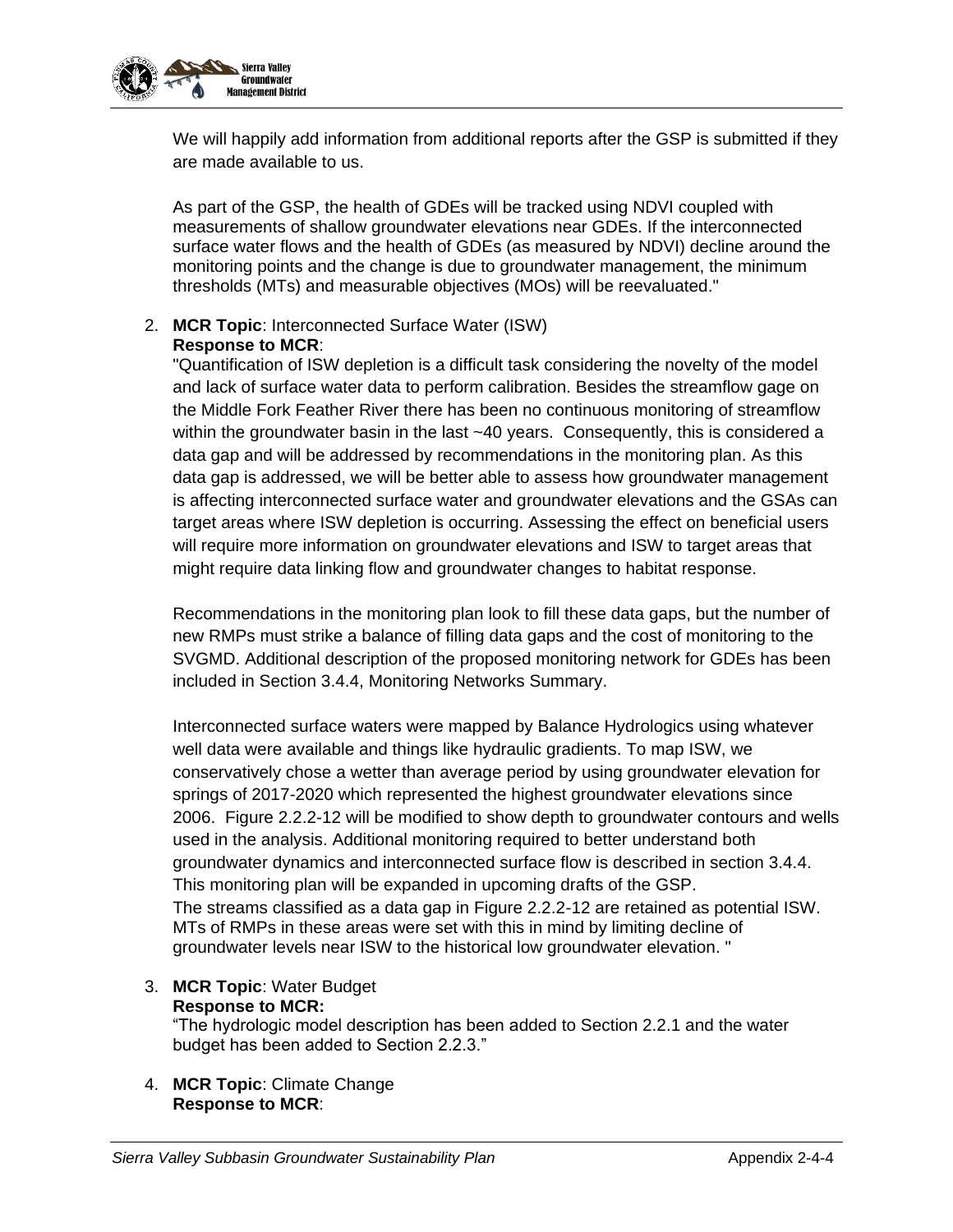

"Projected climate change impacts using the four climate change scenarios provided by DWR are included in the updated version of Section 2.2.3. In addition, climate change has been considered in the uplands management and restoration PMA, groundwater recharge PMA and fuels reduction PMA.

The GSAs also acknowledges data gaps and existing uncertainty in its SV integrated hydrological model, as outlined in Appendix 2-5. While the model was developed based on the best available science and data and provided a sufficient understanding of Basin conditions, further improvements are needed to conduct climate change studies and simulate future scenarios. GSAs has sought to coordinate with local and regional stakeholders in generating and conducting climate change scenarios to include the largest spectrum of expected changes possible. This will help the GSAs include the changes to reservoir operation and surface water availability in the Basin. Surface water availability can have significant impacts on the Basin and need to be incorporated into future scenarios. There are several other climate factors in addition to temperature that influence recharge processes (e.g., timing of precipitation, precipitation volume, storm intensity). Changes in these could enhance, negate, or diminish any temperature change effects on recharge processes. "

### 5. **MCR Topic**: Demand Management **Response to MCR**:

"Developing a groundwater allocation system is discussed in Chapter 4, Section 4.3.7 Groundwater Trading and Allocations System. The section stated "Because this water management approach [pumping allocations] would have direct economic impact through reduced irrigation water volumes, and would require additional administration actions by the SVGMD, it is not identified in the GSP as a primary management action. Due to numerous comments/requests, the text was changed to list pumping allocations as a potential management action IF other PMAs fail to address overdraft. Text was also added to say that pumping can also be redistributed vertically and spatially. For example, deep ag wells can be limited to pumping from deep aquifer layers while GDEs and domestic users can extract from the upper aquifer layer."

### 6. **MCR Topic**: Outreach

### **Response to MCR**:

"Outreach and engagement strategies are described in detail in the Communication and Engagement Plan and in Chapter 2 of the GSP. We will note that traditional community outreach activities were restricted by COVID as in-person events were not always possible. However, online monthly TAC and Board meetings were publicized through the SVGMD website and through emails to interested parties. In addition, all meeting materials and meeting recordings are posted on the SVGMD website. Other approaches to publicizing events are listed below.

Moving forward, comments on the outreach and engagement process are being taken into consideration and the approach during GSP implementation is provided in a new section on outreach and engagement for Implementation that has been added to the Communication and Engagement Plan (Appendix 2-3).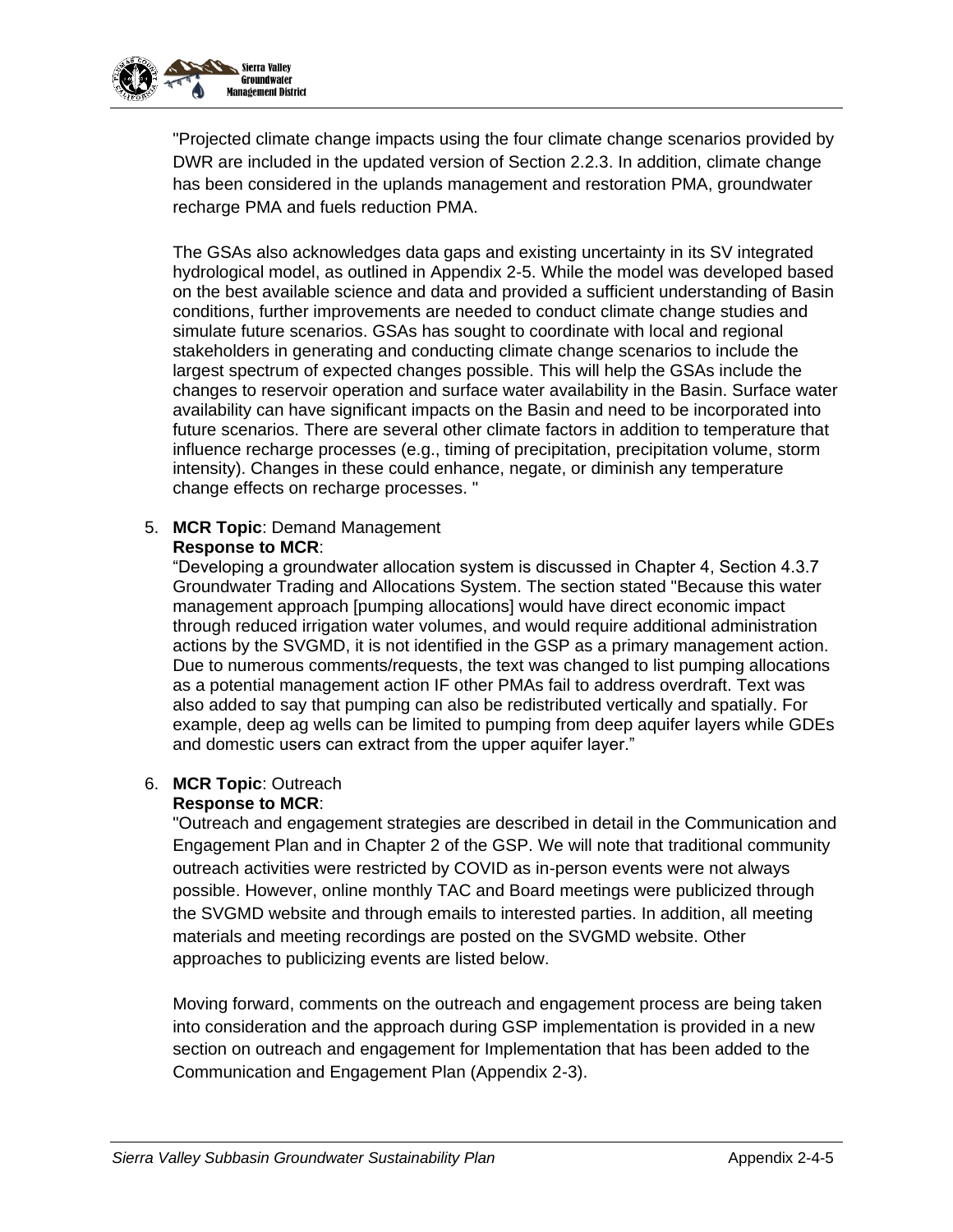

As described in Chapter 2, substantial efforts to engage the public in development of the GSP have been underway since 2018 with public workshops being conducted in April 2016, February 2017, March 2017, October 2018, December 2019, May 2021, and October 2021. These workshops were publicized through:

- Print and on-line media/newspaper announcements: Mountain Messenger; Plumas News; Sierra Booster and www.sierraville.org
- Outreach partners' newsletters, websites, and social media accounts
- GSA websites, with posting of TAC meeting minutes, materials, and recordings on the SVGMD website
- Interested parties email lists
- Posting of public workshop flyers at local establishments
- Distributing surveys using multiple formats: hard copies at workshops, posted as PDFs, and links to online versions

In addition, TAC meetings have been held monthly since November 2020 and GSP updates have been provided at the monthly SVGMD Board meetings. The Board meetings are open to the public and, as noted above, all meeting materials are posted on the SVGMD website."

7. **MCR Topic**: Identification of Disadvantaged Communities and Tribes **Response to MCR**:

"To assist in DAC identification, DAC spatial layers have been added to the Data Management System (DMS). Inclusion of a specific figure within the GSP was deemed unnecessary as the boundaries can easily be obtained through other sources and do not affect SMCs developed for the basin. No federally recognized tribal lands are present in Sierra Valley.

We believe that our sustainable management criteria protect domestic wells from impacts. Therefore, such an analysis would not substantively change the fact that projected groundwater management is not expected to impact domestic wells in the basin. To our knowledge, all domestic and municipal users in the basin are solely reliant on groundwater.

However, the number and locations of domestic wells have been identified as a data gap that will be addressed during GSP implementation. This was discussed extensively at the TAC meeting on December 6th. SMCs, Chapter 3, will be modified to describe undesirable results according to decisions made at the December 6th meeting. Domestic well SMC has been removed until a more complete well inventory and assessment has been completed. Well inventory will be done within ~2 years and SMC can be re-evaluated for the 5-year GSP update."

### 8. **MCR Topic**: Monitoring

### **Response to MCR**:

New information has been discussed with the GSAs and more details on the monitoring network and on the commitment about future data collection are presented in chapter 3 and chapter 5. Section 3.4.4 provides a summary of existing monitoring networks and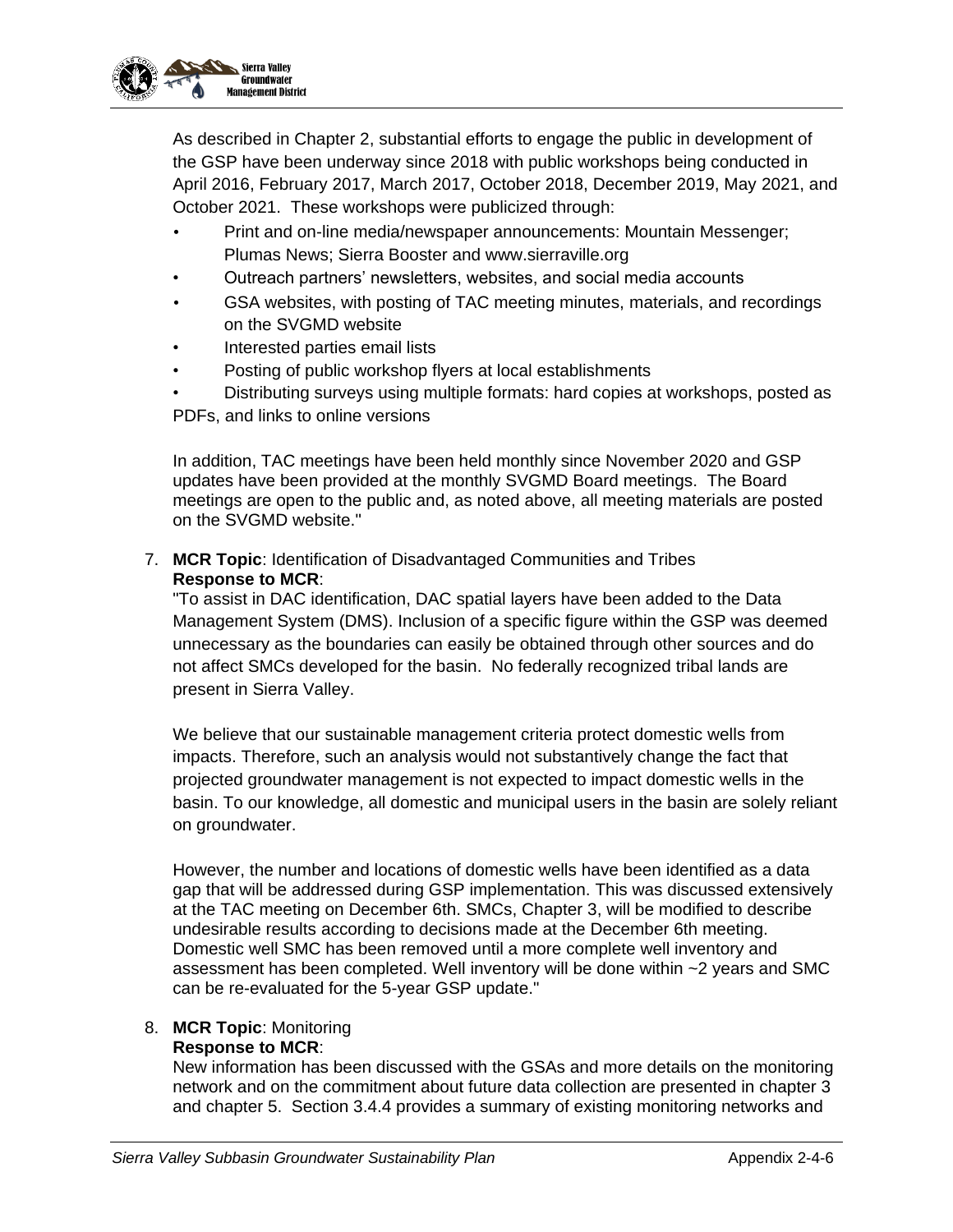

planned additions to address data gaps for groundwater elevation, water quality, ISW and subsidence. Potential funding and schedule for addressing data gaps and expanding monitoring networks are discussed in Section 4.2.2 (Monitoring and Reporting PMA) and in Chapter 5.

9. **MCR Topic**: Data Gaps and GSP Implementation **Response to MCR**:

"Concern has been expressed that the plan identifies many data gaps, and we agree that these must be filled in order to better ensure sustainable groundwater management in the SV basin. Nonetheless, the plan uses the best available information, and suggests the avoidance of significant and unreasonable impacts to beneficial users. Reducing MTs as suggested would likely lead to significant and unreasonable impacts to growers, ranchers, and municipal systems - only in the proximity of these users are groundwater levels allowed to decline beyond historical lows. As noted in the comment response to the Design and Implementation of Monitoring Networks, additional information on existing monitoring networks and planned enhancements has been provided in Section 3.4.4. There are a limited number of existing shallow groundwater wells in the Basin and of those even fewer have existing groundwater data or are suitable for collecting groundwater data. RMPs for ISW and GDEs represent those existing shallow groundwater wells suitable for monitoring and several new wells. The number of new wells is intended to strike a balance of filling data gaps and the cost of those wells to the SVGMD. If data gaps continue to exist, the Plan can be modified at the 5-year update to include additional RMPs."

#### 10. **MCR Topic**: Projects and Management Actions **Response to MCR:**

"Reoperation of Surface Water Supplies is a PMA included in Potential Projects and Management Actions in Chapter 4 that received multiple comments. There are other PMAs also being considered and evaluated with respect to potential effectiveness and technical and economic feasibility. Input on which PMAs are most feasible will continue to be sought during the GSP Implementation process. The GSAs will evaluate timelines for demand management once preliminary results from PMAs in Tier I will be evaluated. This will provide a better understanding on the actual needs for the basin. The process for prioritizing PMAs will begin in February 2022 and complete within the first year of GSP implementation."

### 11. **MCR Topic**: Subsidence

### **Response to MCR:**

"Inelastic (permanent) subsidence is a physical process where the arrangement of finegrained materials (typically clays and silts) is altered such that compaction occurs. While this compaction does result in some loss of storage in these fine sediments, the majority of useable groundwater is stored and transmitted in coarse-grained sediments which are unaffected by subsidence. Therefore, subsidence is a concern because differential deformation of the land surface can have adverse effects on engineered structures and conveyance systems (bridges, railroads, canals, etc.) on the land surface, not because of reduced subsurface storage capacity. The known extent and vertical displacement of subsidence in Sierra Valley is discussed in Section 2.2.2.5 of the GSP.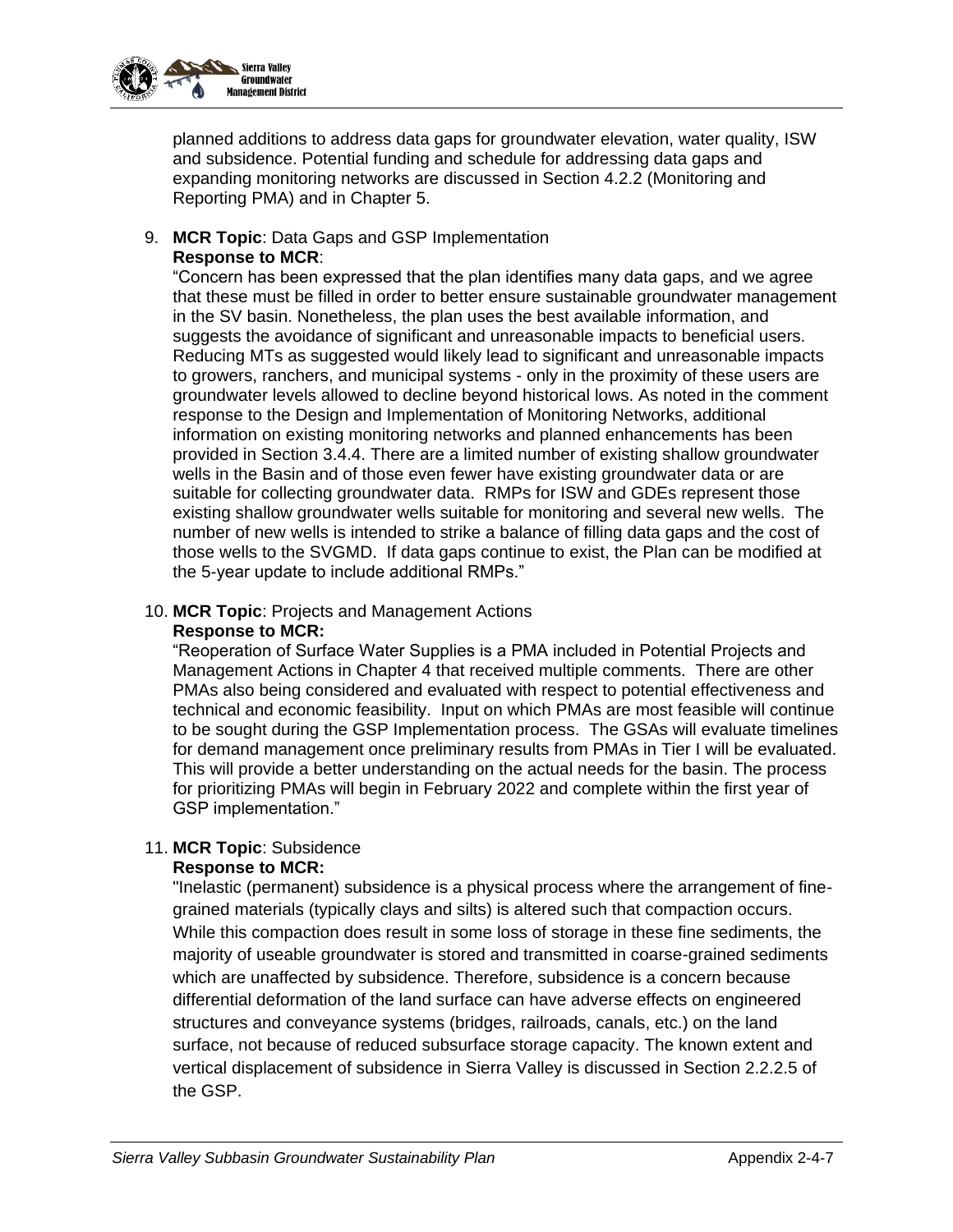

Subsidence was discussed extensively by the TAC on December 6 in response to this and other public comments. It was decided to revise the subsidence discussion to indicate it needs closer monitoring. Monuments will be installed in the area mentioned and InSAR data will initially be used to monitor subsidence. Additional surveys will be conducted if InSAR subsidence increases by 50% of the average annual subsidence from baseline period (2015-2021). The GSAs may at their discretion elect to survey monuments more frequently, pending available funds. "

#### 12. **MCR Topic**: GSA Rate Structure **Response to MCR**:

"The questions regarding cost allocation in funding GSP implementation are valid concerns in groundwater management in California. The Sierra Valley Basin has an established revenue structure that splits costs between property owners and well owners, through parcel fees and meter fees. Property owners of parcels that have largecapacity wells pay both fees, while property owners of parcels without large-capacity wells pay the parcel fee only. This revenue structure does spread costs out among both well owners and property owners in general, though it provides additional consideration to wells by imposing the meter fee. At this point a variety of options are being considered. One option presented in the Funding Options Technical Memorandum, a parcel tax, would allocate cost widely to all property owners. This mechanism would not charge based on groundwater extraction. While the advantage of this method is a lower rate for each property, it is true that it would not take usage into account.

Several fee models presented in the Memorandum do take usage into account. These models project that any additional costs associated with GSP implementation will be borne by the well owners, through the implementation of either a regulatory fee or property related fee on wells. This would mean that whether GSP implementation costs end up closer to the low estimate or the high estimate, large-capacity well owners will bear any additional cost burden. The options of structuring of these fees are presented in the Funding Options Technical Memorandum as either an estimated usage fee, which would charge based on an estimated usage rate, or actual usage fee, which would require the use of meters on all non-de minimis wells. There are advantages to each of these methodologies, and both attempt to take usage into account. The question of cost allocation will continue to be evaluated and will consider these comments as the GSAs develop the final funding plan during the first year of GSP implementation. "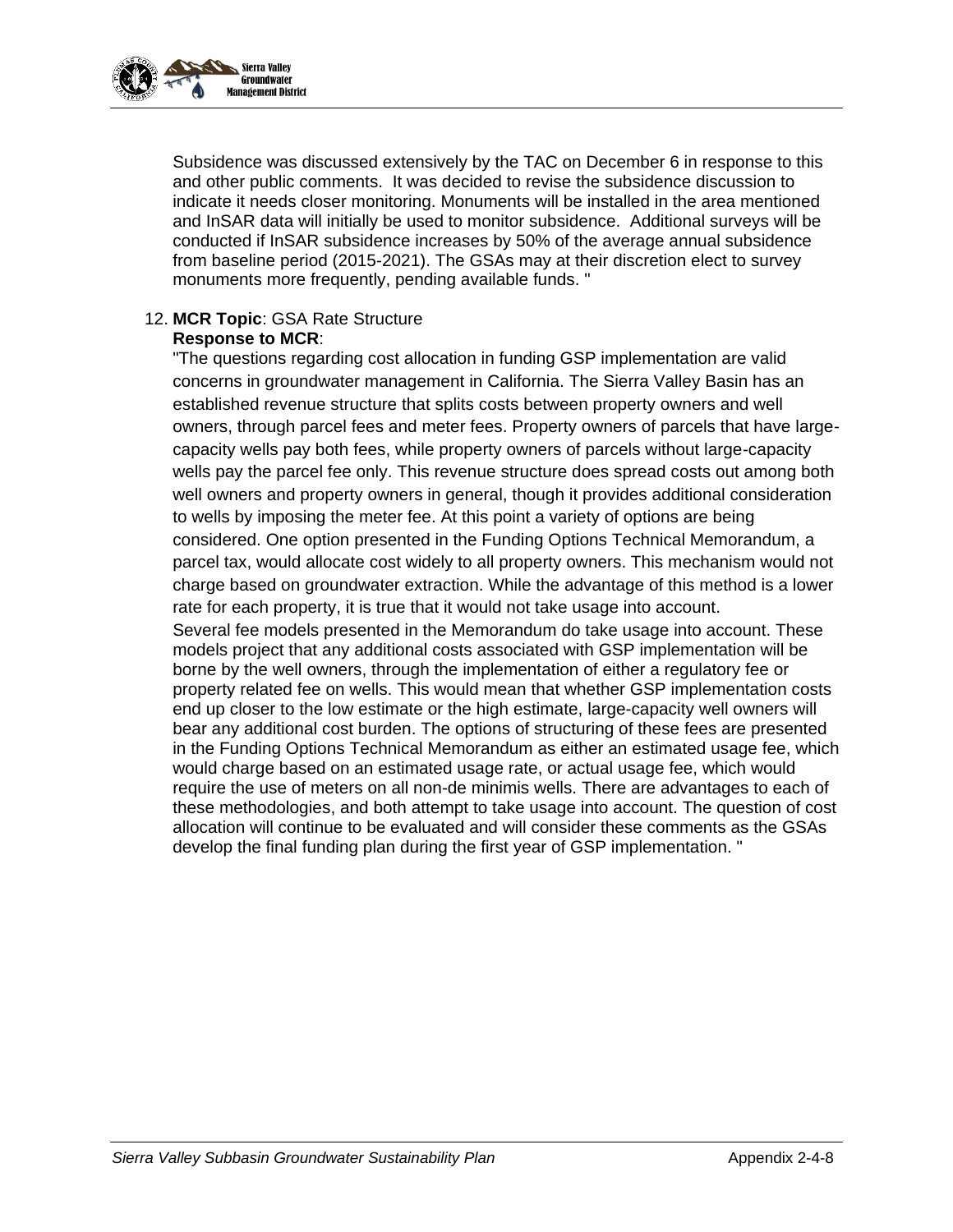

# **Attachment B Responses to Public Comments**

| <b>Author</b> | <b>CIN</b>      | <b>MCR</b>                         | Group | <b>Description</b>      | Location<br>in GSP | <b>Comment</b>                                                                                                                                                                                                                                                                                                                                                                                                                                                                                                                                                                                                                                                                                                                  | <b>Response / Recommended Action</b>                                                                                                                                                                                                                                                                                                                                                                                                                                                                                                                                       |
|---------------|-----------------|------------------------------------|-------|-------------------------|--------------------|---------------------------------------------------------------------------------------------------------------------------------------------------------------------------------------------------------------------------------------------------------------------------------------------------------------------------------------------------------------------------------------------------------------------------------------------------------------------------------------------------------------------------------------------------------------------------------------------------------------------------------------------------------------------------------------------------------------------------------|----------------------------------------------------------------------------------------------------------------------------------------------------------------------------------------------------------------------------------------------------------------------------------------------------------------------------------------------------------------------------------------------------------------------------------------------------------------------------------------------------------------------------------------------------------------------------|
| Board         | Board-001       | <b>MCR PMAs</b>                    | A     | <b>Shallow GW Wells</b> | ch <sub>4</sub>    | Well inventory should not be a Tier 1 PMA, put in<br>Tier 2 for domestic wells, no funding, de-emphasize<br>domestic wells                                                                                                                                                                                                                                                                                                                                                                                                                                                                                                                                                                                                      | Split into two PMAs - Tier 1 PMA is for existing<br>metering and inventory of large capacity<br>agricultural wells. Inventory of domestic and<br>other wells moved to Tier 2 and considered a<br>potential PMA based on available funding<br>particularly with respect to adding domestic wells.<br>Moved to 4.3.2                                                                                                                                                                                                                                                         |
| Board         | Board-009       | <b>MCR</b><br>Demand<br>Management | A     | <b>PMAs</b>             | ch 3, 4            | modify language to remove references to pumping<br>curtailment                                                                                                                                                                                                                                                                                                                                                                                                                                                                                                                                                                                                                                                                  | edits made                                                                                                                                                                                                                                                                                                                                                                                                                                                                                                                                                                 |
| <b>CDFW</b>   | <b>CDFW-001</b> | <b>MCR ISW</b>                     | A     | <b>ISW</b>              | Section<br>2.2.2.6 | Comment #1 - Interconnected Surface Water<br>Systems (2.2.2.6 Identification of interconnected<br>surface water systems; starting page 2-87): The<br>GSP does not include an estimate of the quantity<br>and timing of depletions of interconnected surface<br>water systems as required by 23 CCR § 354.16(f).<br>a. Issue: The GSP identifies interconnected and<br>disconnected surface waters within the subbasin<br>and assesses vertical hydraulic gradients to identify<br>where reaches are likely gaining, losing, or mixed.<br>However, the<br>GSP does not include information related to the<br>quantity and timing of depletions from these<br>interconnected surface waters as required by 23<br>CCR § 354.16(f). | Quantification of ISW depletion is a difficult task<br>considering the novelty of the model and lack of<br>surface water data and of continuous shallow<br>groundwater data to perform calibration. In lieu<br>of a poor estimation of ISW depletion, the Plan<br>proposes to maintain horizontal hydraulic<br>gradients near ISW and GDEs so additional<br>depletion of ISW does not occur. Quantification<br>of ISW in the form of actual stream depletion<br>attributed to groundwater pumping will occur at<br>the 5-year update when sufficient data is<br>available. |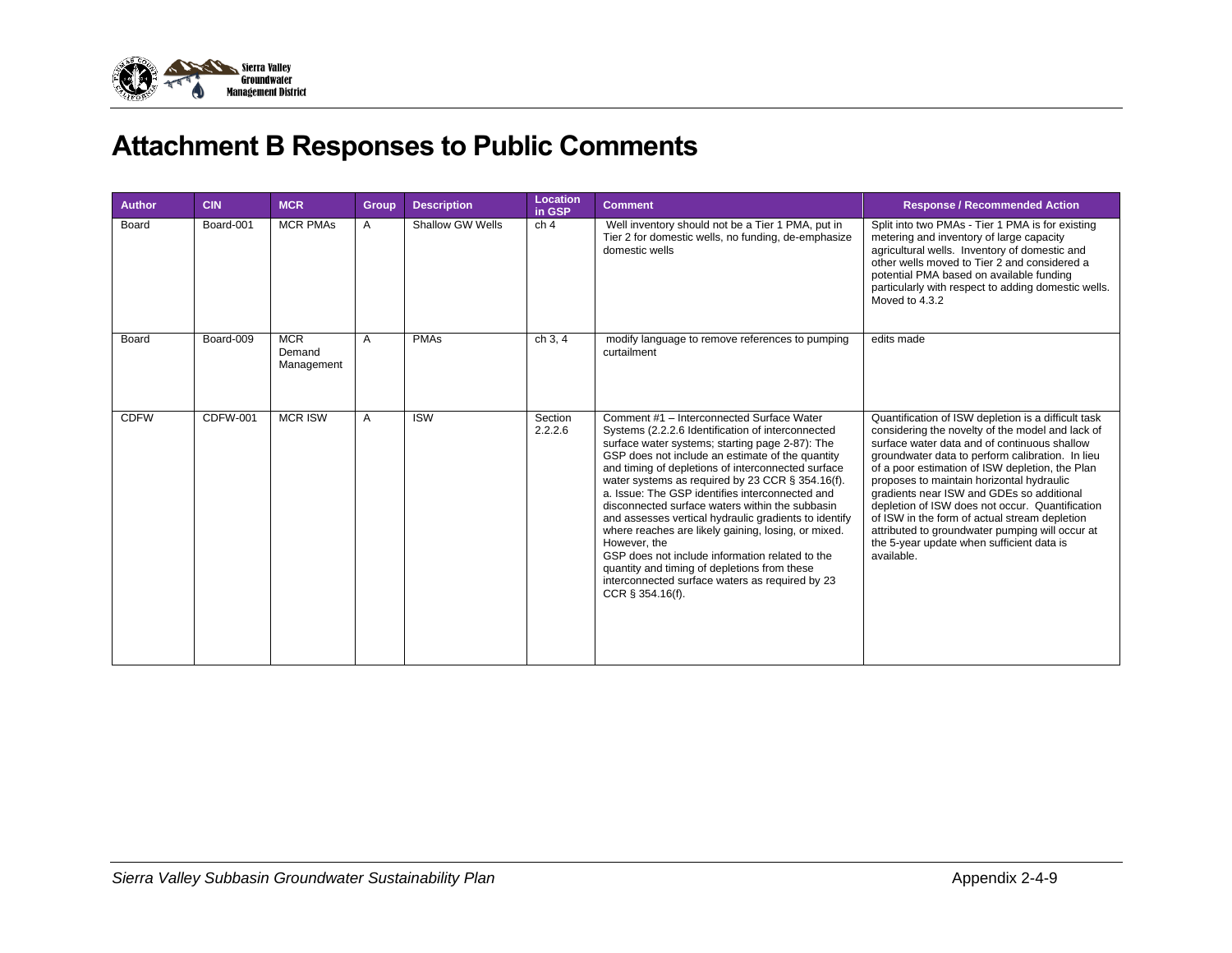

| <b>Author</b> | <b>CIN</b>      | <b>MCR</b>     | Group | <b>Description</b> | <b>Location</b><br>in GSP | <b>Comment</b>                                                                                                                                                                                                                                                                                                                                                                                                                                                                                                                                                                                                                                                                                                                                                                                                                                                                                                                                                                                                                                                                                                                                                                                                                                                                                                                                                                                                                                                                                                                                                                                                                                                                                                                                                                                                                                                                                                                                                                                                                                                                                                                                                                                                                                                                                                                                                                                     | <b>Response / Recommended Action</b>                                                                                                                                                                                                                                                                                                                                                                                                                                                                                                                      |
|---------------|-----------------|----------------|-------|--------------------|---------------------------|----------------------------------------------------------------------------------------------------------------------------------------------------------------------------------------------------------------------------------------------------------------------------------------------------------------------------------------------------------------------------------------------------------------------------------------------------------------------------------------------------------------------------------------------------------------------------------------------------------------------------------------------------------------------------------------------------------------------------------------------------------------------------------------------------------------------------------------------------------------------------------------------------------------------------------------------------------------------------------------------------------------------------------------------------------------------------------------------------------------------------------------------------------------------------------------------------------------------------------------------------------------------------------------------------------------------------------------------------------------------------------------------------------------------------------------------------------------------------------------------------------------------------------------------------------------------------------------------------------------------------------------------------------------------------------------------------------------------------------------------------------------------------------------------------------------------------------------------------------------------------------------------------------------------------------------------------------------------------------------------------------------------------------------------------------------------------------------------------------------------------------------------------------------------------------------------------------------------------------------------------------------------------------------------------------------------------------------------------------------------------------------------------|-----------------------------------------------------------------------------------------------------------------------------------------------------------------------------------------------------------------------------------------------------------------------------------------------------------------------------------------------------------------------------------------------------------------------------------------------------------------------------------------------------------------------------------------------------------|
| <b>CDFW</b>   | <b>CDFW-002</b> | <b>MCR GDE</b> | A     | <b>GDE</b>         | Section<br>2.2.2.7        | Comment #2 - Groundwater Dependent<br>Ecosystems (2.2.2.7 Identification of groundwater-<br>dependent ecosystems; starting page 2-93):<br>Groundwater dependent ecosystem (GDE)<br>identification, required by 23 CCR $\S$ 354.16(g), is<br>based on methods that risk exclusion of<br>ecosystems that may depend on groundwater.<br>a. Issues: i. Depth to Groundwater Threshold: The<br>GSP relies on a groundwater level threshold of 30-<br>feet below the ground surface (bgs) to screen<br>potential GDEs within the subbasin. However, there<br>is a lack of<br>shallow groundwater monitoring data, and few wells<br>are located near potential GDE areas (line 2297).<br>The GSP states that the standard deviation of 2017-<br>2020 average groundwater elevation within one<br>half-mile of GDEs ranges from 42 to 80 ft; 9,500<br>acres of potential GDEs were removed based on<br>the 30-ft bgs threshold.<br>These removed potential GDE areas would be<br>reclassified as GDEs if groundwater elevations<br>increased by one standard deviation (line 2302).<br>Given the high level of uncertainty of shallow<br>groundwater levels throughout the subbasin and the<br>lack of information regarding GDE rooting depths<br>(line 2341), relying solely<br>on a 30-ft threshold and coarse shallow<br>groundwater extrapolations to remove potential<br>GDE areas is not a conservative approach to GDE<br>identification.<br>ii. Special Status Species: The GSP includes a list<br>of special-status plant and wildlife species within the<br>subbasin "that may occur within or be associated<br>with the vegetation and aquatic communities in or<br>immediately adjacent to potential GDEs" (page 2-<br>95, line 2261). The GSP does not identify which<br>GDE areas within the subbasin were found to<br>support the special status species listed.<br>iii. Changes in Vegetation Health Assessment: The<br>GSP uses Normalized Difference Vegetation Index<br>(NDVI) to assess changes in vegetation health for<br>GDE areas within the subbasin. While assessing<br>NDVI can be a helpful tool for determining<br>vegetation trends, the subbasin scale used for the<br>analysis may be too broad<br>to capture localized NDVI trends for smaller groups<br>of GDE areas, making it difficult to inform discrete<br>protective management actions for localized<br>impacts. | Agreed. The 30 ft threshold will be reexamined<br>after GSP submittal to reflect variation in<br>groundwater elevation and uncertainty due to the<br>lack of shallow groundwater. The special status<br>species list will be refined after GSP submittal to<br>include GDE units based on location within the<br>basin and hydrology. Finally, the NDVI analysis<br>will be clarified to account for localized changes<br>as well as larger-scale changes near monitoring<br>points and within the large GDE complex in the<br>western half of the basin. |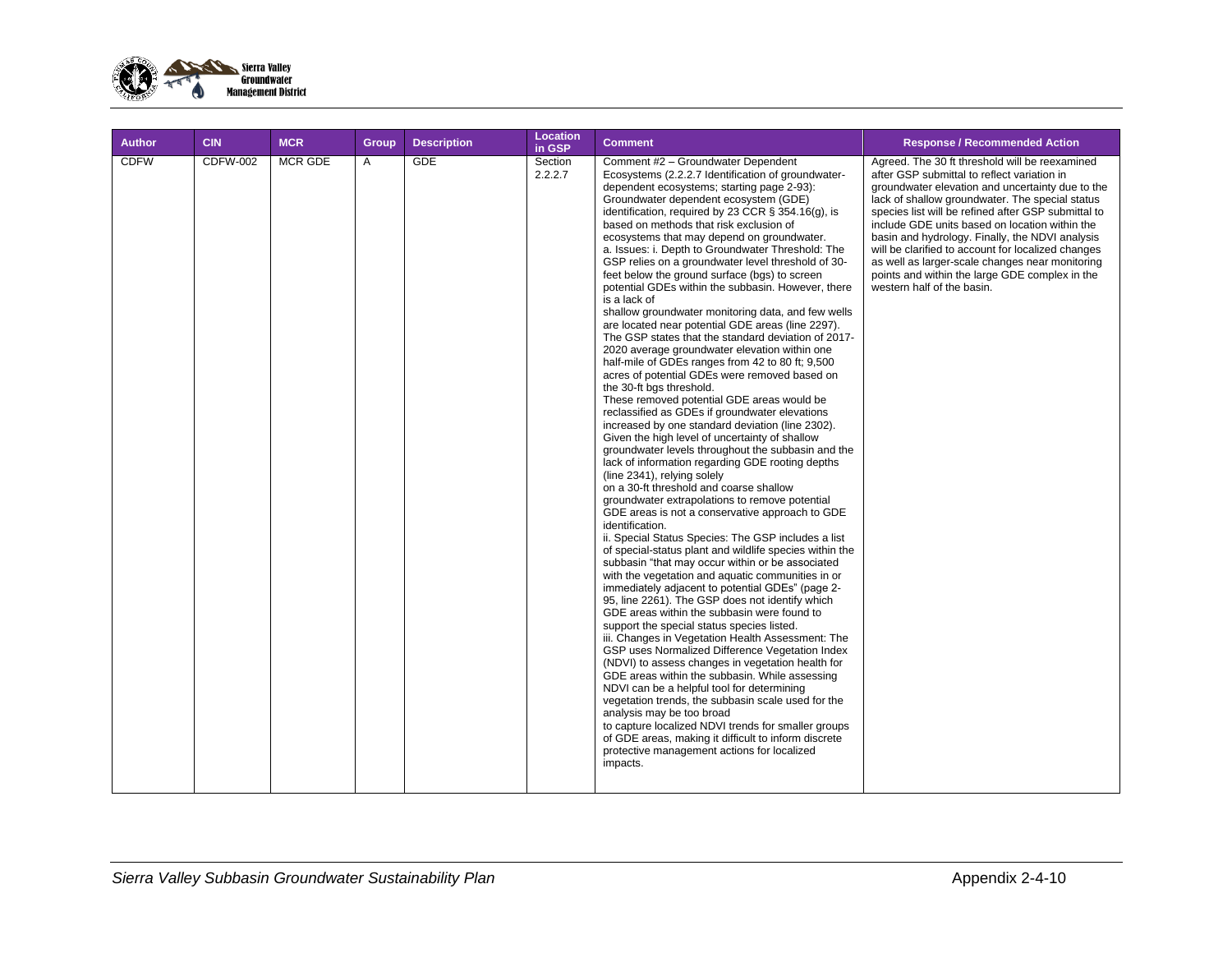

| <b>Author</b> | <b>CIN</b>      | <b>MCR</b>                              | <b>Group</b> | <b>Description</b> | <b>Location</b><br>in GSP | <b>Comment</b>                                                                                                                                                                                                                                                                                                                                                                                                                                                                                                                                                                                                                                                                                                                                                                                                                                                                                                                                                                                                                                                                                                                                                                                                                                                                                                                                                                                                                                                                                                                                                                                                                                                                                                                                                                                                                                                                                                                                                                                                                                                                                                                                                                                                                                                                                                                                                                                                                                                                                                                                                                                                                        | <b>Response / Recommended Action</b>                                                                                                      |
|---------------|-----------------|-----------------------------------------|--------------|--------------------|---------------------------|---------------------------------------------------------------------------------------------------------------------------------------------------------------------------------------------------------------------------------------------------------------------------------------------------------------------------------------------------------------------------------------------------------------------------------------------------------------------------------------------------------------------------------------------------------------------------------------------------------------------------------------------------------------------------------------------------------------------------------------------------------------------------------------------------------------------------------------------------------------------------------------------------------------------------------------------------------------------------------------------------------------------------------------------------------------------------------------------------------------------------------------------------------------------------------------------------------------------------------------------------------------------------------------------------------------------------------------------------------------------------------------------------------------------------------------------------------------------------------------------------------------------------------------------------------------------------------------------------------------------------------------------------------------------------------------------------------------------------------------------------------------------------------------------------------------------------------------------------------------------------------------------------------------------------------------------------------------------------------------------------------------------------------------------------------------------------------------------------------------------------------------------------------------------------------------------------------------------------------------------------------------------------------------------------------------------------------------------------------------------------------------------------------------------------------------------------------------------------------------------------------------------------------------------------------------------------------------------------------------------------------------|-------------------------------------------------------------------------------------------------------------------------------------------|
| <b>CDFW</b>   | <b>CDFW-003</b> | <b>MCR GDE</b><br>and MCR<br><b>ISW</b> | A            | <b>SMC</b>         | Section<br>3.3.1          | Comment #3 - Sustainable Management Criteria<br>(3.3.1 Groundwater Elevation, 3.3.3 Depletion of<br>Interconnected Surface Waters; starting pages 3-6<br>and 3-17): Groundwater level and interconnected<br>surface water sustainable<br>management criteria (SMC) may not protect against<br>undesirable results for fish and wildlife beneficial<br>uses and users.<br>a. Issues:<br>i. Groundwater Level Minimum Thresholds (MTs):<br>The GSP sets MTs for groundwater levels by<br>linearly projecting groundwater decline through<br>2032, taking the lower of that value or the lowest<br>post-2015 groundwater level, and then further<br>reducing the MT by 10% of the range of historically<br>observed groundwater levels. The Department<br>appreciates that the GSP includes a specific<br>analysis of the impact of the established MTs on<br>environmental beneficial users of groundwater, and<br>that the MTs at some representative monitoring<br>points were adjusted as needed to be more<br>protective of GDEs. However, additional discussion<br>of the methods used to ensure avoidance of<br>impacts to GDEs is needed.<br>ii. Interconnected Surface Water MTs: MTs for ISW,<br>using groundwater levels as a proxy, are set at the<br>lowest groundwater level that occurred after<br>January 2000. The GSP acknowledges that<br>groundwater depletion is occurring within the<br>subbasin but contends that the depletion is not<br>significant or unreasonable.<br>However, the GSP does not include evidence<br>needed to support this claim. The GSP focuses on<br>avoiding exceedance of the maximum rates of<br>depletion that have previously occurred within the<br>subbasin. Though a condition may have occurred<br>within the subbasin previously, that does not<br>necessarily mean that<br>undesirable results were not occurring. For<br>instance, in 2015, historically low groundwater<br>levels led to adverse impacts to vegetated and<br>aquatic GDEs and ISW including stressed or dying<br>riparian vegetation, poor instream habitat<br>availability, and increased water temperatures<br>(DFW 2019). A GSP must first evaluate potential<br>adverse impacts to beneficial uses and users of<br>ISW, determine what depletions would lead to those<br>unreasonable<br>impacts, and then set mts accordingly. As the GSP<br>does not quantify baseline ISW depletion conditions<br>(See Comment #1) or present modeled depletion<br>rates that would occur at the established<br>MTs, there is insufficient information to assess<br>potential impacts to environmental beneficial uses | The SMCs triggers can be adjusted if GDE health<br>declines. SMCs were set above thresholds. MCR<br>ISW and MCR GDE provide more details. |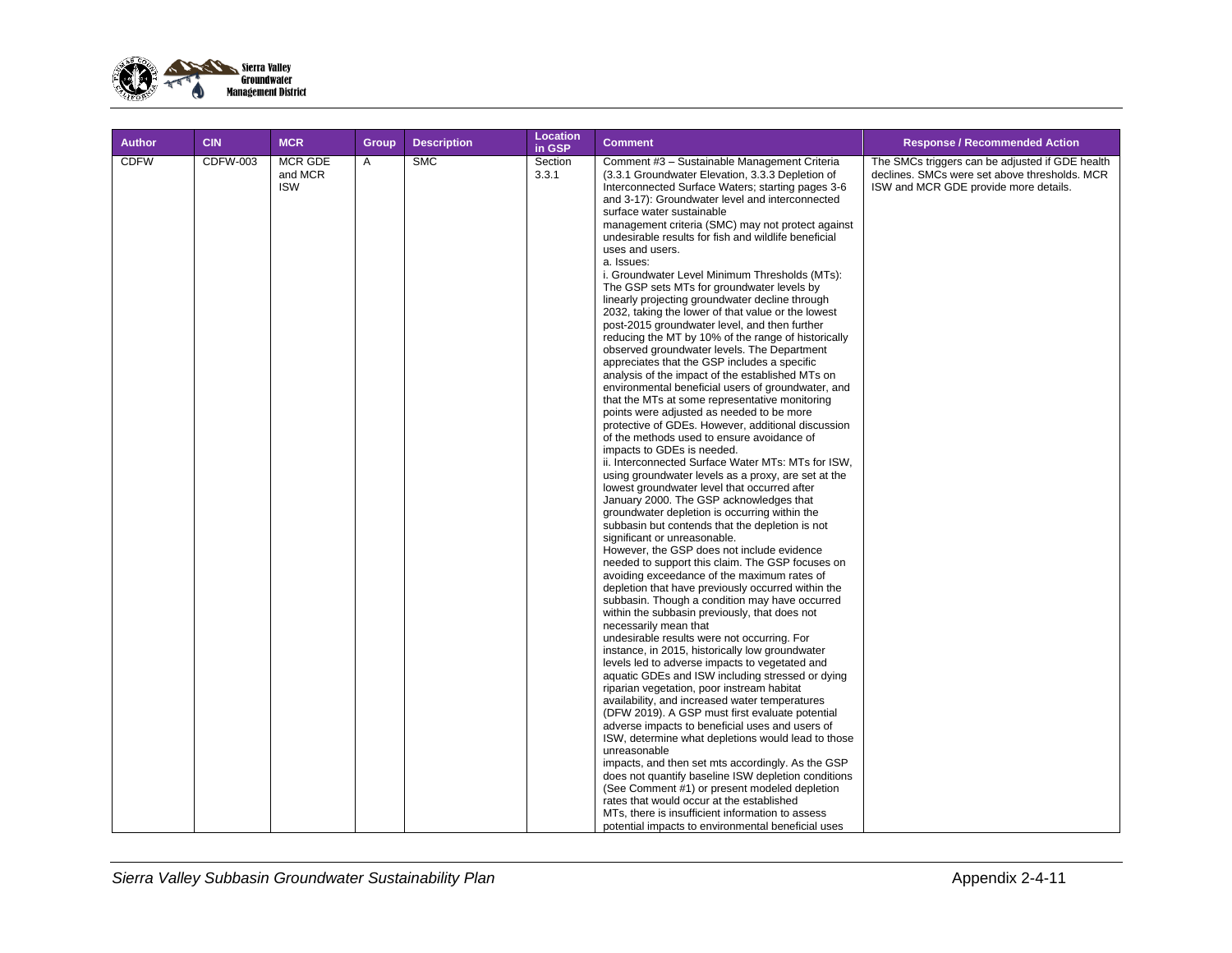

| <b>Author</b> | <b>CIN</b> | <b>MCR</b> | Group | <b>Description</b> | <b>Location</b><br>in GSP | <b>Comment</b>                                                                                                                                                                                                                                                                                                                                                                                                                                                                                                                                                                                                                                                                                                                                                                                                                                                                                                                                                                                                                                                                                                                                                                                                                                                                                                                                                                                                                                                                                                                                                                                                  | <b>Response / Recommended Action</b> |
|---------------|------------|------------|-------|--------------------|---------------------------|-----------------------------------------------------------------------------------------------------------------------------------------------------------------------------------------------------------------------------------------------------------------------------------------------------------------------------------------------------------------------------------------------------------------------------------------------------------------------------------------------------------------------------------------------------------------------------------------------------------------------------------------------------------------------------------------------------------------------------------------------------------------------------------------------------------------------------------------------------------------------------------------------------------------------------------------------------------------------------------------------------------------------------------------------------------------------------------------------------------------------------------------------------------------------------------------------------------------------------------------------------------------------------------------------------------------------------------------------------------------------------------------------------------------------------------------------------------------------------------------------------------------------------------------------------------------------------------------------------------------|--------------------------------------|
|               |            |            |       |                    |                           | and users.<br>iii. Undesirable Results and SMC Triggers: The<br>GSP requires 25% of groundwater level and ISW<br>representative monitoring wells in the subbasin to<br>fall below their minimum thresholds for two<br>consecutive years before identifying an undesirable<br>result to GDEs or ISW. While environmental users<br>are usually adapted to sustain short-term lowering<br>of groundwater levels during dry periods,<br>environmental users may not be able to sustain<br>extended periods of reduced groundwater access<br>that would result from allowing groundwater levels<br>to fall to historic lows or deeper for two consecutive<br>years. Under these MTs, by the time an undesirable<br>result is declared, and management actions are<br>initiated in response to the undesirable result,<br>environmental groundwater users will have already<br>experienced significant stress and potentially<br>irreversible mortality. The Department appreciates<br>that the GSP identifies triggers for groundwater<br>level MTs, and presumably will identify ISW triggers<br>when Section 3.3.3.4.2 is completed, that would<br>initiate GSA review when reached. However, the<br>groundwater level triggers require groundwater<br>levels to fall below their historic low for two<br>consecutive years; as it is likely that environmental<br>users were experiencing negative impacts at the<br>historic groundwater low, this trigger definition will<br>not initiate GSA review and potential management<br>actions early enough to avoid adverse impacts to<br>beneficial uses and users. |                                      |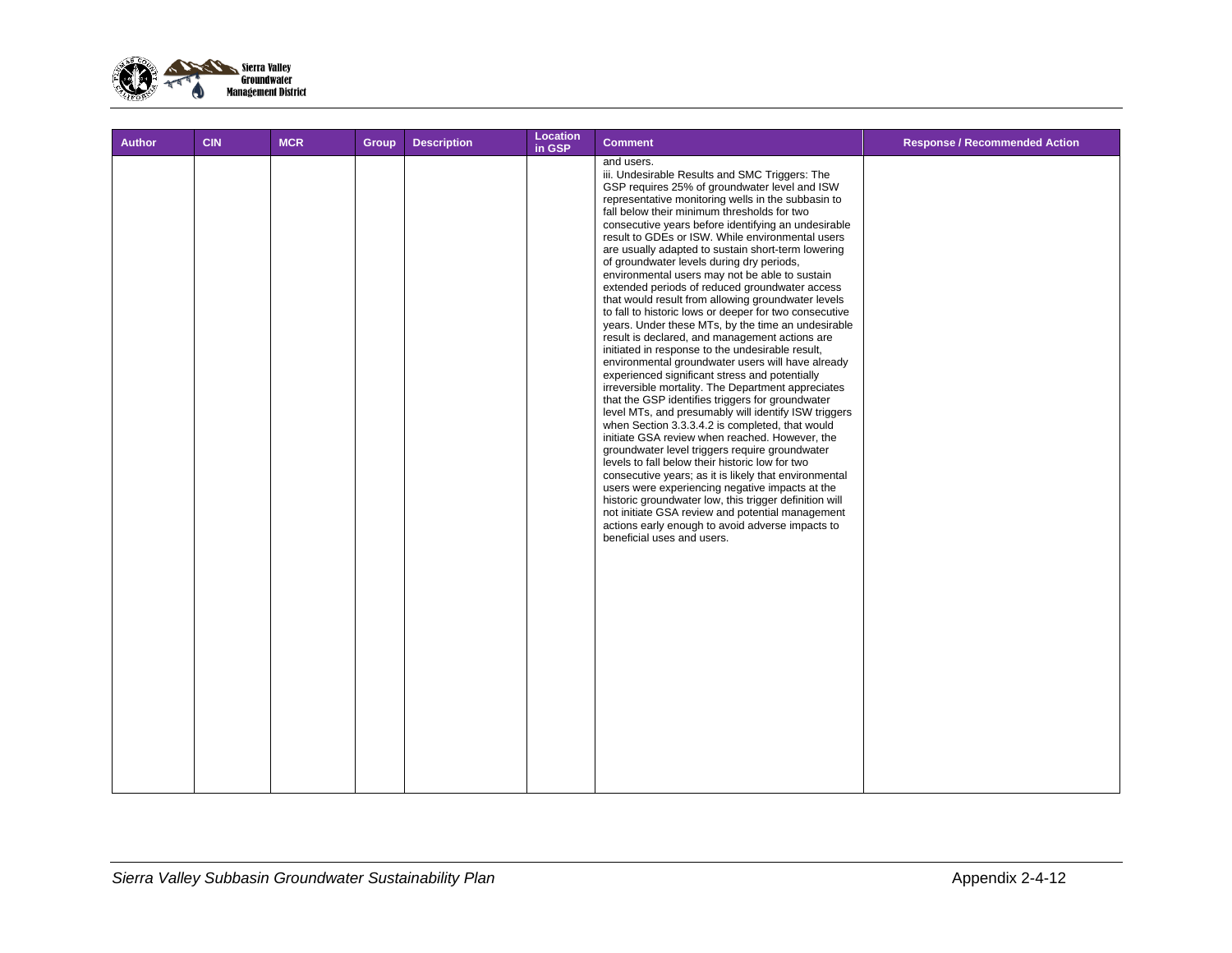

| Author      | <b>CIN</b>      | <b>MCR</b>               | Group | <b>Description</b>         | Location<br>in GSP | <b>Comment</b>                                                                                                                                                                                                                                                                                                                                                                                                                                                                                                                                | <b>Response / Recommended Action</b>                                                                                                                                                                                                  |
|-------------|-----------------|--------------------------|-------|----------------------------|--------------------|-----------------------------------------------------------------------------------------------------------------------------------------------------------------------------------------------------------------------------------------------------------------------------------------------------------------------------------------------------------------------------------------------------------------------------------------------------------------------------------------------------------------------------------------------|---------------------------------------------------------------------------------------------------------------------------------------------------------------------------------------------------------------------------------------|
| <b>CDFW</b> | <b>CDFW-004</b> | <b>MCR</b><br>Monitoring | A     | <b>Monitoring Networks</b> | Section<br>3.4.1.1 | Comment #4 - Monitoring Networks (3.4.1.1)<br>Groundwater Elevation Monitoring Network, 3.4.1.4<br>Depletions of Interconnected Surface Water<br>Monitoring Network, 4.2.2 Monitoring and<br>Reporting; starting pages 3-39, 3-49, and 4-13):<br>The GSP should include a more detailed discussion<br>of the adequacy of the monitoring network for<br>assessing impacts to GDEs. The GSP should<br>include additional information related to the<br>schedule for implementation of the planned project<br>to improve the monitoring network. | New information has been discussed with the<br>GSAs and more details on the monitoring<br>network and on the commitment about future<br>data collection are presented in chapter 3 and<br>chapter 5.                                  |
| <b>CDFW</b> | <b>CDFW-005</b> | <b>MCR PMAs</b>          | A     | <b>PMAs</b>                | Page 4-19          | Comment #5 - Projects and Management Actions<br>(PMAs) (Tier II: Potential Projects and Management<br>Actions; starting page 4-19): The GSP should<br>include timelines for implementation of potential<br>PMAs related to demand management within the<br>subbasin.                                                                                                                                                                                                                                                                          | The GSAs will evaluate timeline for demand<br>management once preliminary results from PMAs<br>in Tier I (Existing and Ongoing PMAs) are<br>evaluated. This will provide a better<br>understanding on the actual needs for the basin. |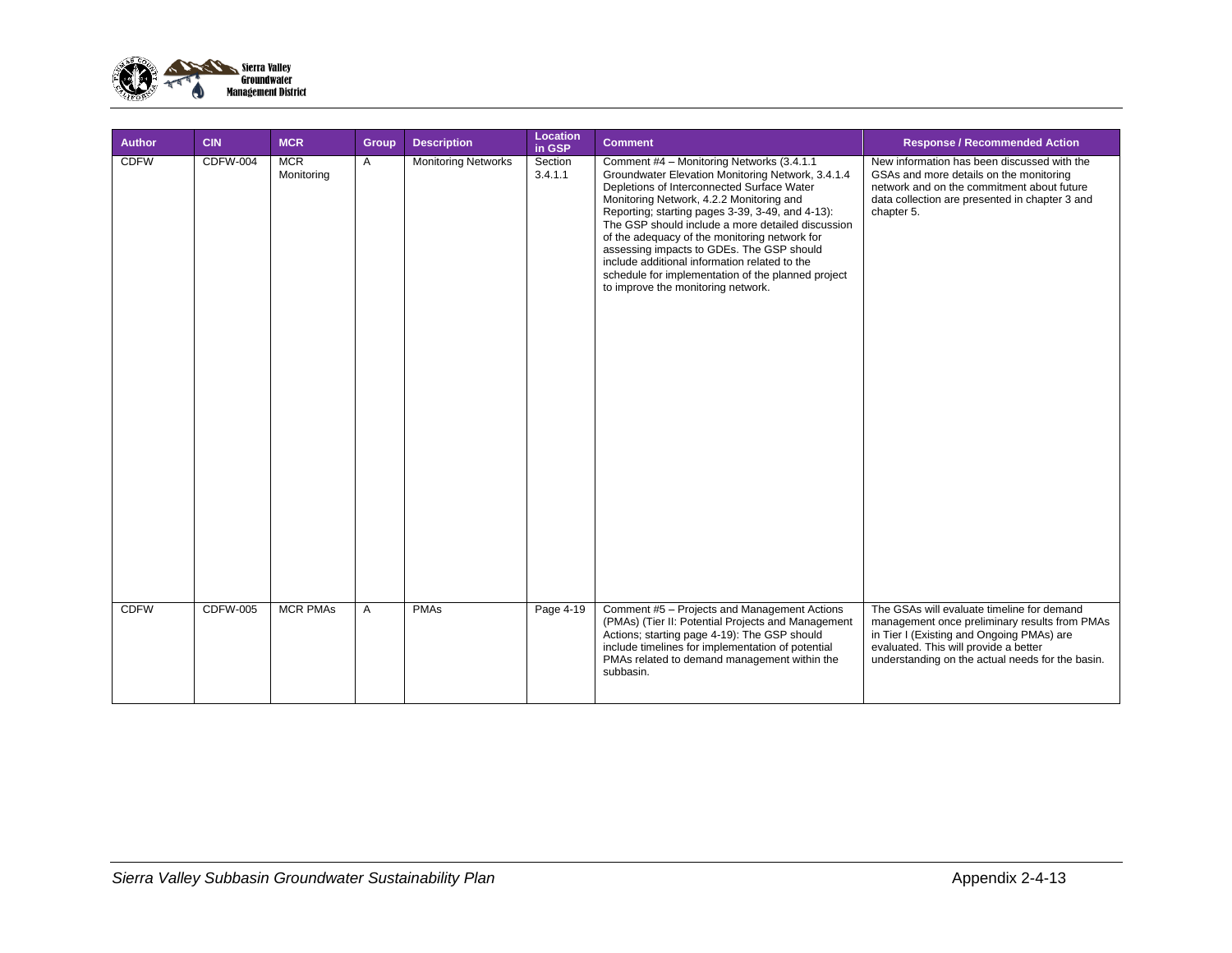

| <b>Author</b>                         | <b>CIN</b>        | <b>MCR</b> | Group | <b>Description</b>   | Location<br>in GSP | <b>Comment</b>                                                                                                                                                                                                                                                                                                                                                                                                                                                                                                                                                                                                                                                                                                                                                                                                                                                                                                             | <b>Response / Recommended Action</b>                                                                                                                                                                                                                                             |
|---------------------------------------|-------------------|------------|-------|----------------------|--------------------|----------------------------------------------------------------------------------------------------------------------------------------------------------------------------------------------------------------------------------------------------------------------------------------------------------------------------------------------------------------------------------------------------------------------------------------------------------------------------------------------------------------------------------------------------------------------------------------------------------------------------------------------------------------------------------------------------------------------------------------------------------------------------------------------------------------------------------------------------------------------------------------------------------------------------|----------------------------------------------------------------------------------------------------------------------------------------------------------------------------------------------------------------------------------------------------------------------------------|
| Donna<br>Lindquist                    | Lindquist-<br>002 |            | A     | Equal representation |                    | The TAC is composed of major stakeholders but<br>has no official representation from domestic well<br>users who represent the largest part of the<br>community in Sierra Valley. There are domestic well<br>users on the TAC but they have competing interests<br>that conflict with small or non-ag producers.<br>Broadening the TAC to include smaller domestic<br>well users is needed as well as more continuous<br>outreach to educate water users on overdraft issues<br>and consequences.                                                                                                                                                                                                                                                                                                                                                                                                                           | See Appendix C in the Communication and<br>Engagement Plan.                                                                                                                                                                                                                      |
| Feather<br><b>River Land</b><br>Trust | <b>FRLT-005</b>   |            | A     | <b>SMC</b>           |                    | We believe that the SMC for groundwater elevation<br>is problematic because it does not target areas<br>where change is most likely to occur. The SMC for<br>groundwater level defines an undesirable result if<br>25% or more of the Representative Monitoring<br>Points (RMP) detect groundwater below their<br>Minimum Thresholds for two consecutive years.<br>While we agree the overall approach to this SMC is<br>sound, we think it is flawed in practice because it<br>does not focus on changes in the areas of the basin<br>where reductions in groundwater levels are most<br>likely. It appears there are perhaps twelve to<br>fourteen wells in the areas where groundwater level<br>reduction (and subsidence) are most likely to occur.<br>The current standard of 25% of wells with declines<br>may overlook substantial changes to groundwater<br>because the 37 RMP are spread throughout the<br>basin. | Based on comments received and further<br>discussion with the TAC, the numbers have all<br>been revised and the undesirable result has been<br>identified as more than 10% of the RMPs to fall<br>below their Minimum Thresholds. More details<br>are now provided in Chapter 3. |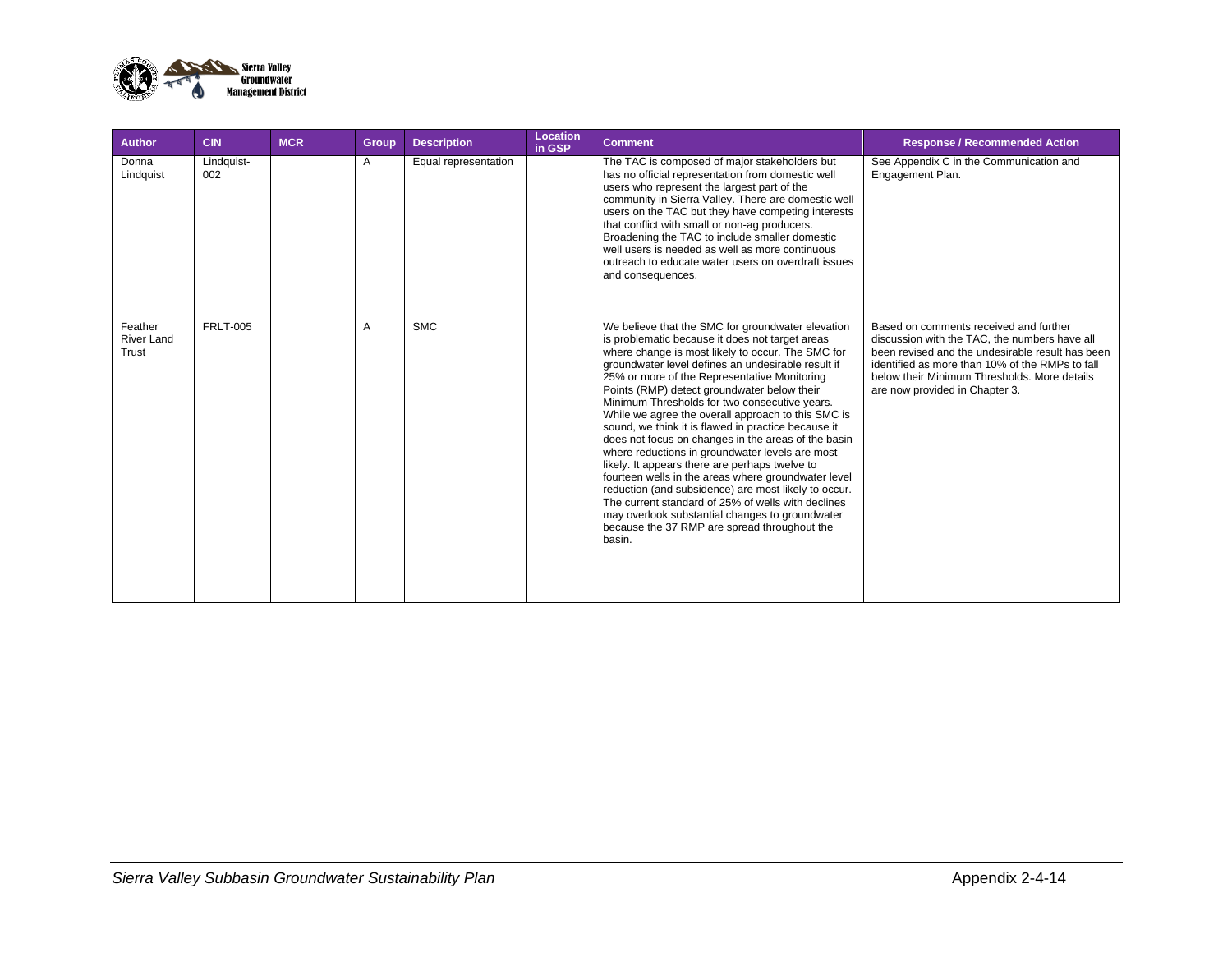

| <b>Author</b>                         | <b>CIN</b>      | <b>MCR</b>                         | <b>Group</b> | <b>Description</b> | Location<br>in GSP | <b>Comment</b>                                                                                                                                                                                                                                                                                                                                                                                                                                                                                                                                                                                                                                                                                                                                                                                                         | <b>Response / Recommended Action</b>               |
|---------------------------------------|-----------------|------------------------------------|--------------|--------------------|--------------------|------------------------------------------------------------------------------------------------------------------------------------------------------------------------------------------------------------------------------------------------------------------------------------------------------------------------------------------------------------------------------------------------------------------------------------------------------------------------------------------------------------------------------------------------------------------------------------------------------------------------------------------------------------------------------------------------------------------------------------------------------------------------------------------------------------------------|----------------------------------------------------|
| Feather<br><b>River Land</b><br>Trust | <b>FRLT-008</b> | <b>MCR</b><br>Demand<br>Management | A            | <b>PMAs</b>        |                    | The draft plan includes numerous proposed<br>potential actions to address the supply side of the<br>recharge-groundwater use equation. While the plan<br>does speak to increasing irrigation efficiencies, the<br>major factor on the use side of the equation,<br>pumping, is not addressed. The plan explains this<br>element is not included because it would result in<br>reduced pumping and economic costs. This<br>reasoning lacks context in that allocations would be<br>instituted only if other supply side elements of the<br>plan are ineffective in providing for groundwater<br>sustainability. We note that not including this<br>element may serve as a disincentive to groundwater<br>users to devise ways to reduce or avoid economic<br>loss through conservation, trading, and other<br>measures. | <b>MCR Demand Management</b>                       |
| Feather<br>River Land<br>Trust        | <b>FRLT-010</b> | <b>MCR ISW</b>                     | A            | SMC                |                    | It is possible that the 2015 levels caused adverse<br>effects to domestic wells, flows and water quality in<br>the Middle Fork Feather River, springs and artesian<br>wells and other values. There is no data presented<br>to support the contention that values were or were<br>not impacted. It is possible that instituting the SMC<br>would bring about situations where groundwater is<br>at or near the threshold elevations for longer<br>periods of time than those which produced the 2015<br>elevation. The impact to beneficial uses and users<br>from ground water at the target levels present over<br>longer periods of time needs to be discussed.                                                                                                                                                     | <b>MCR ISW</b>                                     |
| Feather<br><b>River Land</b><br>Trust | <b>FRLT-011</b> | <b>MCR GDE</b>                     | A            | <b>GDE</b>         |                    | FRLT believes the plan's delineation of GDE is<br>flawed because it does not include either springs or<br>artesian wells. These features are perhaps the most<br>likely habitats to be affected by changes in<br>groundwater availability. Springs often provide<br>habitat for rare species, especially invertebrates,<br>and are also often an important source of stock<br>water. As such, these habitats would appear to be<br>excellent indicators of both ecological and<br>hydrologic conditions. Our concern is heightened<br>due to possible loss of these features over time. We<br>are concerned that they are not included as GDE<br>and their long-term density and distribution will not<br>be monitored.                                                                                                | Agreed. Springs have been added to the GDE<br>map. |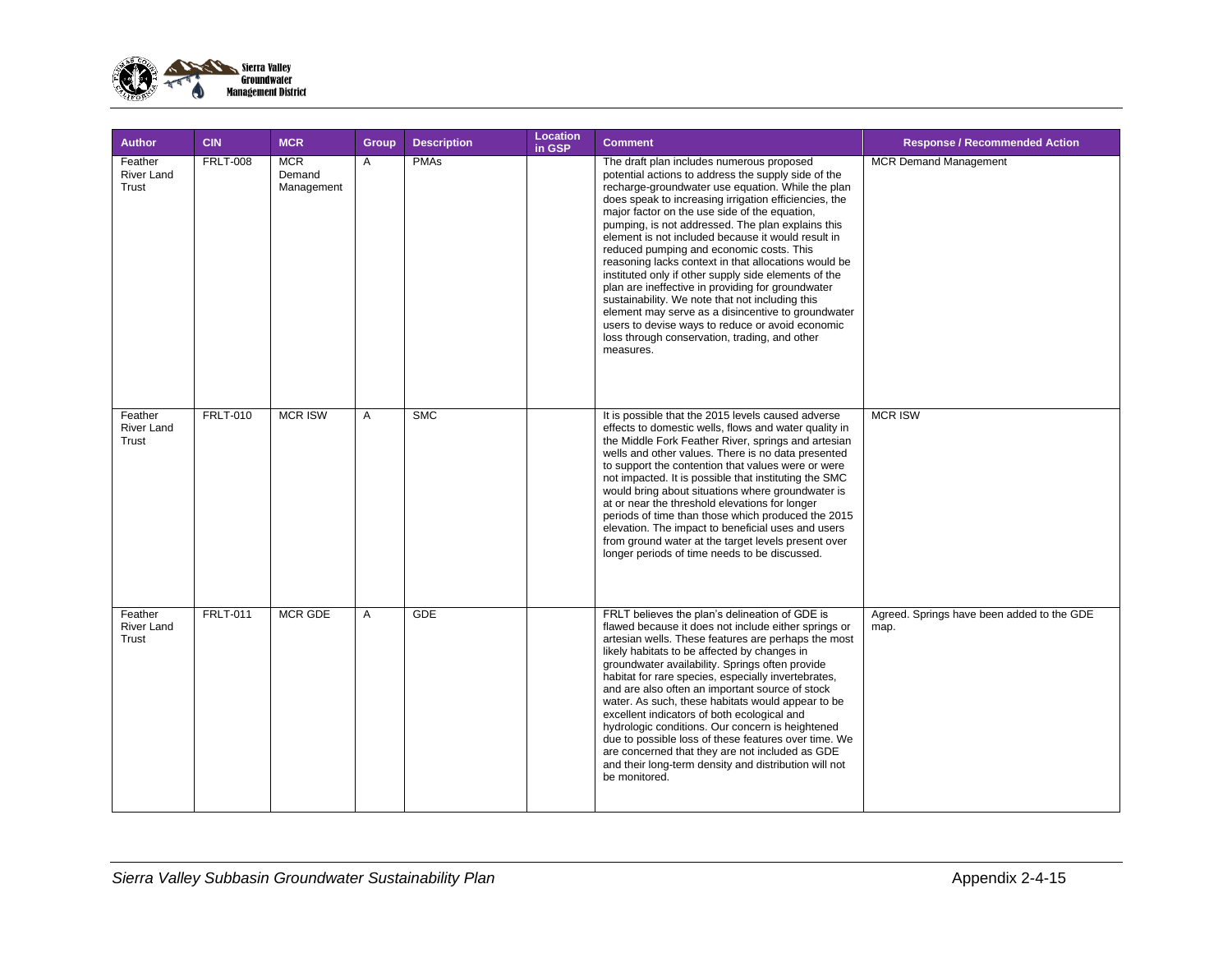

| <b>Author</b>      | <b>CIN</b>      | <b>MCR</b>                          | Group | <b>Description</b>        | Location<br>in GSP               | <b>Comment</b>                                                                                                                                                                                                                                                                                                                                                                                                                                                                                                                                         | <b>Response / Recommended Action</b>                                                                                                                                                                                                                                                                                                                                                                                                                                                                                                                                                                                                                                                                                                                                                                                                                                           |
|--------------------|-----------------|-------------------------------------|-------|---------------------------|----------------------------------|--------------------------------------------------------------------------------------------------------------------------------------------------------------------------------------------------------------------------------------------------------------------------------------------------------------------------------------------------------------------------------------------------------------------------------------------------------------------------------------------------------------------------------------------------------|--------------------------------------------------------------------------------------------------------------------------------------------------------------------------------------------------------------------------------------------------------------------------------------------------------------------------------------------------------------------------------------------------------------------------------------------------------------------------------------------------------------------------------------------------------------------------------------------------------------------------------------------------------------------------------------------------------------------------------------------------------------------------------------------------------------------------------------------------------------------------------|
| <b>K</b> Tanner    | Tanner-003      | <b>MCR</b><br>Demand<br>Management  | A     | <b>PMAs</b>               | $4.3.7 -$<br>4.3.7.1             | What is written is clear & makes sense but there<br>seems to be a disjunction between this &<br>statements made by at least one SVGWMD board<br>member at the 11/03/21 meeting. The board<br>member repeatedly stated "curtail and cut pumping<br>is the only way" to reduce the lowering of ground<br>water levels. Given that sentiment, perhaps this<br>should be addressed as a primary management<br>action. Also, if drought conditions persist, it may not<br>be reasonable to wait 5 years to reassess this as a<br>primary management action. | Developing a groundwater allocation system is<br>discussed in Chapter 4, Section 4.3.7<br>Groundwater Trading and Allocations System.<br>The section stated "Because this water<br>management approach [pumping allocations]<br>would have direct economic impact through<br>reduced irrigation water volumes, and would<br>require additional administration actions by the<br>SVGMD, it is not identified in the GSP as a<br>primary management action. Due to numerous<br>comments/request, changed text to list pumping<br>allocations as a potential management action IF<br>other PMAs fail to address overdraft. Added text<br>describing pumping can also be redistributed<br>vertically and spatially. For example, deep ag<br>wells can be limited to pumping from deep aquifer<br>layers while GDEs and domestic users can<br>extract from the upper aquifer layer. |
| <b>Kevin Starr</b> | Starr-005       | <b>MCR GSA</b><br>Rate<br>Structure | A     | <b>GSA Rate Structure</b> |                                  | • The proposed payment structure to fund and<br>implement the plan to fall on every property owner<br>is not fair and should reflect a structure based on<br>use.                                                                                                                                                                                                                                                                                                                                                                                      | <b>MCR GSA Rate Structure</b>                                                                                                                                                                                                                                                                                                                                                                                                                                                                                                                                                                                                                                                                                                                                                                                                                                                  |
| Kim<br>McKinney    | KM-001          | <b>MCR</b><br>Demand<br>Management  | A     | <b>PMAs</b>               |                                  | My first concern is that there is little in the Plan to<br>address constraints on groundwater overdrafting.<br>The very title of the proposed Plan contains the<br>word sustainability and yet the Plan provides<br>minimal, if any triggers to prevent or reduce chronic<br>overdrafting.                                                                                                                                                                                                                                                             | <b>MCR Demand Management</b>                                                                                                                                                                                                                                                                                                                                                                                                                                                                                                                                                                                                                                                                                                                                                                                                                                                   |
| Kristi<br>Jamason  | Jamason-<br>004 |                                     | A     | <b>SMC</b>                | Section<br>3.3.1.1<br>(line 124) | 25% is too high. There is too much variability<br>between the RPMs - locations, depths. Serious<br>issues could arise in discreet areas without<br>reaching a 25% threshold.                                                                                                                                                                                                                                                                                                                                                                           | As discussed during the December 6th meeting<br>with the TAC, this SMC has been modified so<br>that GSAs should be notified/warned if 1.) two<br>wells fall below MT for two consecutive years OR<br>2.) four wells fall below the MT in a given year. If<br>a 'warning' occurs the GSAs will review what<br>conditions may have changed, including<br>increased pumping, precipitation patterns, etc.                                                                                                                                                                                                                                                                                                                                                                                                                                                                         |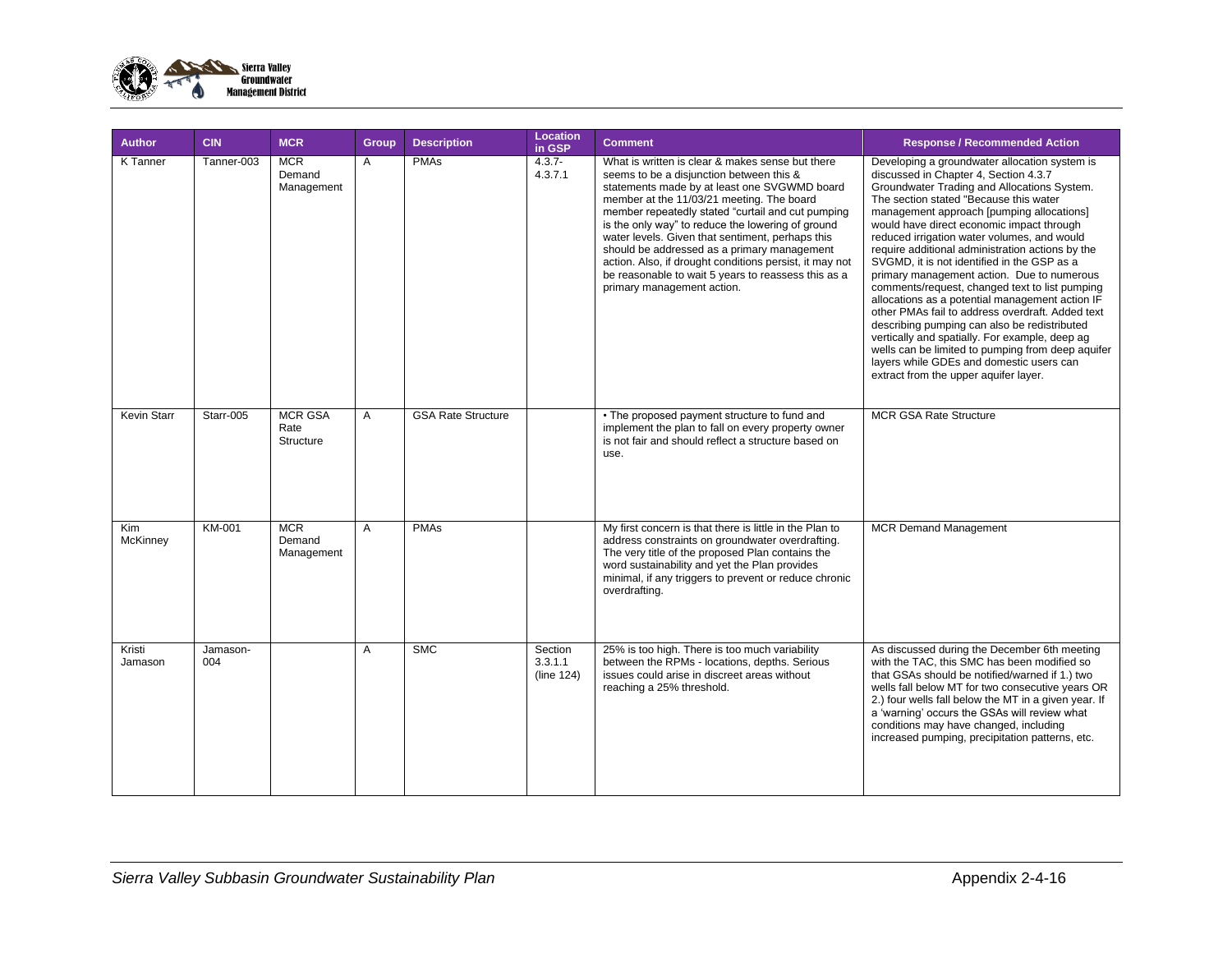

| <b>Author</b>                            | <b>CIN</b>      | <b>MCR</b>                         | <b>Group</b> | <b>Description</b>        | <b>Location</b><br>in GSP | <b>Comment</b>                                                                                                                                                                                                                                                                                                                                                                                                                                                                | <b>Response / Recommended Action</b> |
|------------------------------------------|-----------------|------------------------------------|--------------|---------------------------|---------------------------|-------------------------------------------------------------------------------------------------------------------------------------------------------------------------------------------------------------------------------------------------------------------------------------------------------------------------------------------------------------------------------------------------------------------------------------------------------------------------------|--------------------------------------|
| Kristi<br>Jamason                        | Jamason-<br>006 |                                    | $\mathsf{A}$ | <b>GSA Rate Structure</b> | Table<br>5.3.2            | Funding column needs to tease out installation<br>funding vs ongoing tasks - monitoring/reading and<br>data analysis                                                                                                                                                                                                                                                                                                                                                          | Tables have been revised             |
| Lucy Blake<br>(Lemon<br>Canyon<br>Ranch) | Blake-002       | <b>MCR</b><br>Demand<br>Management | $\mathsf{A}$ | <b>PMAs</b>               |                           | For instance, could there be a market-based<br>program for limiting the number of agricultural wells<br>in Sierra Valley and gradually reducing the number<br>of wells over a 20-30-year period) Similar strategies<br>have been used to reduce air pollutants and carbon.<br>For roe, the specific strategy selected is less<br>important than the discussion and adoption of a<br>meaningful, legally enforceable, and equitable way<br>to reduce pumping in Sierra Valley. | <b>MCR Demand Management</b>         |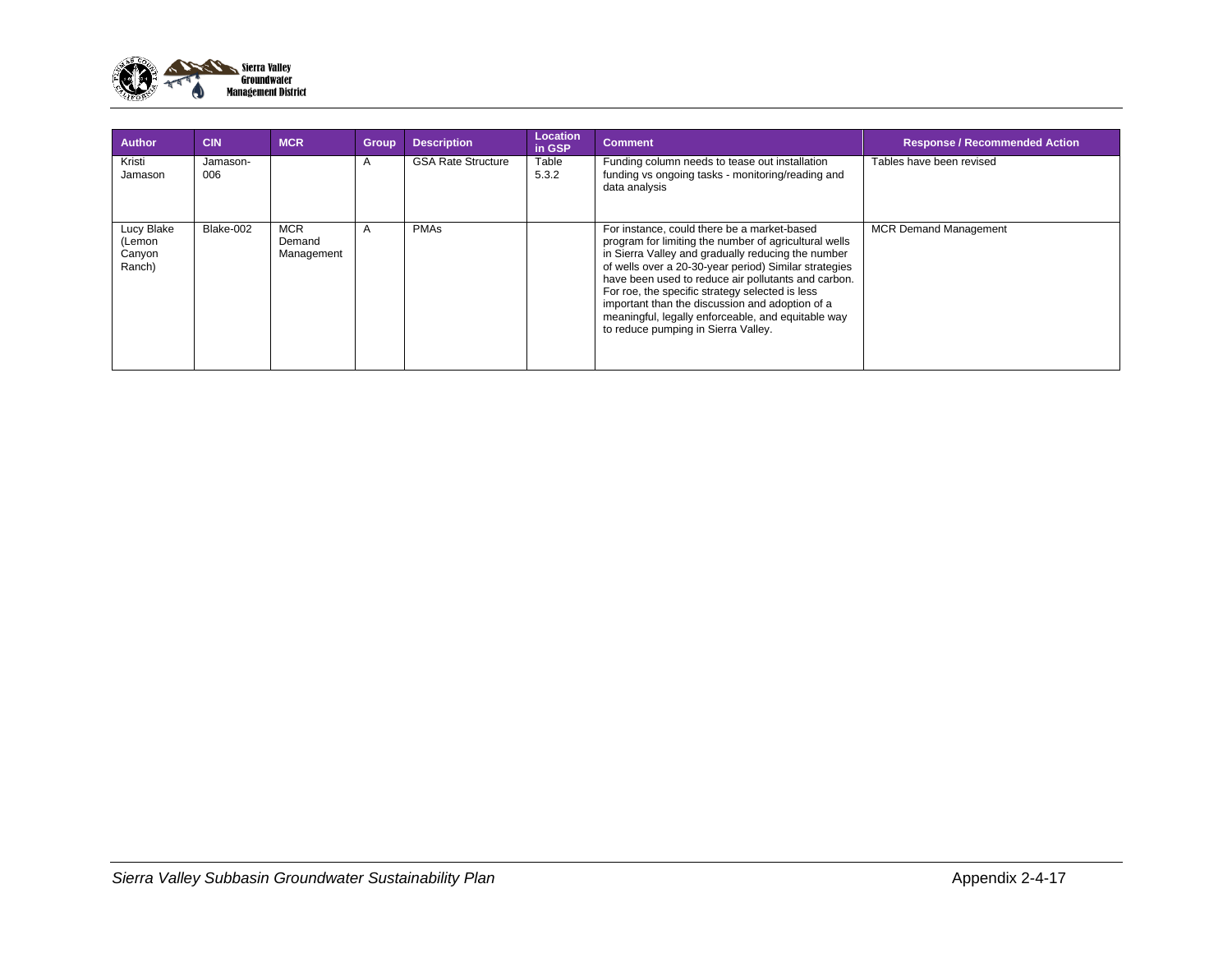

| <b>Author</b>                            | <b>CIN</b> | <b>MCR</b>                          | <b>Group</b> | <b>Description</b>        | Location<br>in GSP | <b>Comment</b>                                                                                                                                                                                                                                                                                                                                                                                                                                                                                                                                                                                                                                                                                                                                                                                                                                                                                                                                                                           | <b>Response / Recommended Action</b>                                                                                                                                                                                                                                                                                                                                                                                                                                                                                                                                                                                                                                                                                                                                                                                                                                                                                                                                                                                                                                                                                                                                                                                                                                                                                                                                                                                                                                                                                                                                                                                                                                                                                                                                                                                                                                                                                                                                                                                                                                                                                                                                                                                                                  |
|------------------------------------------|------------|-------------------------------------|--------------|---------------------------|--------------------|------------------------------------------------------------------------------------------------------------------------------------------------------------------------------------------------------------------------------------------------------------------------------------------------------------------------------------------------------------------------------------------------------------------------------------------------------------------------------------------------------------------------------------------------------------------------------------------------------------------------------------------------------------------------------------------------------------------------------------------------------------------------------------------------------------------------------------------------------------------------------------------------------------------------------------------------------------------------------------------|-------------------------------------------------------------------------------------------------------------------------------------------------------------------------------------------------------------------------------------------------------------------------------------------------------------------------------------------------------------------------------------------------------------------------------------------------------------------------------------------------------------------------------------------------------------------------------------------------------------------------------------------------------------------------------------------------------------------------------------------------------------------------------------------------------------------------------------------------------------------------------------------------------------------------------------------------------------------------------------------------------------------------------------------------------------------------------------------------------------------------------------------------------------------------------------------------------------------------------------------------------------------------------------------------------------------------------------------------------------------------------------------------------------------------------------------------------------------------------------------------------------------------------------------------------------------------------------------------------------------------------------------------------------------------------------------------------------------------------------------------------------------------------------------------------------------------------------------------------------------------------------------------------------------------------------------------------------------------------------------------------------------------------------------------------------------------------------------------------------------------------------------------------------------------------------------------------------------------------------------------------|
| Lucy Blake<br>(Lemon<br>Canyon<br>Ranch) | Blake-007  | <b>MCR GSA</b><br>Rate<br>Structure | A            | <b>GSA Rate Structure</b> |                    | The last concern I want to raise today is the<br>question of who should pay to lix the problem. In the<br>Funding Options Technical Memorandum, there is a<br>suggestion that the cost of addressing the<br>groundwater overdraft problem be split between<br>people with high-capacity wells and property<br>owners throughout the valley, whether they pump<br>groundwater, or not. Where is the equity in that?<br>Why should people who had no role in causing the<br>problem to be asked to fund its resolution? The cost<br>of addressing the groundwater overdraft problem<br>should largely be borne by those who created the<br>problem, with whatever financial assistance is<br>available from the State of California.<br>Unfortunately, according to the memorandum (see<br>p.9), property owners all over Sierra Valley are<br>already paying more to cover the operating costs of<br>the Sierra Valley Groundwater Management District<br>than high capacity well owners. | Thank you for your comments. The question of<br>cost allocation in funding GSP implementation is<br>a valid concern in groundwater management in<br>California. The Sierra Valley Basin has an<br>established revenue structure that splits costs<br>between property owners and well owners,<br>through parcel fees and meter fees. Property<br>owners of parcels that have large-capacity wells<br>pay both fees, while property owners of parcels<br>without large-capacity wells pay the parcel fee<br>only. This revenue structure does spread costs<br>out among both well owners and property owners<br>in general, though it provides additional<br>consideration to wells by imposing the meter fee.<br>At this point a variety of options are being<br>considered. One option presented in the Funding<br>Options Technical Memorandum, a parcel tax,<br>would allocate cost widely to all property owners.<br>This mechanism would not charge based on<br>groundwater extraction. While the advantage of<br>this method is a lower rate for each property, it is<br>true that it would not take usage into account.<br>Several fee models presented in the<br>Memorandum do take usage into account. These<br>models project that any additional costs<br>associated with GSP implementation will be<br>borne by the well owners, through the<br>implementation of either a regulatory fee or<br>property related fee on wells. This would mean<br>that whether GSP implementation costs end up<br>closer to the low estimate or the high estimate,<br>large-capacity well owners will bear any<br>additional cost burden. The options of structuring<br>of these fees are presented in the Funding<br>Options Technical Memorandum as either an<br>estimated usage fee, which would charge based<br>on an estimated usage rate, or actual usage fee,<br>which would require the use of meters on all non-<br>de minimis wells. There are advantages to each<br>of these methodologies, and both attempt to take<br>usage into account. The question of cost<br>allocation will continue to be evaluated and will<br>consider these comments as the GSAs develop<br>the final funding plan during the first year of GSP<br>implementation. |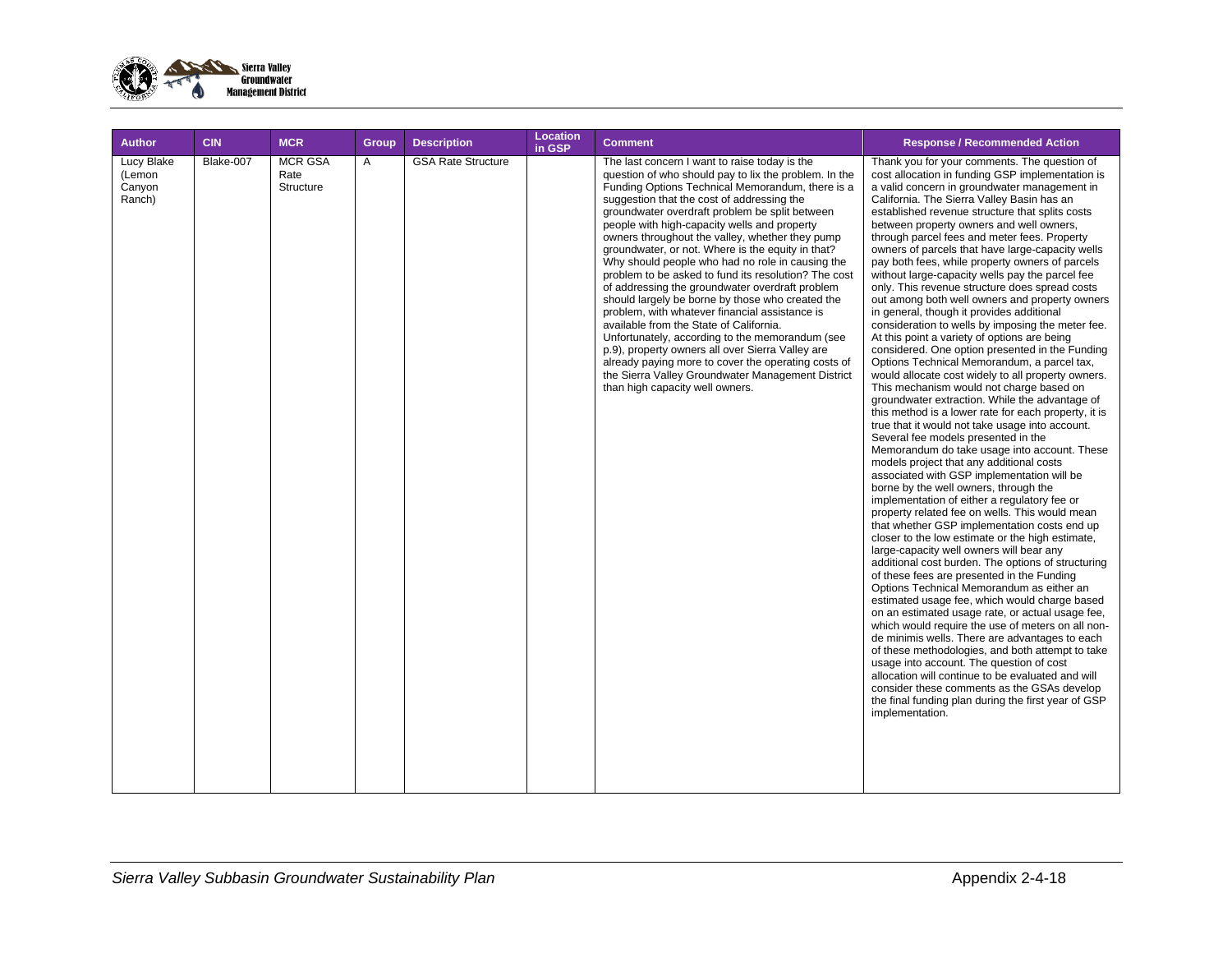

| <b>Author</b>                        | <b>CIN</b>     | <b>MCR</b>                          | <b>Group</b> | <b>Description</b>                       | Location<br>in GSP    | <b>Comment</b>                                                                                                                                                                                                                                                                                           | <b>Response / Recommended Action</b>                                                                                                                                                                                                                                              |
|--------------------------------------|----------------|-------------------------------------|--------------|------------------------------------------|-----------------------|----------------------------------------------------------------------------------------------------------------------------------------------------------------------------------------------------------------------------------------------------------------------------------------------------------|-----------------------------------------------------------------------------------------------------------------------------------------------------------------------------------------------------------------------------------------------------------------------------------|
| Mike and<br>Jennifer<br><b>Blide</b> | <b>JMB-005</b> | <b>MCR GSA</b><br>Rate<br>Structure | A            | <b>GSA Rate Structure</b>                |                       | Finally, the costs of operating the Groundwater<br>Management District, as well as the future costs of<br>mitigating the overdraft problems, should be borne<br>using some sort of pro-rata system whereby those<br>property owners who are utilizing the most water<br>should be paying the most money. | <b>MCR GSA Rate Structure</b>                                                                                                                                                                                                                                                     |
| <b>NGO</b><br>Consortium             | <b>NGO-011</b> |                                     | A            | Native<br>Vegetation/Managed<br>Wetlands | <b>WB</b><br>Sections | Quantify and present all water use sector demands<br>in the historical, current, and projected water<br>budgets with individual line items for each water use<br>sector, including native vegetation.                                                                                                    | Details are included in Section 2.2.3 (Water<br>Budget) which has been added.                                                                                                                                                                                                     |
| <b>NGO</b><br>Consortium             | <b>NGO-012</b> |                                     | A            | Native<br>Vegetation/Managed<br>Wetlands | <b>WB</b><br>Sections | State whether or not there are managed wetlands in<br>the subbasin. If there are, ensure that their<br>groundwater demands are included as separate line<br>items in the historical, current, and projected water<br>budgets.                                                                            | We are not aware of managed wetlands in the<br>Sierra Valley Basin                                                                                                                                                                                                                |
| N <sub>G</sub> O<br>Consortium       | <b>NGO-022</b> | <b>MCR Climate</b><br>Change        | A            | Climate Change                           |                       | Present calculations and descriptions (i.e., in tables,<br>figures, and text) for the projected water budget.<br>Ensure that the GSP incorporates climate change<br>into all inputs of the projected water budget.                                                                                       | Included in the updated version of Section 2.2.3                                                                                                                                                                                                                                  |
| N <sub>G</sub> O<br>Consortium       | <b>NGO-023</b> | <b>MCR Climate</b><br>Change        | A            | Climate Change                           |                       | Integrate climate change, including extreme climate<br>scenarios, into all elements of the projected water<br>budget to form the basis for development of<br>sustainable management criteria and projects and<br>management actions.                                                                     | MCR Climate Change: Projected climate change<br>impacts are Included in the updated version of<br>Section 2.2.3. Increased warming with decreased<br>precipitation is one of several possible future<br>climate conditions, which was evaluated under<br>the "2070 DEW" scenario. |
| <b>NGO</b><br>Consortium             | <b>NGO-024</b> | <b>MCR Climate</b><br>Change        | A            | Climate Change                           |                       | Calculate sustainable yield based on the projected<br>water budget with climate change incorporated.                                                                                                                                                                                                     | Included in the updated version of Section 2.2.3                                                                                                                                                                                                                                  |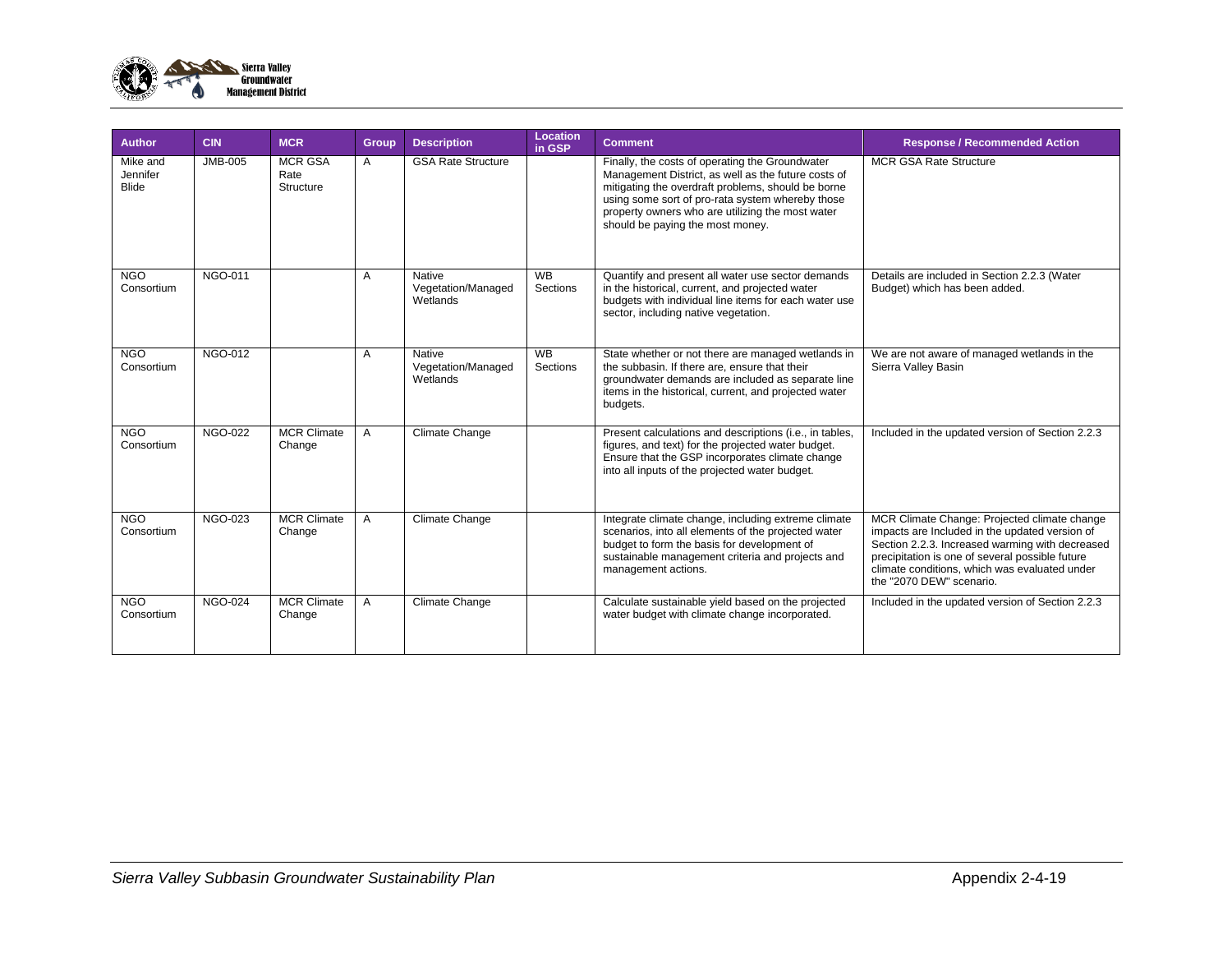

| <b>Author</b>            | <b>CIN</b>     | <b>MCR</b>                   | <b>Group</b> | <b>Description</b> | Location<br>in GSP | <b>Comment</b>                                                                                                                                                                                                                                                                                                                             | <b>Response / Recommended Action</b>                                                                                                                                                                                                                                                                                                                                                                                                                                                                                                                                                                                                                                                                                                                                                                                                                                                                                                                                                                    |
|--------------------------|----------------|------------------------------|--------------|--------------------|--------------------|--------------------------------------------------------------------------------------------------------------------------------------------------------------------------------------------------------------------------------------------------------------------------------------------------------------------------------------------|---------------------------------------------------------------------------------------------------------------------------------------------------------------------------------------------------------------------------------------------------------------------------------------------------------------------------------------------------------------------------------------------------------------------------------------------------------------------------------------------------------------------------------------------------------------------------------------------------------------------------------------------------------------------------------------------------------------------------------------------------------------------------------------------------------------------------------------------------------------------------------------------------------------------------------------------------------------------------------------------------------|
| <b>NGO</b><br>Consortium | <b>NGO-025</b> | <b>MCR Climate</b><br>Change | A            | Climate Change     |                    | Incorporate climate change scenarios into projects<br>and management actions.                                                                                                                                                                                                                                                              | Climate change has been considered in the<br>uplands management and restoration PMA,<br>groundwater recharge PMA and fuels reduction<br>PMA. The GSAs also acknowledges data gaps<br>and existing uncertainty in its SV integrated<br>hydrological model, as outlined in Appendix 2-5.<br>While the model was developed based on the<br>best available science and data and provided a<br>sufficient understanding of Basin conditions,<br>further improvements are needed to conduct<br>climate change studies and simulate future<br>scenarios. GSAs has sought to coordinate with<br>local and regional stakeholders in generating and<br>conducting climate change scenarios to include<br>the largest spectrum of expected changes<br>possible. This will help the GSA include the<br>changes to reservoir operation and surface water<br>availability in the Basin. Surface water availability<br>can have significant impacts on the Basin and<br>need to be incorporated into future scenarios. |
| <b>NGO</b><br>Consortium | <b>NGO-027</b> | <b>MCR</b> Data<br>Gaps      | A            | Data Gaps          |                    | Increase the number of RMPs in the shallow aquifer<br>across the subbasin as needed to map ISWs and<br>adequately monitor all groundwater condition<br>indicators across the subbasin and at appropriate<br>depths for all beneficial users. Prioritize proximity to<br>DACs, domestic wells, GDEs, and ISWs when<br>identifying new RMPs. | There are a limited number of existing shallow<br>groundwater wells in the Basin and of those even<br>fewer have existing groundwater data or are<br>suitable for collecting groundwater data. RMPs<br>for ISW and GDEs represent those existing<br>shallow groundwater wells suitable for monitoring<br>and several new wells. The number of new wells<br>is intended to strike a balance of filling data gaps<br>and the cost of those wells to the SVGMD. If<br>data gaps continue to exist, the Plan can be<br>modified at the 5-year update to include<br>additional RMPs.                                                                                                                                                                                                                                                                                                                                                                                                                         |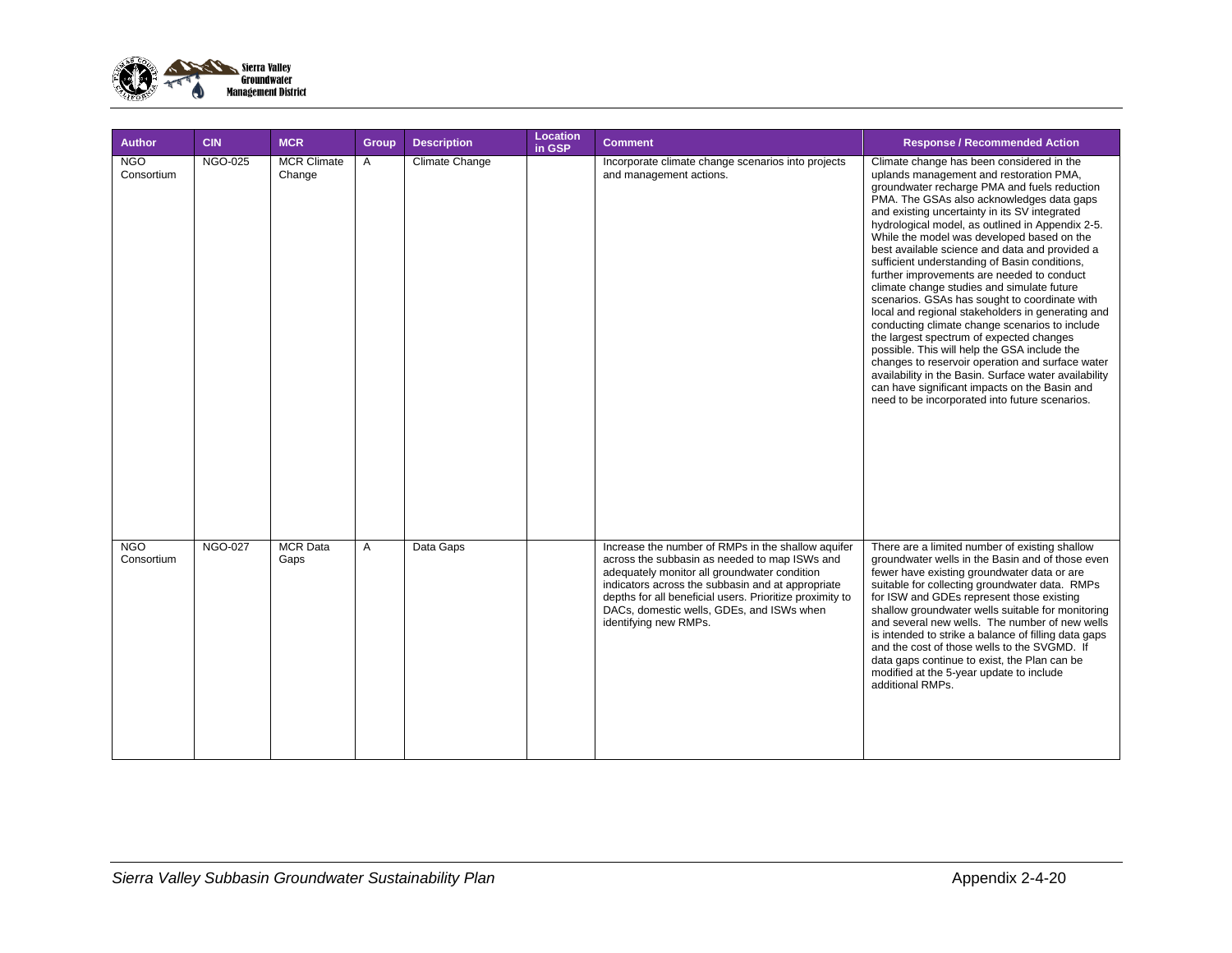

| <b>Author</b>                       | <b>CIN</b> | <b>MCR</b> | <b>Group</b> | <b>Description</b> | Location<br>in GSP | <b>Comment</b>                                                                                                                                                                                                                                                                                                                                                                                                                                                                                        | <b>Response / Recommended Action</b>                                                                                                                                                                                                                                            |
|-------------------------------------|------------|------------|--------------|--------------------|--------------------|-------------------------------------------------------------------------------------------------------------------------------------------------------------------------------------------------------------------------------------------------------------------------------------------------------------------------------------------------------------------------------------------------------------------------------------------------------------------------------------------------------|---------------------------------------------------------------------------------------------------------------------------------------------------------------------------------------------------------------------------------------------------------------------------------|
| <b>Plumas</b><br>Audubon<br>Society | PAS-003    | MCR GDE    |              | GDEs. ISW          |                    | More rigorous work needs to be done on this. The<br>proposed management actions are a good start, but<br>it is necessary to specify which Integrated Surface<br>Waters as well as Groundwater Dependent<br>Ecosystems will be monitored, when and how this<br>will begin, what the ongoing commitment will be,<br>and how data for each selected site will be reported.<br>This is critical and the monitoring should start at the<br>beginning of the implementation phase, i.e.,<br>February, 2021. | Monitoring sites for ISW will occur at the list of<br>RMPs in table and figure 3.3.3-1. Additional<br>monitoring sites are proposed in table and figure<br>3.4.1-3. The number of new RMPs strike a<br>balance of filling data gaps and the cost of<br>monitoring to the SVGMD. |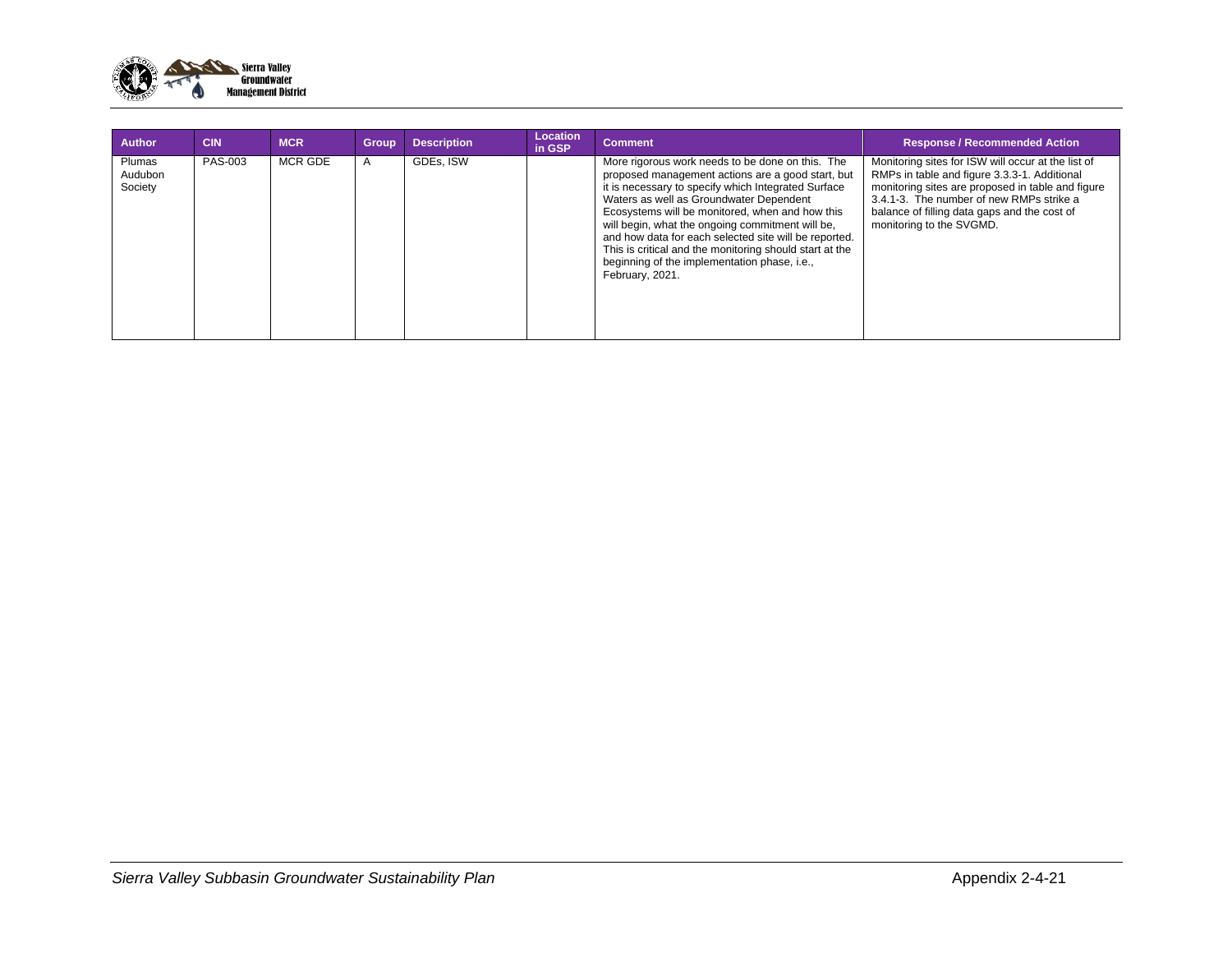

| <b>Author</b>                              | <b>CIN</b>         | <b>MCR</b> | Group | <b>Description</b> | <b>Location</b><br>in GSP | <b>Comment</b>                                                                                                                                                                                                                                                                                                                                                                                                                                                                                                                                                                                                                                                                                                                                                                                                                                                                                                                                                                                                                                                                                                                                                                                                                                                                                                                                                                                                                                                                                                                                                                                                                                                                                                                                                            | <b>Response / Recommended Action</b>                                         |
|--------------------------------------------|--------------------|------------|-------|--------------------|---------------------------|---------------------------------------------------------------------------------------------------------------------------------------------------------------------------------------------------------------------------------------------------------------------------------------------------------------------------------------------------------------------------------------------------------------------------------------------------------------------------------------------------------------------------------------------------------------------------------------------------------------------------------------------------------------------------------------------------------------------------------------------------------------------------------------------------------------------------------------------------------------------------------------------------------------------------------------------------------------------------------------------------------------------------------------------------------------------------------------------------------------------------------------------------------------------------------------------------------------------------------------------------------------------------------------------------------------------------------------------------------------------------------------------------------------------------------------------------------------------------------------------------------------------------------------------------------------------------------------------------------------------------------------------------------------------------------------------------------------------------------------------------------------------------|------------------------------------------------------------------------------|
| Rachel<br>Hutchinson,<br>Forest<br>Service | Hutchinson-<br>001 |            | A     | <b>PMAs</b>        | Ch. 4, p 4-<br>36         | The GSP draft states: "National Resource<br>Conservation Service has implemented meadow<br>restoration projects in Clover Valley and Perazzo<br>Meadows that divert water from going downstream."<br>If your team understands that this is an accurate<br>statement, I suggest a reference needs to be<br>provided for this information.<br>There are several inaccuracies associated with this<br>statement:<br>There is no evidence from the groundwater and<br>surface water monitoring that has occurred in these<br>locations that water is being "diverted from going<br>downstream." The groundwater levels were<br>recharged post-restoration. Reports published by<br>Balance Hydrologics on Perazzo meadow and by<br>The Sierra Fund for Red Clover Valley can be<br>referenced showing that water is not diverted from<br>going downstream. I am happy to provide these if<br>needed.<br>Red Clover Valley is outside of the watershed and<br>the basin and should probably not even be included<br>in this document. Suggest mention of this project.<br>If you want to include another meadow within the<br>basin where groundwater recharge occurred as a<br>result of meadow restoration, I suggest you utilize<br>Knutson Meadow within Carman Valley. There are<br>several peer reviewed publications (by Jerry Davis<br>et al. from San Francisco State University) on the<br>benefits associated with this project, I provided<br>those to Stillwater several months ago.<br>NRCS did not implement the project at Perazzo<br>Meadows, the US Forest Service did.<br>Suggested Re-write: "the US Forest Service<br>implemented meadow restoration projects at<br>Perazzo Meadow and Knutson Meadow that<br>successfully recharged groundwater levels." | Thank you for this information. The suggested<br>edit was made in Chapter 4. |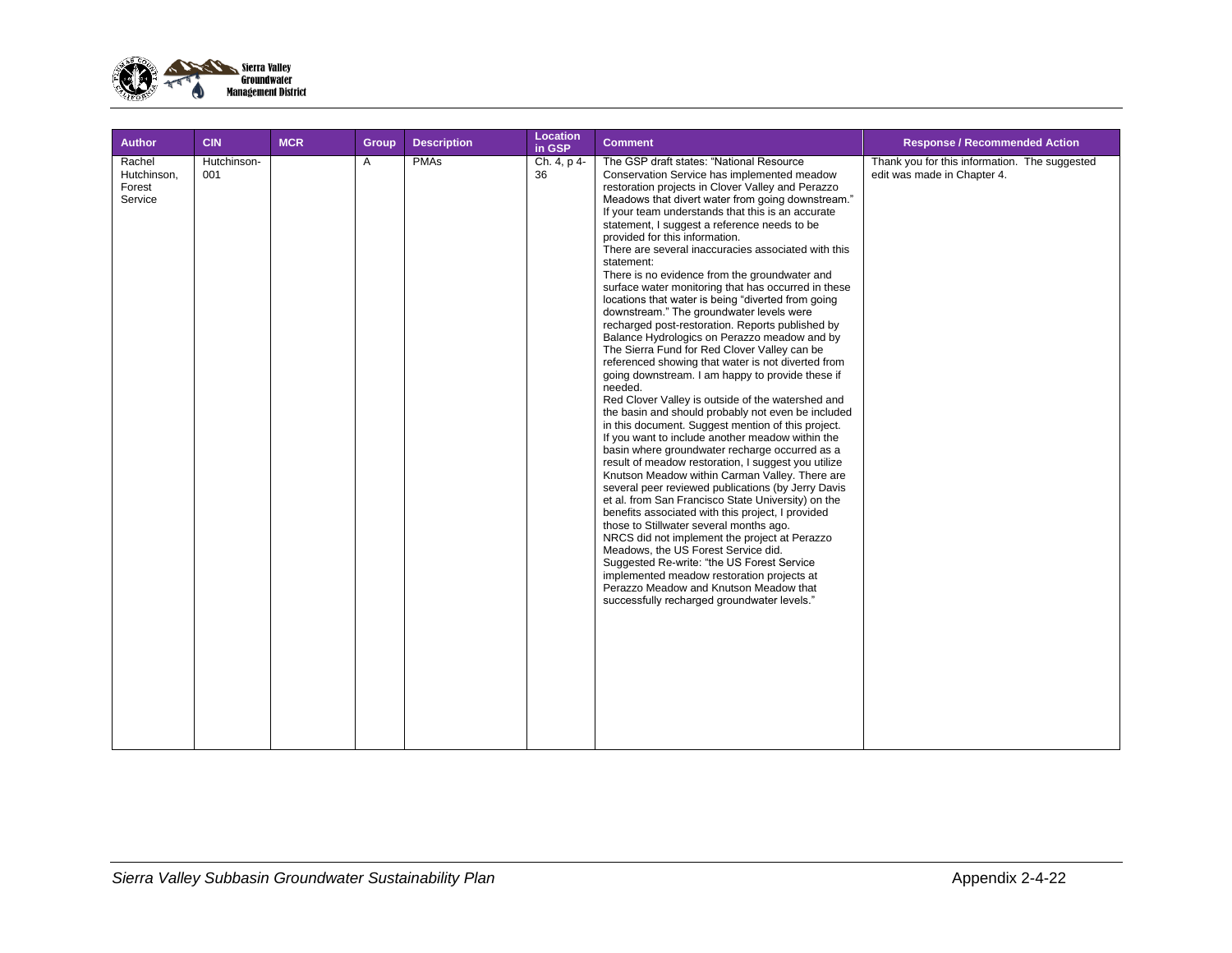

| <b>Author</b>     | <b>CIN</b>      | <b>MCR</b>                         | Group | <b>Description</b>                           | <b>Location</b><br>in GSP | <b>Comment</b>                                                                                                                                                                                                                                                                                                                                                                                                                                                                                                                                                                                                                                                                                                                                                                                                                                                                                                                                                                                                       | <b>Response / Recommended Action</b>                                                                                                                           |
|-------------------|-----------------|------------------------------------|-------|----------------------------------------------|---------------------------|----------------------------------------------------------------------------------------------------------------------------------------------------------------------------------------------------------------------------------------------------------------------------------------------------------------------------------------------------------------------------------------------------------------------------------------------------------------------------------------------------------------------------------------------------------------------------------------------------------------------------------------------------------------------------------------------------------------------------------------------------------------------------------------------------------------------------------------------------------------------------------------------------------------------------------------------------------------------------------------------------------------------|----------------------------------------------------------------------------------------------------------------------------------------------------------------|
| Steven<br>Roberts | Roberts-<br>001 | <b>MCR</b><br>Demand<br>Management | A     | <b>PMAs</b>                                  |                           | I believe that the habitats the ranchers use for<br>agriculture is important; the history of our valley IS<br>all about ranching. However, at the expense of<br>Sierra Valley property owners, the "well is running<br>dry" and I believe that the State, the Sierra Valley<br>Groundwater Management District Board, and the<br>public must address and implement a sustainable<br>groundwater plan before there is no water to split<br>between the domestic users and the high capacity<br>well owners. Unlike the 'olden days' when our<br>water was free, I foresee a cost to water usage for<br>all parties. The Sierraville Utility Water District<br>recently (September 2021) implemented a<br>substantial rate/fee increase and reduced the<br>maximum gallon usage per household and I am<br>monitored for usage; over-usage fees are<br>significant. The high capacity, high volume water<br>users should also be adequately monitored, and<br>overdraft usage charged particularly in drought<br>years. | <b>MCR Demand Management</b>                                                                                                                                   |
| <b>TAC</b>        | <b>TAC-001</b>  |                                    | A     | <b>GSA/TAC Roles and</b><br>Responsibilities | Section<br>2.1.5.3        | While we were provided with information regarding<br>various aspects of the plan, the TAC essentially<br>reviewed plan elements as they were prepared.<br>With very few exceptions, the TAC was not<br>engaged in collaborative planning. Our feedback<br>was primarily provided in writing.<br>Comments of individual TAC members were not<br>shared with other TAC members, issues and<br>concerns raised in written comments were not<br>discussed by the group. Disposition of the<br>comments were not shared with either the<br>commenters or the group. In short, we feel the TAC<br>essentially served as a group of individual plan<br>reviewers, not a Technical Advisory Committee.                                                                                                                                                                                                                                                                                                                       | More details on the TAC roles and responsibilities<br>have been included in the attachment C of the<br>Communication and Engagement Plan (Appendix<br>$2-3$ ). |
| <b>TAC</b>        | <b>TAC-003</b>  |                                    | A     | <b>GSA/TAC Roles and</b><br>Responsibilities |                           | The role of the TAC needs to be clarified. The<br>GSAS are responsible for development and<br>implementation of the GSP. In effect, the TAC<br>serves at their request. We think a logical first step<br>would be for the GSAs to articulate what they desire<br>and expect from a TAC. This would hold for both<br>revisions to the draft Plan and potentially,<br>assistance in monitoring, implementing, and<br>revising the final plan. It could be that the GSAs do<br>not wish to use a TAC and would instead rely on<br>their own experience and expertise.                                                                                                                                                                                                                                                                                                                                                                                                                                                   | More details on the TAC roles and responsibilities<br>have been included in the attachment C of the<br>Communication and Engagement plan (Appendix<br>$2-3$ ). |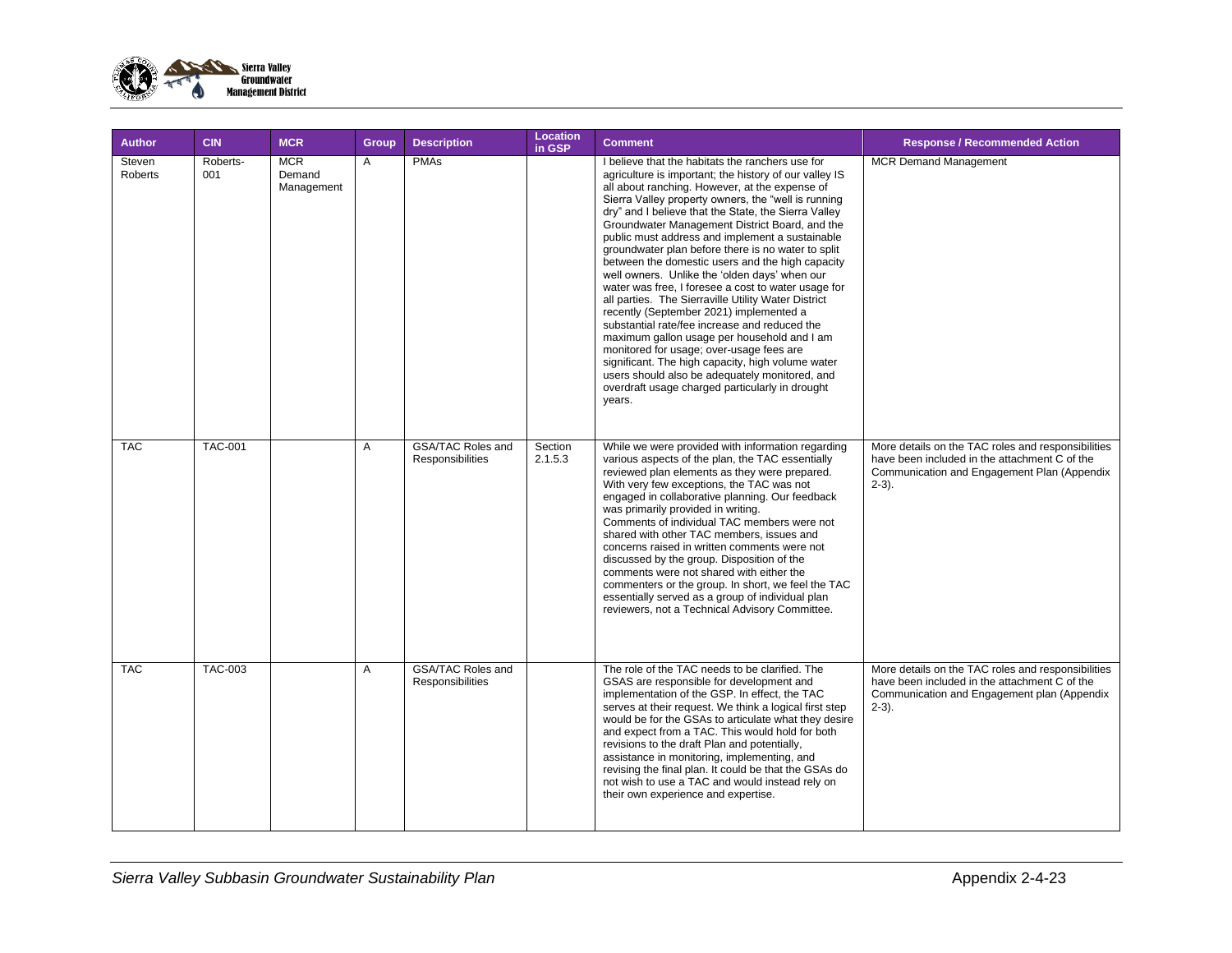

| <b>Author</b>    | <b>CIN</b> | <b>MCR</b>                         | Group | <b>Description</b>         | <b>Location</b><br>in GSP | <b>Comment</b>                                                                                                                                                                                                                                                                                  | <b>Response / Recommended Action</b>                                                                                                                                                                          |
|------------------|------------|------------------------------------|-------|----------------------------|---------------------------|-------------------------------------------------------------------------------------------------------------------------------------------------------------------------------------------------------------------------------------------------------------------------------------------------|---------------------------------------------------------------------------------------------------------------------------------------------------------------------------------------------------------------|
| <b>Tom Dotta</b> | Dotta-002  | <b>MCR</b><br>Demand<br>Management | A     | <b>PMAs</b>                | Ch <sub>4</sub>           | Sierra Valley has a serious problem. Let's make it<br>simple, more water is taken out than put in. To<br>solve the problem 1. more dams are needed and<br>irrigate with stored rainwater 2. The ground is<br>recharged by ponds or forced wells 3. Quit taking<br>the water out for irrigation. | <b>MCR Demand Management</b>                                                                                                                                                                                  |
| Board            | Board-002  | <b>MCR</b><br>Demand<br>Management | B.    | <b>PMAs</b>                | 4.3.9                     | Conservation easements are not a feasible example<br>of land repurposing and is too specific                                                                                                                                                                                                    | references to conservation easements were<br>deleted from the voluntary Land Repurposing<br>PMA (4.3.9) and referred to more generally as<br>areas where there are opportunities for irrigation<br>reductions |
| Board            | Board-003  | <b>MCR Data</b><br>Gaps            | B     | Data Gaps                  | ch <sub>4</sub>           | Aquifer Characterization is more addressing a data<br>gap than a PMA                                                                                                                                                                                                                            | This PMA was deleted and the information on<br>needing better characterization of the basin (i.e.,<br>east vs west, shallow vs deep aquifers) was<br>moved to the data gap appendix                           |
| Board            | Board-004  | <b>MCR</b><br>Demand<br>Management | B     | <b>PMAs</b>                | 4.3.1                     | ag irrigation efficiencies PMA -use of variance<br>frequency drive (VFD) should be added to this PMA                                                                                                                                                                                            | this was added to this PMA                                                                                                                                                                                    |
| Board            | Board-005  | <b>MCR</b><br>Monitoring           | B     | <b>Monitoring Networks</b> | 4.3.2                     | monitoring network modifications should be<br>characterized as optimizing the networks rather<br>than expanding them                                                                                                                                                                            | edit made to Inventory a Metering PMA, to say<br>optimize instead of expand                                                                                                                                   |
| Board            | Board-006  | <b>MCR</b><br>Monitoring           | B     | <b>Monitoring Networks</b> | through-<br>out           | clarify that proposed potential monitoring is not<br>required/does not commit SVGMD to conducting<br>potential monitoring                                                                                                                                                                       | made changes throughout the text to clarify what<br>is required and what is "POTENTIAL"                                                                                                                       |
| Board            | Board-007  |                                    | B     |                            | ch <sub>1</sub>           | Add description of SVGMD's efforts to manage<br>groundwater prior to SGMA                                                                                                                                                                                                                       | text added to say that SVGMD was established in<br>1980 and has been controlling new well<br>construction and monitoring agricultural pumping                                                                 |
| Board            | Board-010  | <b>MCR PMAs</b>                    | B     | <b>PMAs</b>                | ch <sub>4</sub>           | references to grazing/alfalfa are more specific than<br>needed                                                                                                                                                                                                                                  | changed references to 'crop irrigation' and other<br>more generic terms                                                                                                                                       |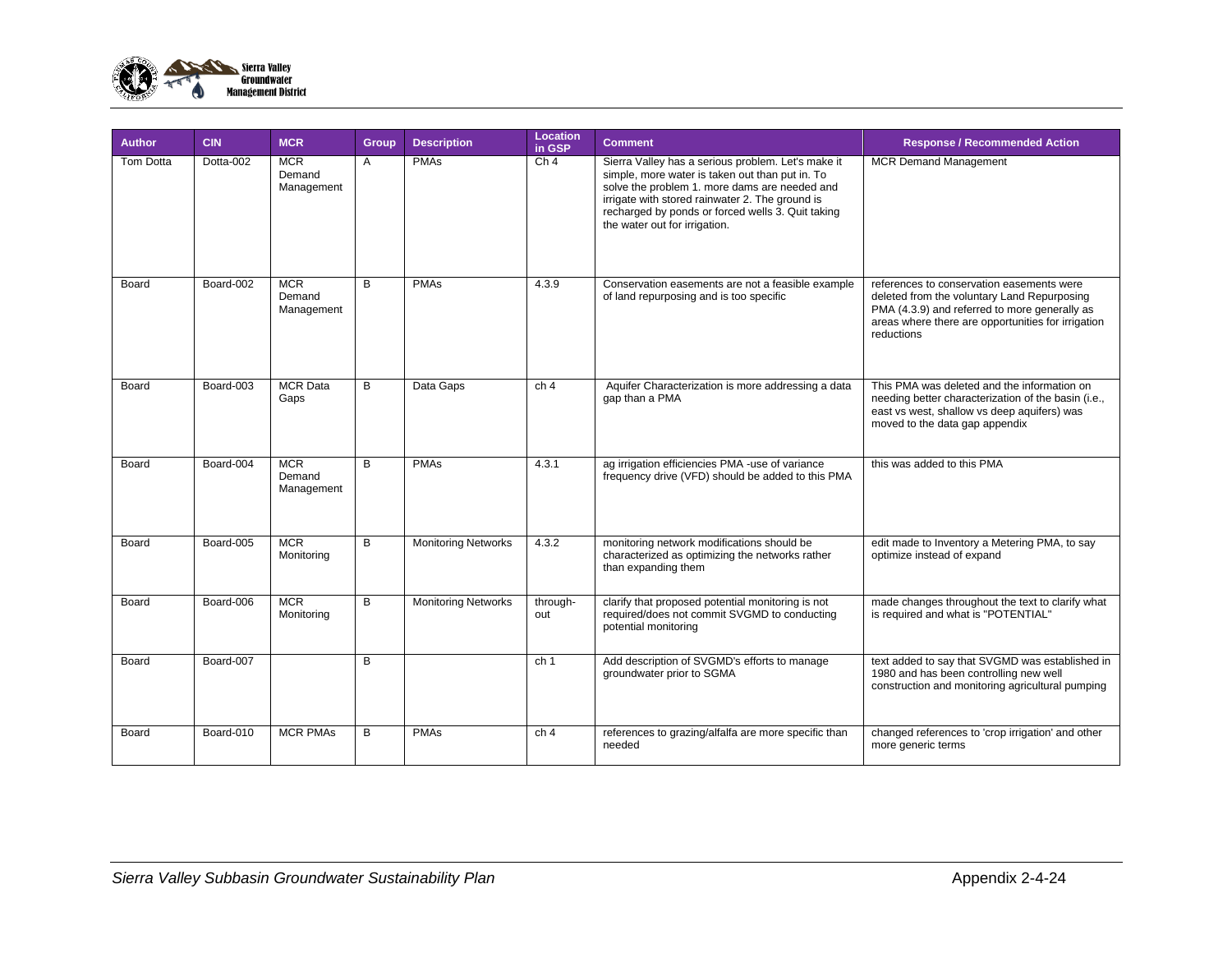

| <b>Author</b>    | <b>CIN</b> | <b>MCR</b>      | Group | <b>Description</b> | Location<br>in GSP | <b>Comment</b>                                                                                                                                                                                                                                                                                                                                                                                                                                                                                                                                                                                                                                                                                             | <b>Response / Recommended Action</b>                                                                                                                                                                                                                                                                       |
|------------------|------------|-----------------|-------|--------------------|--------------------|------------------------------------------------------------------------------------------------------------------------------------------------------------------------------------------------------------------------------------------------------------------------------------------------------------------------------------------------------------------------------------------------------------------------------------------------------------------------------------------------------------------------------------------------------------------------------------------------------------------------------------------------------------------------------------------------------------|------------------------------------------------------------------------------------------------------------------------------------------------------------------------------------------------------------------------------------------------------------------------------------------------------------|
| Board            | Board-011  | <b>MCR PMAs</b> | B     | <b>PMAs</b>        | 4.3.3              | add reference to groundwater recharge in the<br>Reoperation of surface water supplies PMA                                                                                                                                                                                                                                                                                                                                                                                                                                                                                                                                                                                                                  | added text about Badenaugh Creek option                                                                                                                                                                                                                                                                    |
| Board            | Board-012  | <b>MCR PMAs</b> | B     | Outreach           | 4.2.4              | Number/frequency of meetings will depend on need<br>and available funding                                                                                                                                                                                                                                                                                                                                                                                                                                                                                                                                                                                                                                  | removed number (2-4) and frequency (quarterly)<br>from PMA - exact schedule will be determined                                                                                                                                                                                                             |
| Board            | Board-013  | <b>MCR PMAs</b> | B     | <b>PMAs</b>        | 4.3                | Commitment to prioritizing PMAs in February 2022<br>may be unrealistic                                                                                                                                                                                                                                                                                                                                                                                                                                                                                                                                                                                                                                     | Changed language in introduction to 4.3 to<br>provide longer time frame for this process - will<br>begin process in February 2022 and complete<br>within first year of GSP implementation                                                                                                                  |
| <b>Carl Butz</b> | Butz 001   | <b>MCR GDE</b>  | B     | <b>GDE</b>         |                    | Adaptative management of the watershed, the very<br>laudable goal of the SGMA, therefore, requires the<br>Groundwater Sustainability Plan to include<br>measures insuring all the data hydrologists need to<br>evaluate the situation is to be gathered.<br>As it stands, I am particularly concerned about<br>the fraqile Groundwater Dependent Ecosystem<br>(GDE) of the Sierra Valley. With droughts likely to<br>increase in frequency and duration due to climate<br>change, I want to know if the freshwater marsh and<br>meadow system is going to be sacrificed because<br>of the deep wells used to produce alfalfa. Currently<br>there simply isn't enough data to make an intelligent<br>guess. | Agreed, shallow groundwater is a data gap. Four<br>additional wells will be installed near the GDEs in<br>the western half of the basin. This will help to<br>better assess shallow groundwater and help to<br>calibrate the groundwater model to assess the<br>effects of groundwater management on GDEs. |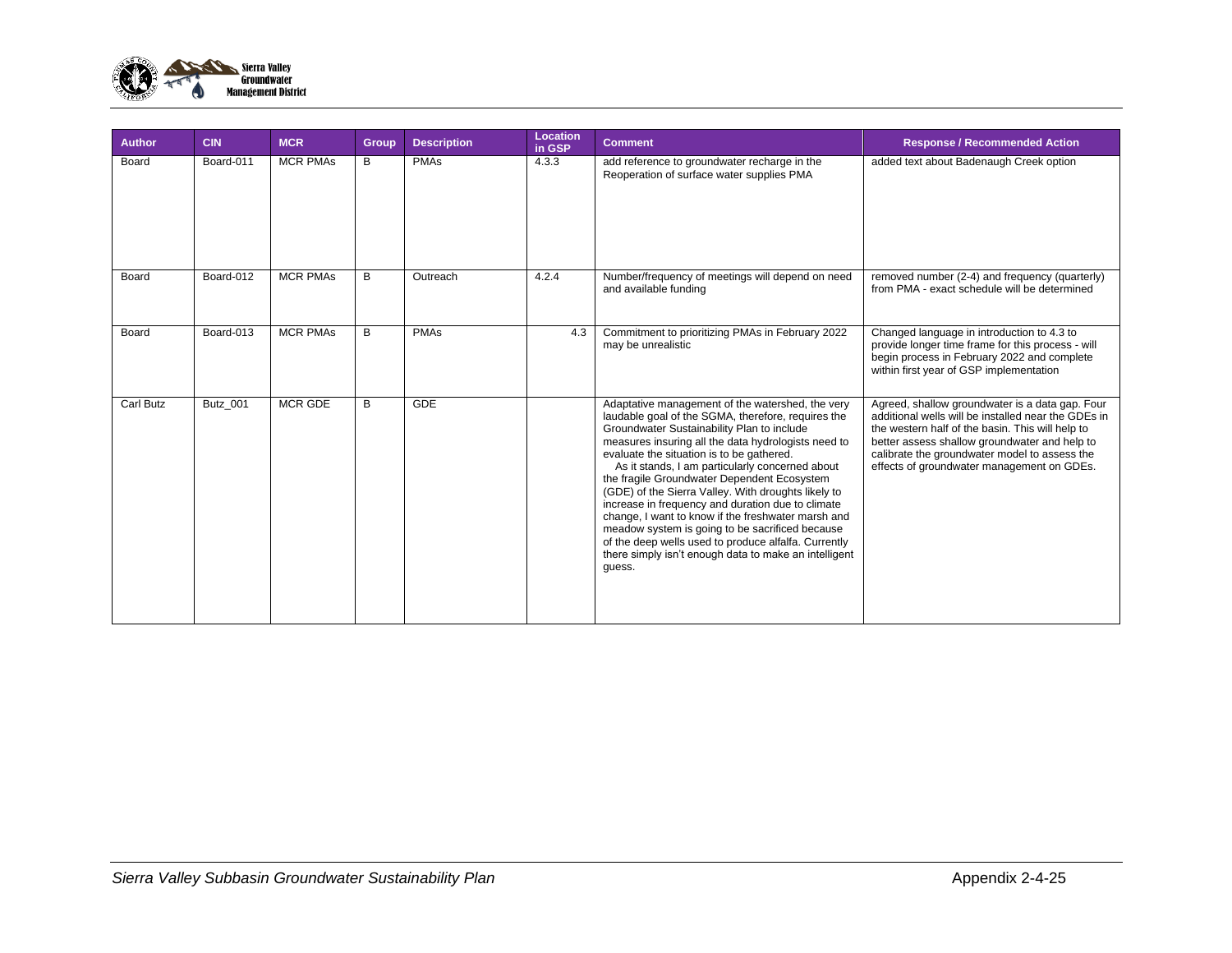

| <b>Author</b>         | <b>CIN</b>      | <b>MCR</b>                         | Group | <b>Description</b> | Location<br>in GSP | <b>Comment</b>                                                                                                                                                                                                                                                                                                                                                                                                                                                                                                                                                                                                                                                                                                                                                                                                                                                                                                                                                                                                                                                                                                                                              | <b>Response / Recommended Action</b> |
|-----------------------|-----------------|------------------------------------|-------|--------------------|--------------------|-------------------------------------------------------------------------------------------------------------------------------------------------------------------------------------------------------------------------------------------------------------------------------------------------------------------------------------------------------------------------------------------------------------------------------------------------------------------------------------------------------------------------------------------------------------------------------------------------------------------------------------------------------------------------------------------------------------------------------------------------------------------------------------------------------------------------------------------------------------------------------------------------------------------------------------------------------------------------------------------------------------------------------------------------------------------------------------------------------------------------------------------------------------|--------------------------------------|
| Ceci Dale-<br>Cresmat | Cresmat-<br>001 | <b>MCR</b><br>Demand<br>Management | B     | <b>PMAs</b>        |                    | The document clearly shows that there is a ground<br>water over-drafting problem in Sierra Valley. The<br>plan shows that approximately 6,000 ac ft would be<br>sustainable, yet over twice that amount is being<br>drafted in an average year. This is not sustainable<br>and a target of 6,000 ac ft should be placed in the<br>plan as a limit, with no further drafting. An<br>assessment should be made of all the landowners'<br>water uses and those that are using more than is<br>sustainable should be required to reduce water use.<br>There is technology available to use less water in<br>crop production and those include irrigation water<br>management, (there is a host of practices included<br>in this such as soil moisture monitoring in fields and<br>only applying what a crop needs, updating and<br>improving irrigation systems so the lowest use<br>systems are used, etc.) Other measures could<br>include using alfalfa crop varieties that use less<br>water or switching to dryland crops or just using the<br>land currently under production for high water use<br>crops to rangelands where little to no water is used. | <b>MCR Demand Management</b>         |
| Ceci Dale-<br>Cresmat | Cresmat-<br>002 | <b>MCR PMAs</b>                    | B     | Shallow GW Wells   |                    | Ø Effects of high production ag wells on domestic<br>wells and livestock wells (6-8" casing size) is not<br>addressed in the document. When surface water<br>dries up, livestock are dependent on livestock wells<br>and springs for water sources. Over-drafting the<br>ground water will have a direct effect on both<br>livestock wells and domestic wells throughout Sierra<br>Valley by dropping the water table. There was a<br>reference in the document that if 6 of 10 domestic<br>wells dry up, this would be a trigger to change<br>ground water use by large agricultural wells (10-12"<br>casing). What happens to landowners of those 6<br>wells? Does that include livestock wells? Who is<br>going to monitor that? Bottom line is, if one dries up<br>then that should be a trigger to change things or<br>better yet, set a limit to ag well pumping to 6000 ac<br>ft per year.                                                                                                                                                                                                                                                           | <b>MCR PMAs</b>                      |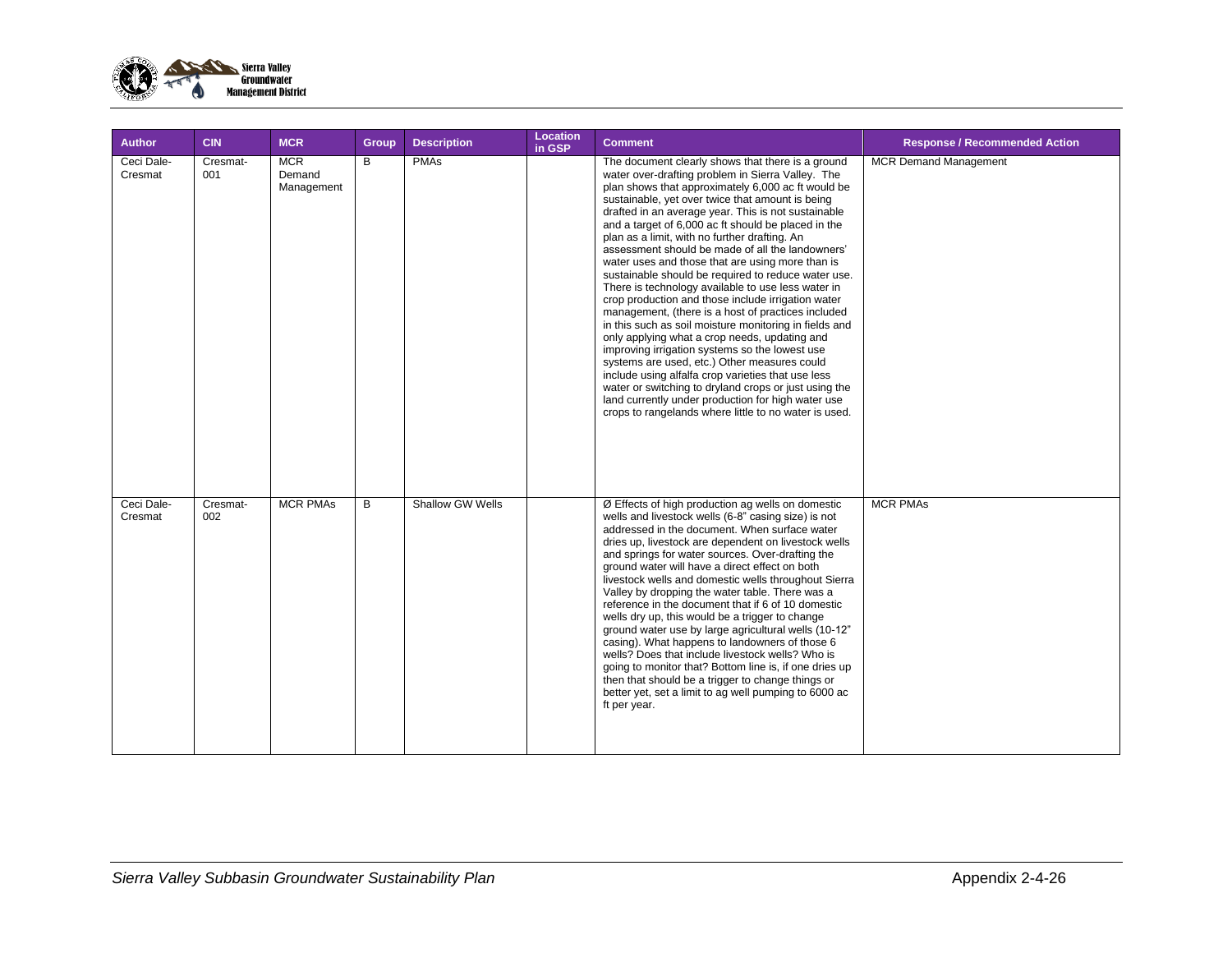

| <b>Author</b>         | <b>CIN</b>      | <b>MCR</b>                              | Group | <b>Description</b> | Location<br>in GSP | <b>Comment</b>                                                                                                                                                                                                                                                                                                                                                                                                                                                                                                                                                    | <b>Response / Recommended Action</b>                                                                                                                                                           |
|-----------------------|-----------------|-----------------------------------------|-------|--------------------|--------------------|-------------------------------------------------------------------------------------------------------------------------------------------------------------------------------------------------------------------------------------------------------------------------------------------------------------------------------------------------------------------------------------------------------------------------------------------------------------------------------------------------------------------------------------------------------------------|------------------------------------------------------------------------------------------------------------------------------------------------------------------------------------------------|
| Ceci Dale-<br>Cresmat | Cresmat-<br>003 | <b>MCR GDE</b><br>and MCR<br><b>ISW</b> | B     | ISW, GDEs          |                    | Ø There was little if any sections of the document<br>that address what the effects will be on streams,<br>springs, artesian wells, and wetlands from over-<br>drafting ground water. As we all know Sierra Valley<br>is a critical part of the Pacific Flyway and negative<br>effects to the wetlands and other surface waters<br>could be devastating to this resource. This resource<br>should be addressed in the plan and assurances<br>made that no negative effects to this resource occur<br>in the future.                                               | The Plan addresses this issue by limiting future<br>decline of groundwater levels near GDEs and<br>ISW to the historical low groundwater elevation.<br>Details provided in MCR ISW and MCR GDE |
| Ceci Dale-<br>Cresmat | Cresmat-<br>004 | <b>MCR</b><br>Outreach                  | B     | Outreach           |                    | Ø There has been a lack of public input in this<br>process. The effects of this plan are broad and input<br>from residents of Sierra Valley and surrounding<br>areas should be sought. The effects of long term<br>over-drafting will be felt in Sierra Valley and beyond.<br>There are many recreational users that come to<br>Sierra Valley and generate income to local<br>businesses. This could be lost if desertification<br>occurs in the area due to ground water over-drafting<br>and the effects on streams, wetlands, domestic and<br>livestock wells. | <b>MCR Outreach</b>                                                                                                                                                                            |
| <b>Cindy Noble</b>    | Noble-001       | <b>MCR</b><br>Subsidence                | B     | Subsidence         |                    | I am not sure residents of Sierra Valley are aware of<br>the large-scale subsidence in the northeast corner<br>near the town of Vinton. This information was<br>presented to the SGMA process by the CA<br>Department of Transportation and should be of<br>great concern to both Agricultural water users and<br>domestic well owners in the area.                                                                                                                                                                                                               | <b>MCR Subsidence</b>                                                                                                                                                                          |
| <b>Cindy Noble</b>    | Noble-002       | <b>MCR</b><br>Outreach                  | B     | Outreach           |                    | I believe that the process that produced the current<br>draft plan did not meet the standard of "Community<br>Based" inclusion. I attended a single community<br>meeting where there were maps and as I remember<br>a group of consultants who worked on this process<br>provided a great deal of very interesting information.<br>Sadly, there was zero follow up and I never heard of<br>any other Community engagement in the Sierra<br>Valley Sustainable Groundwater planning process.                                                                       | <b>MCR Outreach</b>                                                                                                                                                                            |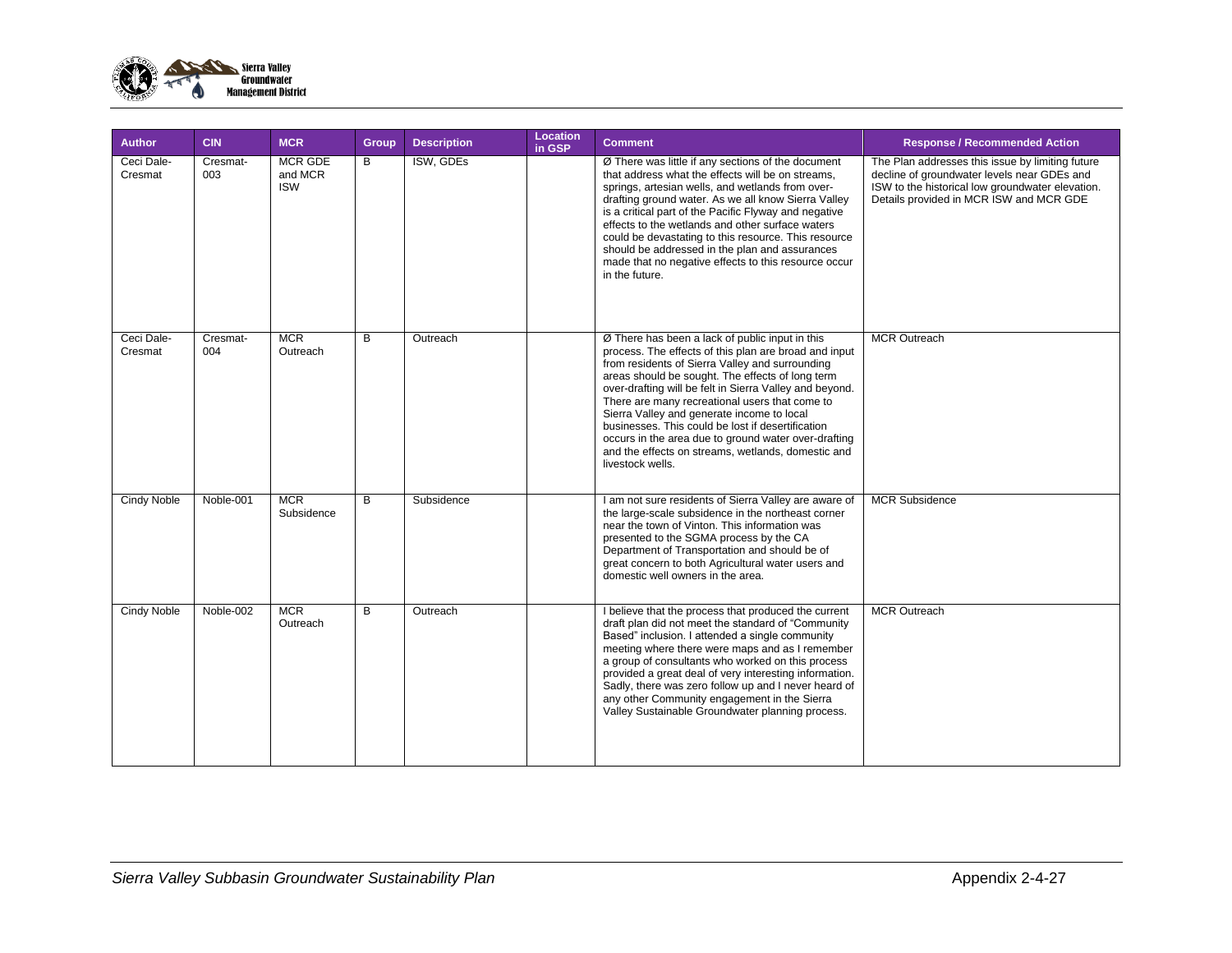

| Author             | <b>CIN</b>        | <b>MCR</b>               | Group | <b>Description</b>        | Location<br>in GSP | <b>Comment</b>                                                                                                                                                                                                                                                                                                                                                                                                                                                                                                                                                                                                                                 | <b>Response / Recommended Action</b>                                                                                                                                                                                                                                                                                                                                                                                                                                                                                                                                                                      |
|--------------------|-------------------|--------------------------|-------|---------------------------|--------------------|------------------------------------------------------------------------------------------------------------------------------------------------------------------------------------------------------------------------------------------------------------------------------------------------------------------------------------------------------------------------------------------------------------------------------------------------------------------------------------------------------------------------------------------------------------------------------------------------------------------------------------------------|-----------------------------------------------------------------------------------------------------------------------------------------------------------------------------------------------------------------------------------------------------------------------------------------------------------------------------------------------------------------------------------------------------------------------------------------------------------------------------------------------------------------------------------------------------------------------------------------------------------|
| Donna<br>Lindquist | Lindquist-<br>001 |                          | B     | <b>Draft Plan Content</b> |                    | I found the report to be cumbersome, longer than<br>needed, full of confusing acronyms and difficult to<br>follow. There are many important gaps in the<br>analysis that I will mention below. The technical<br>information and long-winded discussions should be<br>moved to appendices to avoid overwhelming the<br>non-technical reader. An executive summary that is<br>less than 3 pages is needed to CLEARLY<br>summarize background, objectives, studies to date,<br>and the recommended long-term solutions. The<br>existing summaries are too long and complicated<br>for the lay-reader to understand or to keep their<br>attention. | A short summary will be added to the plan.                                                                                                                                                                                                                                                                                                                                                                                                                                                                                                                                                                |
| Donna<br>Lindquist | Lindquist-<br>003 | <b>MCR</b> Data<br>Gaps  | B     | Data Gaps                 |                    | The SVGPS, along with other technical data,<br>indicate significant aquifer overdraft in certain parts<br>of the valley but this report concludes any chronic<br>long term impacts are manageable. I find that hard<br>to believe since both technical and physical<br>evidence does not support this conclusion which<br>indicates that additional analysis is needed to better<br>understand the sustainability of current extraction<br>practices.                                                                                                                                                                                          | Estimation of the overdraft and sustainable yield<br>of the basin based on two different analyses has<br>been included in Sections 2.2.3.6 and 2.2.3.7,<br>respectively. SGMA mandates that significant<br>and unreasonable impacts to beneficial users of<br>groundwater (e.g., industrial, domestic, and<br>environmental uses) are avoided. The Plan<br>details groundwater management that avoids<br>such impacts, and also lays out where data gaps<br>hinder the assessment of such impacts and how<br>to "fill" those gaps.                                                                        |
| Donna<br>Lindquist | Lindquist-<br>004 | <b>MCR</b><br>Subsidence | B     | Subsidence                |                    | Many technical reports (including the recent Cal<br>Trans report on damages to Highway 70) document<br>serious levels of subsidence especially in the NE<br>end of the valley. The SVGSP largely ignores these<br>data and concludes that the situation is manageable<br>over the long term, even with the current rate of<br>subsidence. The Plan has missed the mark on this<br>point and a more in depth study and analysis needs<br>to be done. Groundwater pumping needs to be<br>reduced to protect natural resources in the valley<br>and the livelihood of residents.                                                                  | Subsidence was discussed extensively by the<br>TAC on December 6 in response to this and other<br>public comments. It was decided to revise the<br>subsidence discussion to indicate it needs closer<br>monitoring. Monuments will be installed in the<br>area mentioned and InSAR data will initially be<br>used to monitor subsidence. Additional surveys<br>will be conducted if InSAR subsidence increases<br>by 50% of the average annual subsidence from<br>baseline period (2015-2021). The GSAs may at<br>their discretion elect to survey monuments more<br>frequently, pending available funds. |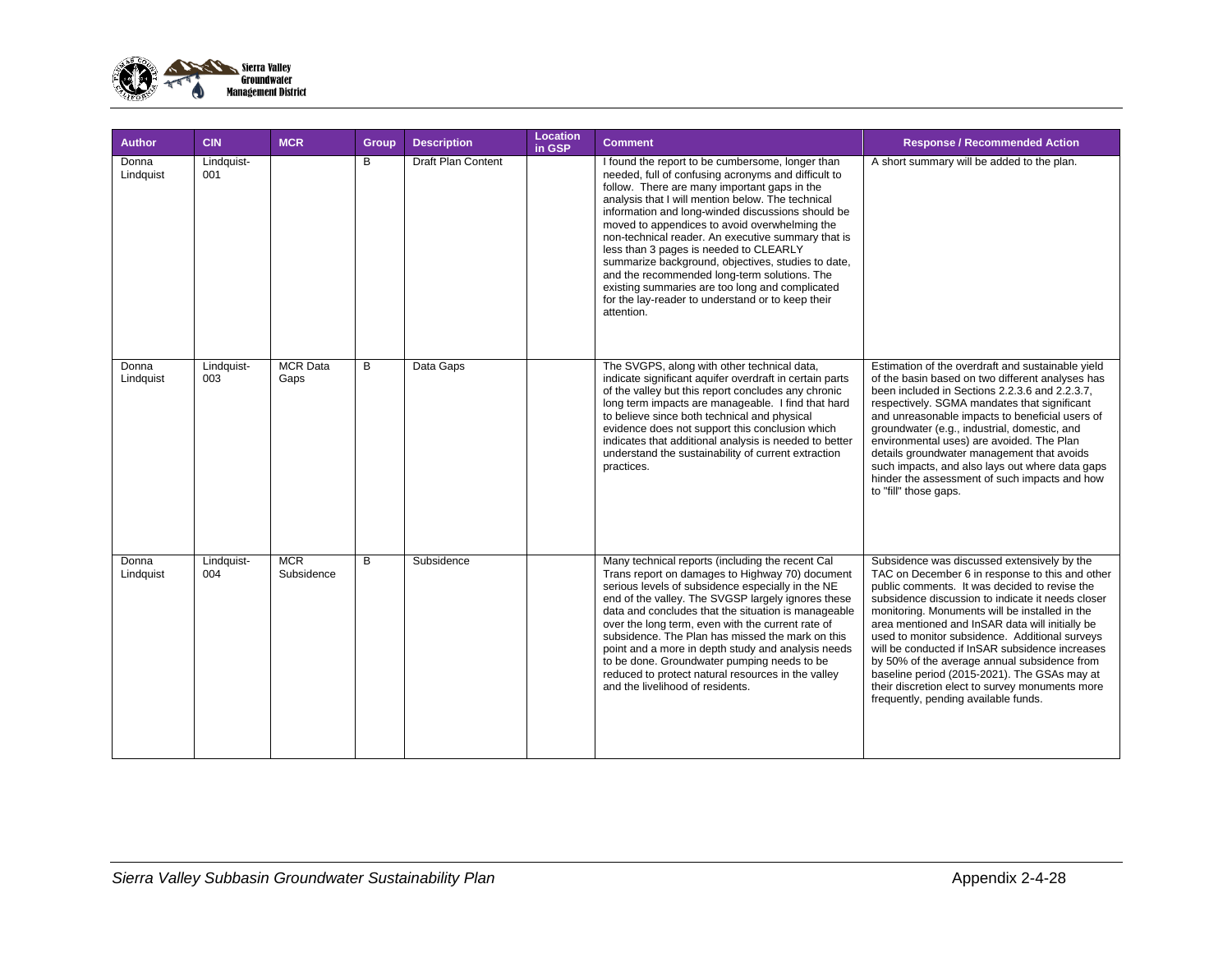

| <b>Author</b>                         | <b>CIN</b>        | <b>MCR</b>                              | <b>Group</b> | <b>Description</b> | <b>Location</b><br>in GSP | <b>Comment</b>                                                                                                                                                                                                                                                                                                                                                                                                                                                                                                                                                                                                                                                                    | <b>Response / Recommended Action</b>                                                                                                                                                                                                                                                                                                                                                             |
|---------------------------------------|-------------------|-----------------------------------------|--------------|--------------------|---------------------------|-----------------------------------------------------------------------------------------------------------------------------------------------------------------------------------------------------------------------------------------------------------------------------------------------------------------------------------------------------------------------------------------------------------------------------------------------------------------------------------------------------------------------------------------------------------------------------------------------------------------------------------------------------------------------------------|--------------------------------------------------------------------------------------------------------------------------------------------------------------------------------------------------------------------------------------------------------------------------------------------------------------------------------------------------------------------------------------------------|
| Donna<br>Lindquist                    | Lindquist-<br>005 | <b>MCR GDE</b><br>and MCR<br><b>ISW</b> | B            | GDEs, ISW          |                           | Groundwater and surface waters are hydrologically<br>connected yet the Plan includes little data on<br>surface waters and how they interact with aquifers.<br>This is a large data gap that needs to be addressed.<br>There is already evidence of surface water and<br>springs declining or even disappearing in the<br>northern part of the valley. Surface waters also<br>support ecological values that are unique and<br>critical to Sierra valley, including wetland plants,<br>fish, wildlife, and an amazing and diverse bird<br>population. The beneficial uses of these resources<br>need to be protected and factored into any<br>decisions on groundwater extraction. | See MCR GDE and MCR ISW; In addition, this is<br>a data gap to be filled by recommendations in the<br>monitoring plan The planned additional shallow<br>wells near the GDEs coupled with the<br>groundwater model should help to clarify. In the<br>absence of this data, the Plan limits the decline of<br>groundwater levels near GDEs and ISW to the<br>historical low groundwater elevation. |
| Donna<br>Lindquist                    | Lindquist-<br>006 | <b>MCR PMAs</b>                         | B            | <b>PMAs</b>        |                           | There is minimal mention of the impact of<br>subsidence, aquifer depletion and surface water<br>reduction on stock water and ranching operations.<br>Ranching is important to the Sierra Valley economy<br>and lifestyle. This needs to be addressed since it<br>will significantly impact this industry over time. As<br>surface water dries up, those beneficial users will<br>be adversely affected.                                                                                                                                                                                                                                                                           | <b>MCR PMAs</b>                                                                                                                                                                                                                                                                                                                                                                                  |
| Donna<br>Lindquist                    | Lindquist-<br>007 | <b>MCR</b><br>Outreach                  | B            | Outreach           |                           | Not enough effort has been put into engaging the<br>public on the overextraction and subsidence issues<br>that could seriously affect their financial standing<br>and quality of life. I talked with several Sierra Valley<br>residents who still are not aware of the issues and<br>how they might be impacted. It seems a few large<br>ag producers are spearheading this Plan, while<br>other users are unaware of the potential<br>consequences. More educational work is needed.                                                                                                                                                                                             | <b>MCR Outreach</b>                                                                                                                                                                                                                                                                                                                                                                              |
| Feather<br><b>River Land</b><br>Trust | <b>FRLT-001</b>   |                                         | B            | Draft Plan Content |                           | Nonetheless, we find that several key elements of<br>the plan are incomplete or not included in the Public<br>Review Draft. We further understand this version of<br>the plan has not been reviewed by the GSAs. This<br>makes it very difficult to understand or review the<br>plan and to provide substantive comments. We<br>wonder if the draft we reviewed meets standards for<br>public review.                                                                                                                                                                                                                                                                             | A short summary will be added to the plan to help<br>with future review and missing elements have<br>been added including the water budget, estimate<br>of sustainable yield and climate change impacts.<br>There will be another 75-day comment period<br>after board adoption and after submission of the<br>plan to DWR.                                                                      |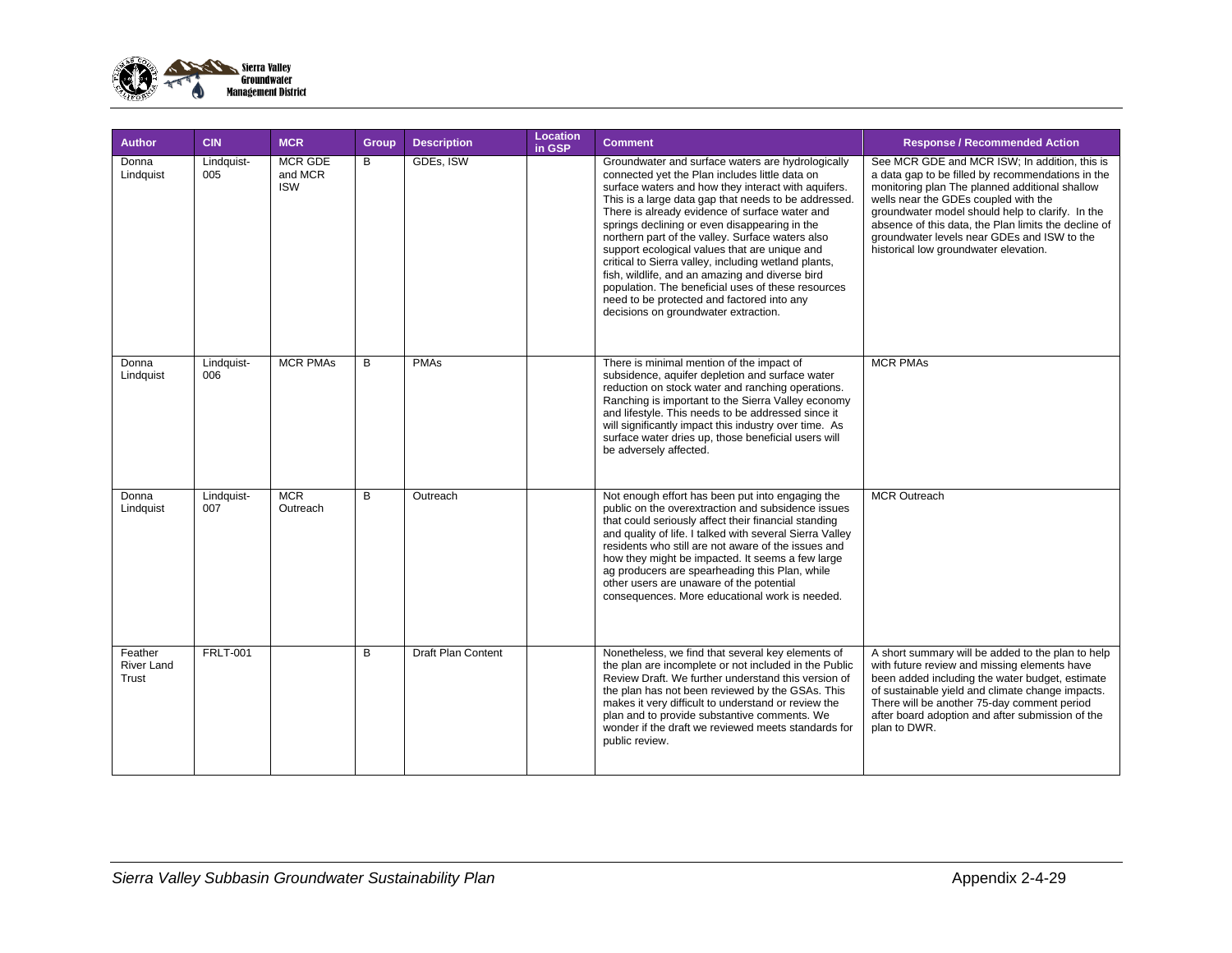

| Author                                | <b>CIN</b>      | <b>MCR</b>               | Group | <b>Description</b> | Location<br>in GSP | <b>Comment</b>                                                                                                                                                                                                                                                                                                                                                                                                                                                                                                                                                                                                                                                                                                                                                                                                                                                                                                                                                                                                                                                                                                                                                                                                   | <b>Response / Recommended Action</b>                                                                                                                                                                                                                                                                                                                                                                                                    |
|---------------------------------------|-----------------|--------------------------|-------|--------------------|--------------------|------------------------------------------------------------------------------------------------------------------------------------------------------------------------------------------------------------------------------------------------------------------------------------------------------------------------------------------------------------------------------------------------------------------------------------------------------------------------------------------------------------------------------------------------------------------------------------------------------------------------------------------------------------------------------------------------------------------------------------------------------------------------------------------------------------------------------------------------------------------------------------------------------------------------------------------------------------------------------------------------------------------------------------------------------------------------------------------------------------------------------------------------------------------------------------------------------------------|-----------------------------------------------------------------------------------------------------------------------------------------------------------------------------------------------------------------------------------------------------------------------------------------------------------------------------------------------------------------------------------------------------------------------------------------|
| Feather<br><b>River Land</b><br>Trust | <b>FRLT-003</b> | <b>MCR</b><br>Subsidence | B     | Subsidence         |                    | The draft plan identifies several sources of<br>information indicating subsidence has occurred in<br>the basin. The plan provides no discussion of a<br>cause-and-effect relationship between pumping,<br>groundwater levels and subsidence, but the<br>depictions of groundwater levels (Figure 2.2.2-4)<br>and estimates of subsidence from InSAR data<br>(Figure 2.2.2-7) show remarkable alignment. In<br>addition, CalTrans has documented damage to<br>Highway 70 from subsidence. We understand the<br>lack of long-term onsite ground elevation data<br>makes a direct numerical Sustainable Management<br>Criteria (SMC) for subsidence impractical. It<br>appears however that the current plan (Table 3.4.4)<br>does not commit to monitoring elevations in the<br>future (monuments to achieve this purpose are<br>classed as "other, based on future funding<br>availability"). Given the evidence that subsidence<br>has negatively impacted public infrastructure, there<br>is potential for future impacts to agricultural<br>practices and hydrology of wetland and aquatic<br>habitats. We believe the plan needs to commit to<br>more direct actions to monitor and manage for<br>subsidence. | <b>MCR Subsidence</b>                                                                                                                                                                                                                                                                                                                                                                                                                   |
| Feather<br><b>River Land</b><br>Trust | <b>FRLT-004</b> |                          | B     | <b>SMC</b>         |                    | It is not clear if this estimate is based on the work of<br>Bachand, et al (2020) or on subsequent analysis<br>that supports this work. We realize that in talking<br>about overdraft, average values can be misleading<br>given the variation in wet and dry years and location<br>within the basin. Nonetheless, it appears that<br>available information suggests over drafting has<br>occurred in the eastern portion of the basin. Our<br>concern is that this basic problem does not receive<br>more focus in the plan. We believe the plan should<br>more clearly direct analysis, discussion, and<br>attention to known problem areas.                                                                                                                                                                                                                                                                                                                                                                                                                                                                                                                                                                   | Updated water budgets and a more thorough<br>analysis of spatial and temporal conditions in the<br>basin are included in Section 2.2.3. Quantification<br>of overdraft and sustainable yield in the basin<br>using the Sierra Valley Hydrogeologic System<br>Model (SVHSM) is included in Sections 2.2.3.6<br>and 2.2.3.7. The estimate of sustainable yield<br>from SVHSM agrees with previously published<br>estimates for the basin. |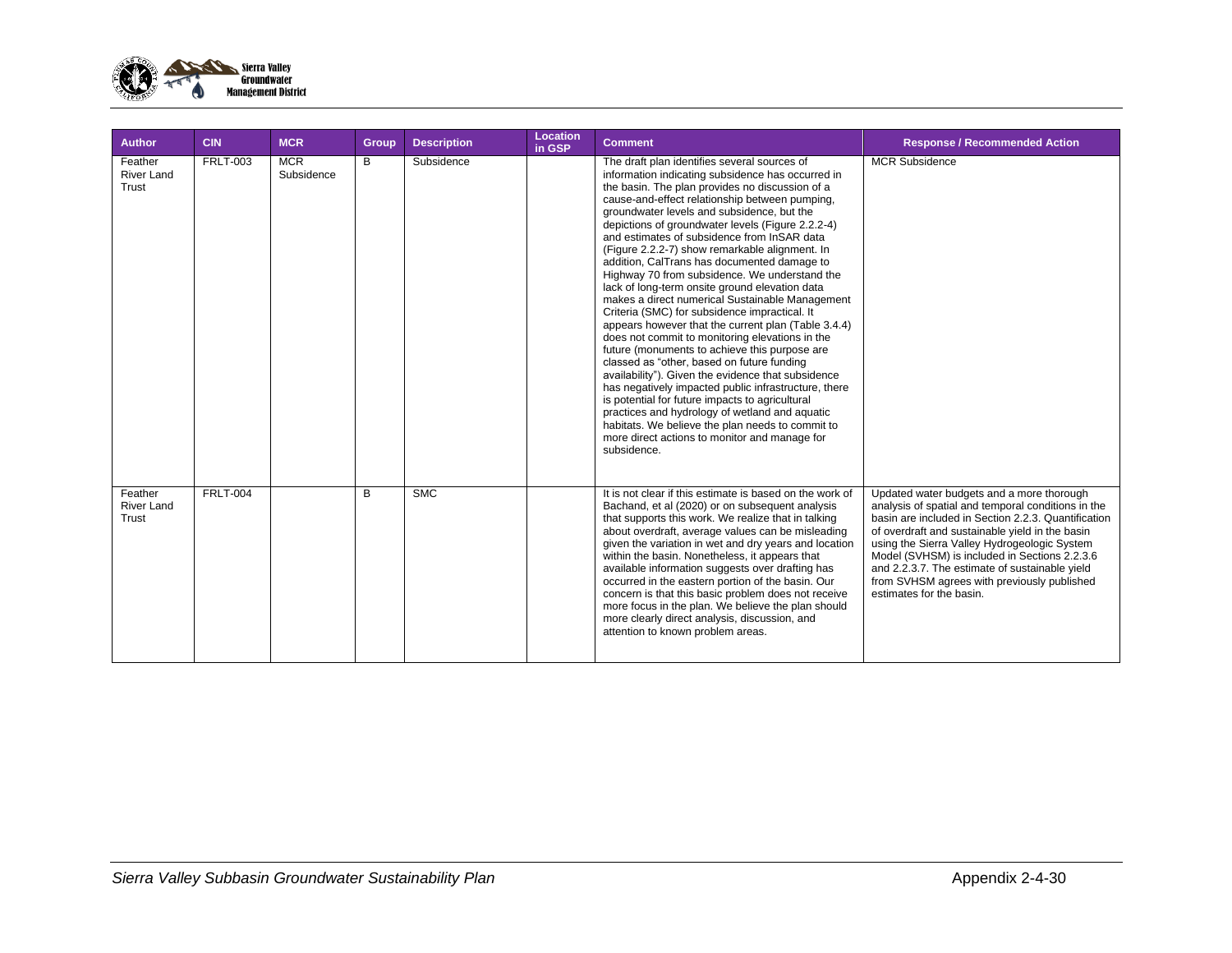

| <b>Author</b>                         | <b>CIN</b>      | <b>MCR</b>                   | Group | <b>Description</b>         | Location<br>in GSP | <b>Comment</b>                                                                                                                                                                                                                                                                                                                                                                                                                                                                                                                                                                                                                                                                                                                                                                                                                                                                                                                                         | <b>Response / Recommended Action</b>                                                                                                                                                                                                                                                                                                                                                                                                                                                                                                                                                                                                                                                                                                           |
|---------------------------------------|-----------------|------------------------------|-------|----------------------------|--------------------|--------------------------------------------------------------------------------------------------------------------------------------------------------------------------------------------------------------------------------------------------------------------------------------------------------------------------------------------------------------------------------------------------------------------------------------------------------------------------------------------------------------------------------------------------------------------------------------------------------------------------------------------------------------------------------------------------------------------------------------------------------------------------------------------------------------------------------------------------------------------------------------------------------------------------------------------------------|------------------------------------------------------------------------------------------------------------------------------------------------------------------------------------------------------------------------------------------------------------------------------------------------------------------------------------------------------------------------------------------------------------------------------------------------------------------------------------------------------------------------------------------------------------------------------------------------------------------------------------------------------------------------------------------------------------------------------------------------|
| Feather<br><b>River Land</b><br>Trust | <b>FRLT-006</b> | <b>MCR ISW</b>               | B     | <b>ISW</b>                 |                    | Like subsidence, data to precisely delineate ISW is<br>lacking. As a result, some potential ISW is classified<br>as a "data gap". The most conservative approach to<br>addressing this gap would be to treat the "data gap"<br>ISW as ISW until data were collected to determine<br>they were not ISW. This would include reviewing<br>groundwater levels in the areas near these "gap<br>ISW" and adjusting SMC as needed to protect<br>them. A less conservative approach would be to<br>collect data in the short to mid-term to better<br>determine the status of the potential ISW. Because<br>the plan does not commit to this data collection,<br>these potential surface water habitats are at risk.                                                                                                                                                                                                                                           | Surface water designated as a data gap<br>maintains the same level of protection as those<br>classified as ISW. MTs for RMPs near surface<br>water is set at the historical low groundwater<br>elevation.                                                                                                                                                                                                                                                                                                                                                                                                                                                                                                                                      |
| Feather<br><b>River Land</b><br>Trust | <b>FRLT-007</b> | <b>MCR Climate</b><br>Change | B     | Climate Change             |                    | The basin hydrologic model was not available at the<br>time the draft plan was presented; we understand it<br>will consider changes to water supply from Climate<br>Change. Unfortunately, the draft plan seems to<br>assume that climatic and hydrologic conditions are<br>static. Because higher air temperatures will<br>increase evaporation and transpiration, it is likely<br>that less water will be available for recharge, further<br>complicating basin overdraft. A conservative<br>approach would be to apply assumptions about<br>these changes to the plan. At present, we see no<br>evidence that potential fundamental changes to the<br>hydrology of the basin are considered.                                                                                                                                                                                                                                                        | There are several other climate factors in addition<br>to temperature that influence recharge processes<br>(e.g., timing of precipitation, precipitation volume,<br>storm intensity). Changes in these could<br>enhance, negate, or diminish any temperature<br>change effects on recharge processes. Projected<br>climate change impacts using the four climate<br>change scenarios provided by DWR are included<br>in the updated version of Section 2.2.3.                                                                                                                                                                                                                                                                                  |
| Feather<br><b>River Land</b><br>Trust | <b>FRLT-009</b> | <b>MCR</b><br>Monitoring     | B     | <b>Monitoring Networks</b> |                    | The plan has numerous locations where additional<br>monitoring or studies are proposed as the means to<br>reduce uncertainties. As mentioned earlier, this<br>includes collecting better information on potential<br>subsidence and Interconnected Surface Waters, but<br>these are just two examples. Nearly every aspect of<br>the plan calls for additional information. Our<br>concern is that these statements are not included in<br>a monitoring plan. Our reading of the plan (Table<br>3.4.4) is that the only firm commitment is for up to<br>six additional wells, used to better assess water<br>quality. We believe that the uncertainties in the<br>plan, including reliance on proxies, necessitate a<br>much more robust monitoring effort. The logical<br>alternative is to scale back the groundwater SMC to<br>provide for greater likelihood of sustaining<br>groundwater values in the face of the acknowledged<br>uncertainties. | The reviewer notes that the plan identifies many<br>data gaps, and we agree that these must be filled<br>in order to better ensure sustainable groundwater<br>management in the SV basin. Nonetheless, the<br>plan uses the best available information, and<br>suggests the avoidance of significant and<br>unreasonable impacts to beneficial users.<br>Reducing MTs as suggested would likely lead to<br>significant and unreasonable impacts to growers,<br>ranchers, and municipal systems - only in the<br>proximity of these users are groundwater levels<br>allowed to decline beyond historical lows. Out of<br>an abundance of caution, groundwater levels<br>near GDEs and ISW are not allowed to decline<br>bevond historical lows. |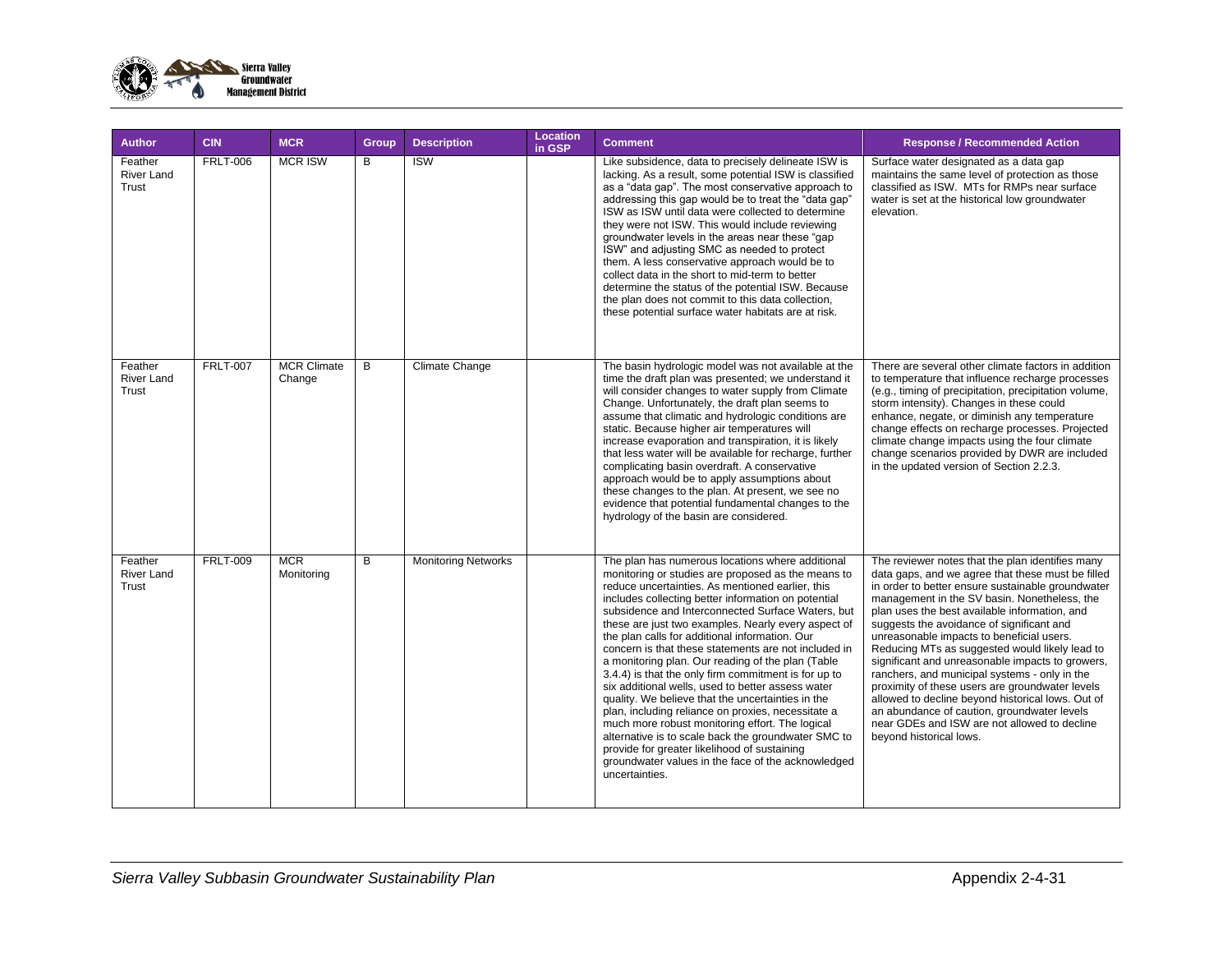

| Author                                     | <b>CIN</b>      | <b>MCR</b>                       | Group | <b>Description</b> | <b>Location</b><br>in GSP | <b>Comment</b>                                                                                                                                                                                                                                                                                                                                                                                                                                                                                                                                                                                                                                                                                                                                                                                                                                                                                                                                                                                                                                                                                                      | <b>Response / Recommended Action</b>                                                                                                                                                                                                                                                                                                                                                                                                                                                                                                                                                                                                                                                                                                                                                                                                                                                                                             |
|--------------------------------------------|-----------------|----------------------------------|-------|--------------------|---------------------------|---------------------------------------------------------------------------------------------------------------------------------------------------------------------------------------------------------------------------------------------------------------------------------------------------------------------------------------------------------------------------------------------------------------------------------------------------------------------------------------------------------------------------------------------------------------------------------------------------------------------------------------------------------------------------------------------------------------------------------------------------------------------------------------------------------------------------------------------------------------------------------------------------------------------------------------------------------------------------------------------------------------------------------------------------------------------------------------------------------------------|----------------------------------------------------------------------------------------------------------------------------------------------------------------------------------------------------------------------------------------------------------------------------------------------------------------------------------------------------------------------------------------------------------------------------------------------------------------------------------------------------------------------------------------------------------------------------------------------------------------------------------------------------------------------------------------------------------------------------------------------------------------------------------------------------------------------------------------------------------------------------------------------------------------------------------|
| Feather<br><b>River Trout</b><br>Unlimited | <b>FRTU-001</b> | MCR GDE<br>and MCR<br><b>ISW</b> | B     | GDEs, ISW          |                           | Historically, Sierra Valley provided high quality<br>habitat for native fishes, with abundant wetlands<br>providing excellent rearing habitat. Much of Sierra<br>Valley's surface water is currently diverted for<br>agricultural use during low flow periods, this has led<br>to a reduction in the amount and quality of habitat.<br>The plan is silent on the potential impacts of<br>proposed groundwater levels on fish or fish habitat.<br>Analysis of the proposed groundwater Sustainable<br>Management Criteria (SMC) essentially says that<br>impacts to beneficial users (including fish habitat)<br>will be no worse than those which may have<br>occurred when these levels previously occurred.<br>This analysis is lacking in at least two important<br>ways. First, no data is presented that documents<br>these conditions. How for instance, did these<br>groundwater levels influence surface water<br>conditions in and downstream of the Valley?<br>Second, there is no consideration of how<br>groundwater levels at or near the SMC over long<br>time periods might affect beneficial users. | Quantification of ISW depletion is a difficult task<br>considering the novelty of the model and lack of<br>surface water data to perform calibration. Besides<br>the streamflow gage on the Middle Fork Feather<br>River there has been no continuous monitoring of<br>streamflow within the groundwater basin in the<br>last ~40 years. Consequently, this is considered<br>a data gap and will be addressed by<br>recommendations in the monitoring plan. As this<br>data gap is addressed, we will be better able to<br>assess how groundwater management is<br>affecting interconnected surface water and<br>groundwater elevations, the GSA can target<br>areas where ISW depletion is occurring.<br>Assessing the effect on beneficial users will<br>require more information on groundwater<br>elevations and ISW to target areas that might<br>require data linking flow and groundwater<br>changes to habitat response. |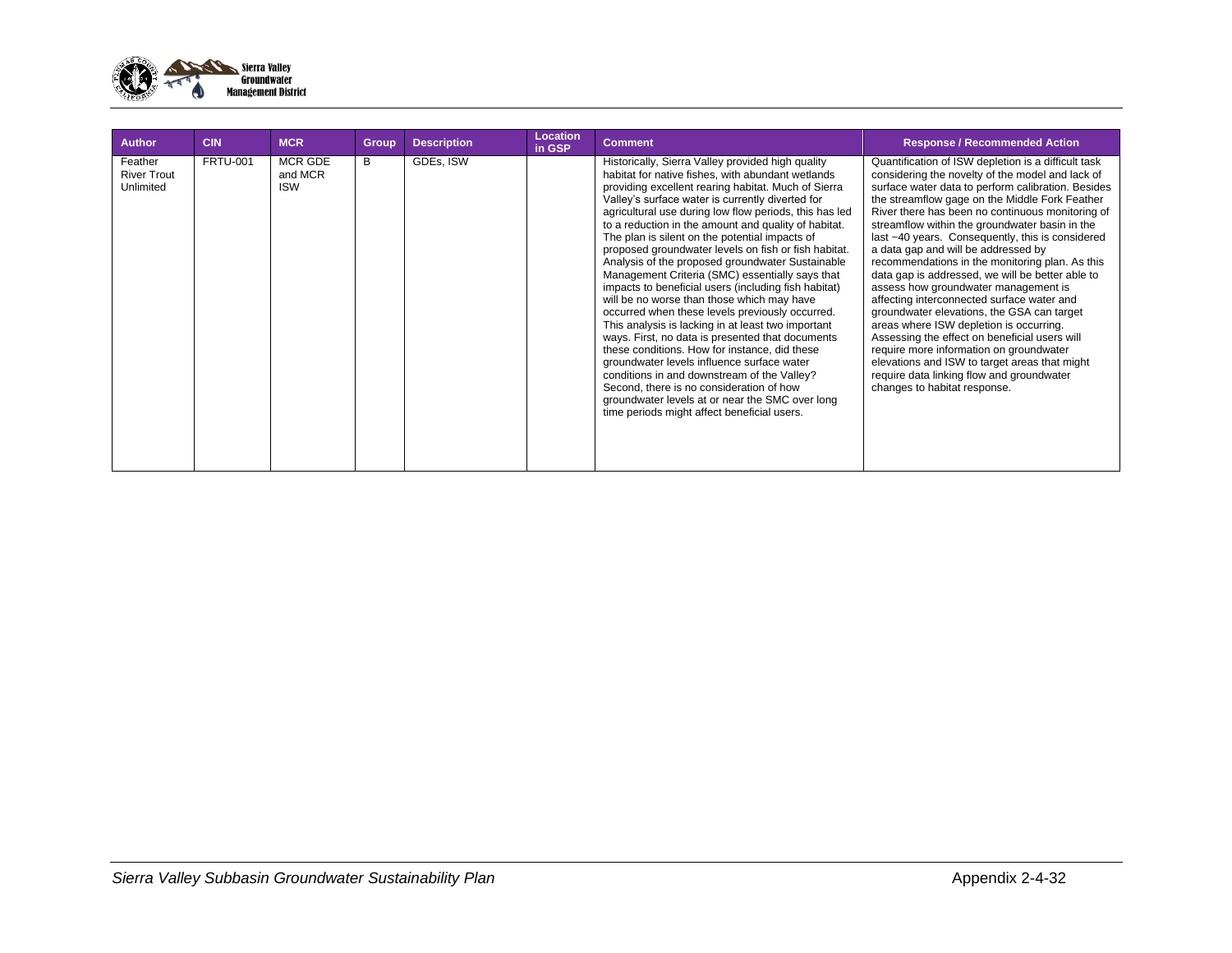

| <b>Author</b>                              | <b>CIN</b>      | <b>MCR</b>                   | Group | <b>Description</b>      | <b>Location</b><br>in GSP | <b>Comment</b>                                                                                                                                                                                                                                                                                                                                                                                                                                                                                                                                                                                                                                                                                                                                                                                                                                                                                                                                                                                                                                                                                                                                                                                                                                                                                                                                                                                                            | <b>Response / Recommended Action</b>                                                                                                                                                                                                                                                                                                                                                                                                                                                                                                                                                                                                                                                                                                                                                                                                                                                                                              |
|--------------------------------------------|-----------------|------------------------------|-------|-------------------------|---------------------------|---------------------------------------------------------------------------------------------------------------------------------------------------------------------------------------------------------------------------------------------------------------------------------------------------------------------------------------------------------------------------------------------------------------------------------------------------------------------------------------------------------------------------------------------------------------------------------------------------------------------------------------------------------------------------------------------------------------------------------------------------------------------------------------------------------------------------------------------------------------------------------------------------------------------------------------------------------------------------------------------------------------------------------------------------------------------------------------------------------------------------------------------------------------------------------------------------------------------------------------------------------------------------------------------------------------------------------------------------------------------------------------------------------------------------|-----------------------------------------------------------------------------------------------------------------------------------------------------------------------------------------------------------------------------------------------------------------------------------------------------------------------------------------------------------------------------------------------------------------------------------------------------------------------------------------------------------------------------------------------------------------------------------------------------------------------------------------------------------------------------------------------------------------------------------------------------------------------------------------------------------------------------------------------------------------------------------------------------------------------------------|
| Feather<br><b>River Trout</b><br>Unlimited | <b>FRTU-002</b> | <b>MCR Climate</b><br>Change | B     | Climate Change          |                           | There is very little, if any consideration of likely<br>future changes to Sierra Valley hydrology. FRTU's<br>basin assessment, referenced above, incorporated<br>projections of future hydrologic conditions as one<br>factor in identifying priority subwatersheds. Using<br>two climate change prediction models<br>(ccsm4 rep85 and GFDL A2), projections showed<br>reductions in April 1 snowpack for both the<br>Badenaugh (18 to 42 percent) Bonta (14 to 25<br>percent) subwatersheds. Both models projected<br>slight increases in runoff (~5%) for both<br>subwatersheds, though timing of flows would be<br>earlier than at present. August 1 air temperatures<br>were projected to increase by about 2 degrees F by<br>2040 for both areas. We are not proposing that<br>these figures be used in the plan. They are provided<br>only to illustrate that changes to the amount and<br>timing of runoff to the Valley are likely to change in<br>the future. Changes to evaporation and<br>transpiration are nearly certain to occur. Such<br>changes are likely to impact fish habitat in negative<br>ways, especially if groundwater contributions to<br>surface flows are reduced. In particular, we are<br>concerned how cumulative changes to flow and<br>water temperature will impact habitat in the Middle<br>Fork Feather River. Not including consideration of<br>such changes appears short-sighted. | Section 2.2.3 (Water Budget Information) of the<br>GSP was incomplete at the time of the public<br>release because more time was needed for<br>model calibration and adiustment in order to<br>improve representation of the hydrologic system.<br>This has resulted in a model that better<br>represents observed hydrologic conditions in the<br>valley. Estimation of future water budgets has<br>been performed for four different climate change<br>scenarios provided by DWR.<br>Since SVHSM is highly discretized in space and<br>time, more detailed metrics, and delineation of<br>areas of concern are required to perform a more<br>thorough evaluation of potential habitat effects.<br>SVHSM is not currently capable of simulating<br>heat transport as representation of transport<br>processes was not included in the original scope<br>of work. However, this could be added as part of<br>a future task order. |
| Feather<br><b>River Trout</b><br>Unlimited | <b>FRTU-003</b> | <b>MCR ISW</b>               | B     | $\overline{\text{ISW}}$ |                           | Due to lack of data, numerous uncertainties in the<br>plan (including delineation of Interconnected<br>Surface Water, ISW) are addressed by calling for<br>increased or targeted monitoring to fill data gaps. In<br>the face of uncertainty, we feel this is a reasonable<br>approach. We are concerned that commitment to<br>following through on these needs is not evident in<br>the plan. The monitoring tasks outlined in Table<br>3.4.4, do not include monitoring of GDE or<br>additional hydrologic data needed to validate the<br>initial delineation of ISW and GDE. If monitoring<br>proposed to validate plan assumption will not be<br>conducted, then those elements of the plan should<br>be revised.                                                                                                                                                                                                                                                                                                                                                                                                                                                                                                                                                                                                                                                                                                     | As stated, uncertainty exists in the classification<br>of ISW, which has been identified in the Plan as a<br>data gap. Recommendations in the monitoring<br>plan look to fill these data gaps, but the number<br>of new RMPs must strike a balance of filling data<br>gaps and the cost of monitoring to the SVGMD.<br>Additional description of the proposed monitoring<br>network for GDEs has been included in Section<br>3.4.4, Monitoring Networks Summary.                                                                                                                                                                                                                                                                                                                                                                                                                                                                  |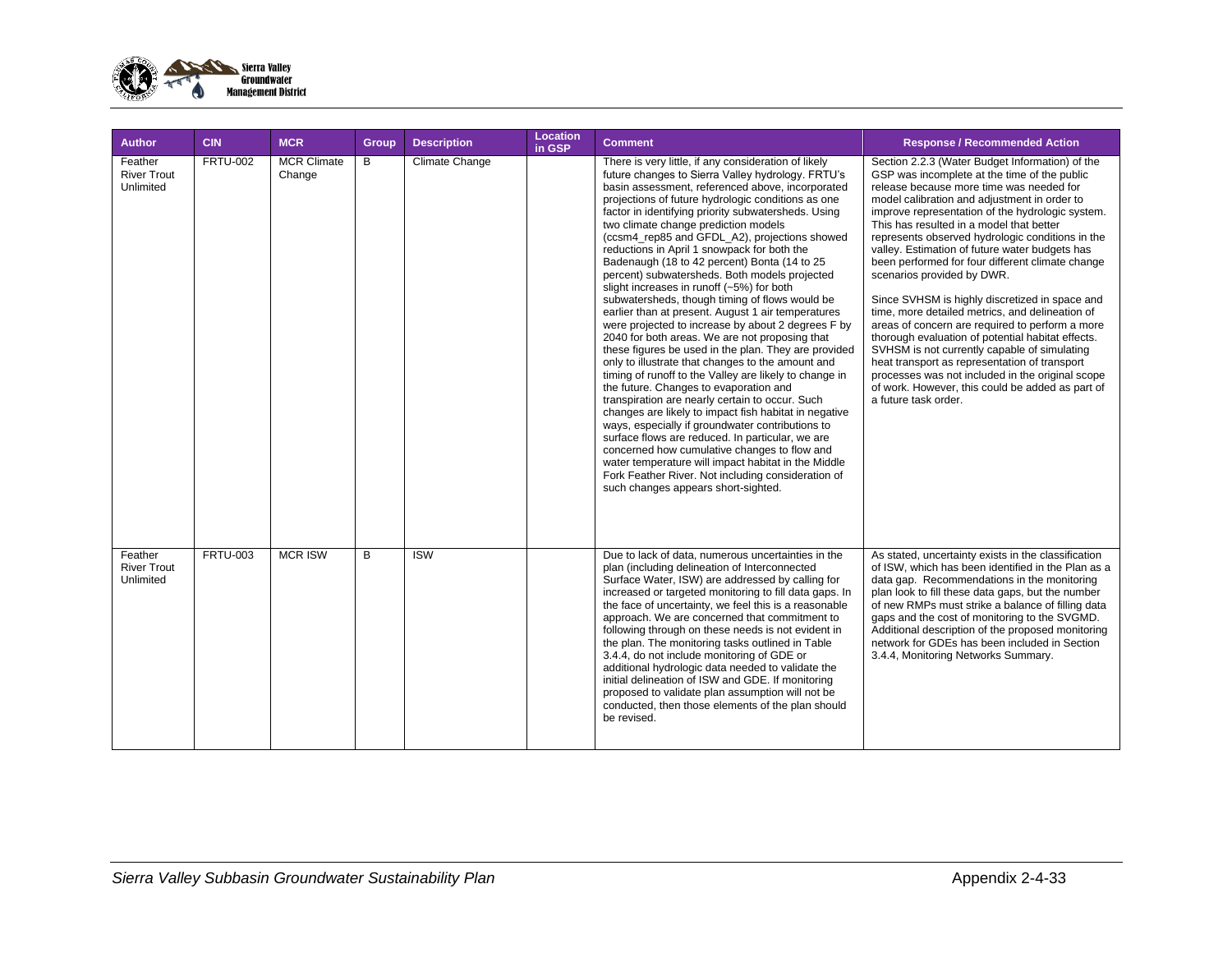

| <b>Author</b>                                       | <b>CIN</b>      | <b>MCR</b>             | Group | <b>Description</b>        | Location<br>in GSP | <b>Comment</b>                                                                                                                                                                                                                                                                                                                                                                                                                                                                                                                                                                                                                                                                                                                                                                                                                                                                                                                                                                                                                                                                                                                                                                                                                                                                                                                                                                                                                                                                                                                                                                                                                                                                                                                                                                  | <b>Response / Recommended Action</b>                                                                                                                                                                                                                                                                                                                                                                                               |
|-----------------------------------------------------|-----------------|------------------------|-------|---------------------------|--------------------|---------------------------------------------------------------------------------------------------------------------------------------------------------------------------------------------------------------------------------------------------------------------------------------------------------------------------------------------------------------------------------------------------------------------------------------------------------------------------------------------------------------------------------------------------------------------------------------------------------------------------------------------------------------------------------------------------------------------------------------------------------------------------------------------------------------------------------------------------------------------------------------------------------------------------------------------------------------------------------------------------------------------------------------------------------------------------------------------------------------------------------------------------------------------------------------------------------------------------------------------------------------------------------------------------------------------------------------------------------------------------------------------------------------------------------------------------------------------------------------------------------------------------------------------------------------------------------------------------------------------------------------------------------------------------------------------------------------------------------------------------------------------------------|------------------------------------------------------------------------------------------------------------------------------------------------------------------------------------------------------------------------------------------------------------------------------------------------------------------------------------------------------------------------------------------------------------------------------------|
| Feather<br><b>River Trout</b><br>Unlimited          | <b>FRTU-004</b> |                        | B     | <b>Draft Plan Content</b> |                    | Several key components of the plan, such as the<br>hydrologic model for the basin, were not complete<br>when the plan was released. Additionally, numerous<br>tables are not included, and several Appendices<br>were incomplete or not available. The lack of a<br>complete, coherent document made the draft plan<br>very difficult to review.                                                                                                                                                                                                                                                                                                                                                                                                                                                                                                                                                                                                                                                                                                                                                                                                                                                                                                                                                                                                                                                                                                                                                                                                                                                                                                                                                                                                                                | Hydrologic model description has been added to<br>Section 2.2.1 and the water budget has been<br>added to Section 2.2.3                                                                                                                                                                                                                                                                                                            |
| John<br>Preschutti<br>(Plumas<br>Forest<br>Project) | <b>PFP-001</b>  | <b>MCR</b><br>Outreach | B     | Outreach                  |                    | As a 48-year resident of Mohawk Valley, who has<br>been active in promoting the environmental and<br>social health of all of eastern Plumas County, I feel<br>that I should be considered a "stakeholder" (as<br>anyone with these interests living in this area would<br>be - primarily due to declining groundwater<br>storage capabilities of the Sierra Valley<br>Groundwater Basin and its subsequent effect on the<br>surface water of the Upper Middle Fork of the<br>Feather River Watershed - including Mohawk<br>Valley.) As such, I was surprised that I was not<br>made aware of this planning process and potential<br>opportunity for public involvement from any official<br>source. The lack of a physical local newspaper for<br>almost two years due to Covid has probably<br>contributed to this deficiency. I used to subscribe to<br>the Feather River Reporter and would look through<br>every issue with an eye toward articles or notices<br>about these kinds of things. For some reason, like<br>many others, I imagine, I didn't make the switch to<br>reading the newspaper online in the same manner.<br>The "outreach" part of the documentation doesn't<br>address this huge hole in public outreach<br>capabilities. Therefore, I ask that you extend the<br>comment period due to the insufficient time I have<br>had to review the plan, bring myself up to speed on<br>the issues, and adequately comment. It should also<br>be extended to such a time that a sufficient<br>outreach program has been instituted. Additionally,<br>the area of potential stakeholder status should be<br>expanded to include areas of Eastern Plumas<br>County outside the immediate groundwater basin<br>(particularly downstream), such as Mohawk Valley. | We are very glad to have you engaged in this<br>process. We will ensure that you receive the<br>materials and information that is sent out to all<br>interested parties. Please note that basin<br>boundaries are established by the California<br>Department of Water Resources. Also, a new<br>public comment period will be after the approved<br>GSPs are submitted to DWR; this will be noticed<br>to all interested parties. |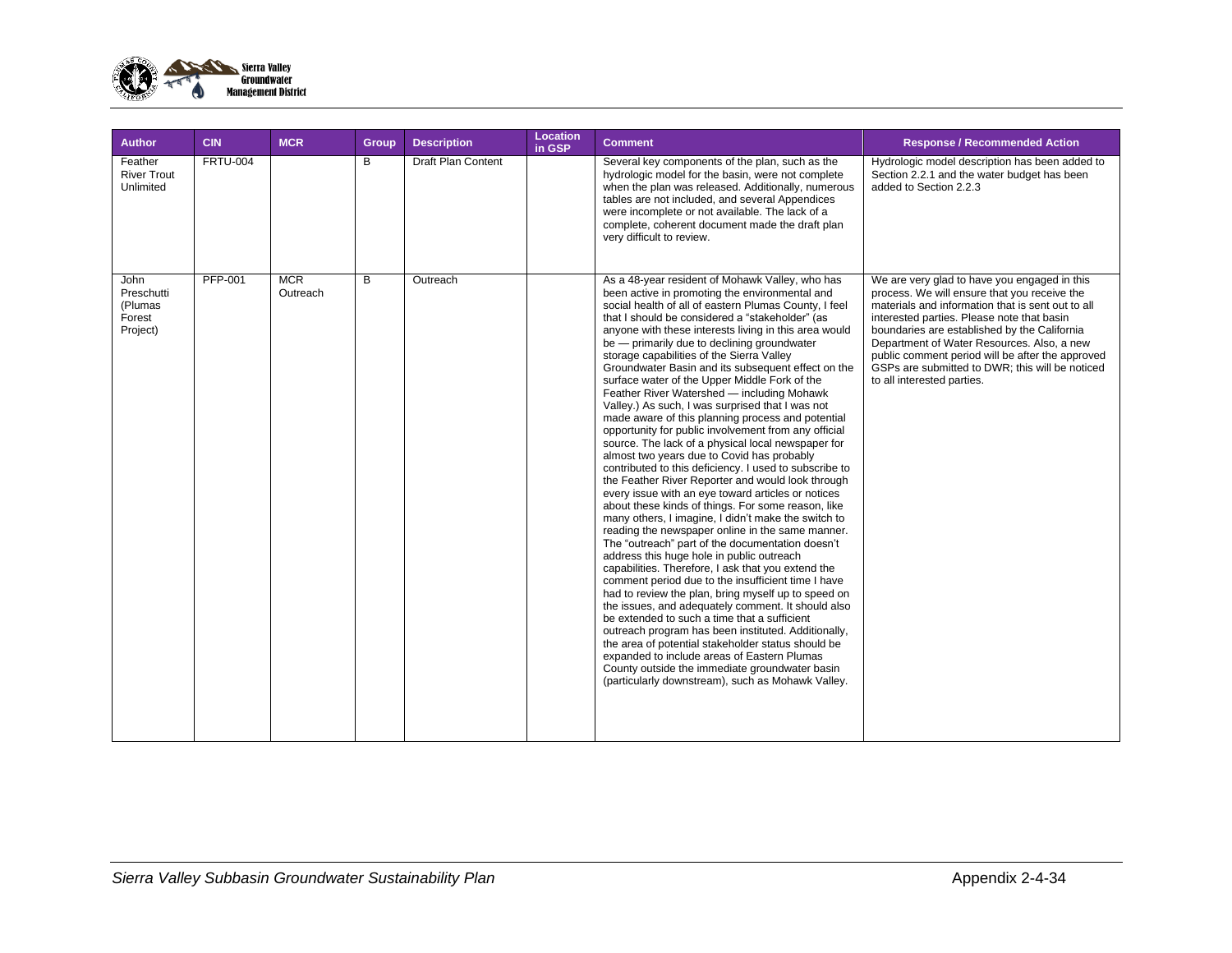

| Author                                              | <b>CIN</b> | <b>MCR</b>               | Group | <b>Description</b> | Location<br>in GSP | <b>Comment</b>                                                                                                                                                                                                                                                       | <b>Response / Recommended Action</b>                                                                                                                                                                                                                                                                                                                                                                                                                                                                                                                                                                                                                                                                                                                                                                                                           |
|-----------------------------------------------------|------------|--------------------------|-------|--------------------|--------------------|----------------------------------------------------------------------------------------------------------------------------------------------------------------------------------------------------------------------------------------------------------------------|------------------------------------------------------------------------------------------------------------------------------------------------------------------------------------------------------------------------------------------------------------------------------------------------------------------------------------------------------------------------------------------------------------------------------------------------------------------------------------------------------------------------------------------------------------------------------------------------------------------------------------------------------------------------------------------------------------------------------------------------------------------------------------------------------------------------------------------------|
| John<br>Preschutti<br>(Plumas<br>Forest<br>Project) | PFP-002    | <b>MCR</b><br>Subsidence | B     | Subsidence         |                    | In conclusion, what I do know about existent Sierra<br>Valley subsidence, and the associated permanent<br>loss of the aquifer's storage capacity, the plan<br>should have adequate provisions for timely<br>measuring and preventing of any groundwater<br>overdraw. | Inelastic (permanent) subsidence is a physical<br>process where the arrangement of fine-grained<br>materials (typically clays and silts) is altered such<br>that compaction occurs. While this compaction<br>does result in some loss of storage in these fine<br>sediments, the majority of useable groundwater is<br>stored and transmitted in coarse-grained<br>sediments which are unaffected by subsidence.<br>Therefore, subsidence is a concern because<br>differential deformation of the land surface can<br>have adverse effects on engineered structures<br>and conveyance systems (bridges, railroads,<br>canals, etc.) on the land surface, not because of<br>reduced subsurface storage capacity.<br>The known extent and vertical displacement of<br>subsidence in Sierra Valley is discussed in<br>Section 2.2.2.5 of the GSP. |
| <b>Kevin Starr</b>                                  | Starr-001  | <b>MCR</b><br>Outreach   | B     | Outreach           |                    | • A plan of this scope and size should be a multi-<br>year process with numerous opportunities for public<br>engagement- not just something I hear about in<br>passing with neighbors.                                                                               | <b>MCR Outreach</b>                                                                                                                                                                                                                                                                                                                                                                                                                                                                                                                                                                                                                                                                                                                                                                                                                            |
| <b>Kevin Starr</b>                                  | Starr-002  | <b>MCR</b><br>Subsidence | B     | Subsidence         |                    | • Overdrafting by large scale agriculture operations<br>in the Sierra Valley are contributing to subsidence,<br>which should be heavily weighted in the<br>management plan and continued abuse should<br>come with commensurate punitive actions.                    | <b>MCR Subsidence</b>                                                                                                                                                                                                                                                                                                                                                                                                                                                                                                                                                                                                                                                                                                                                                                                                                          |
| <b>Kevin Starr</b>                                  | Starr-003  |                          | B     | ISW, GDEs          |                    | • Has impact to surface water been thoroughly<br>studied and the water dependent ecosystems that<br>rely on it?                                                                                                                                                      | This is a data gap to be filled by<br>recommendations in the monitoring plan<br>described in Section 3.4.4.3                                                                                                                                                                                                                                                                                                                                                                                                                                                                                                                                                                                                                                                                                                                                   |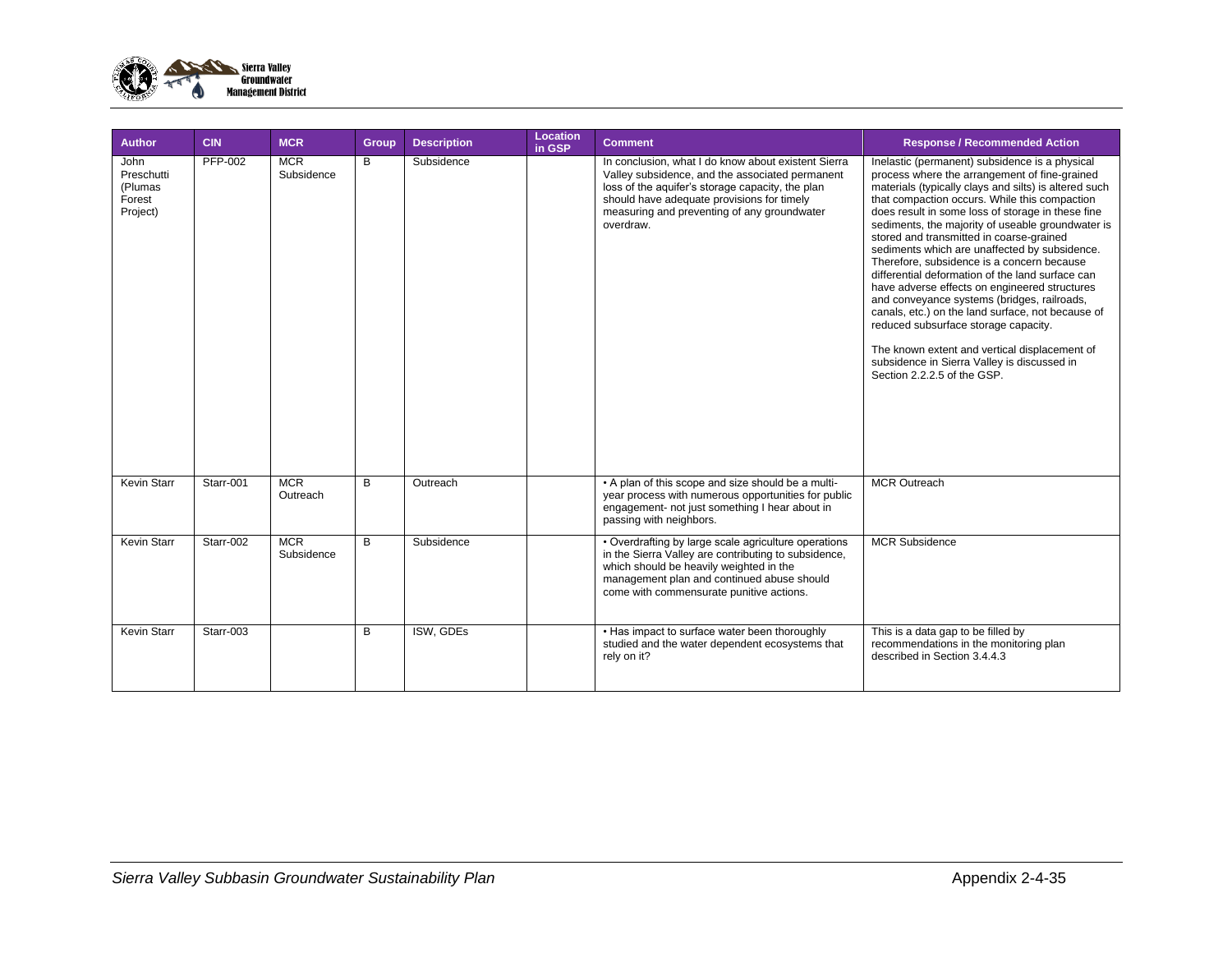

| <b>Author</b>                                   | <b>CIN</b> | <b>MCR</b>                   | <b>Group</b> | <b>Description</b>    | Location<br>in GSP | <b>Comment</b>                                                                                                                                                                                                                                                                                                                                                                                                                                                                                                                                                                                                                                                                                                                                                                                                                                                                                                                                     | <b>Response / Recommended Action</b>                                                                                                                                                                                                                                              |
|-------------------------------------------------|------------|------------------------------|--------------|-----------------------|--------------------|----------------------------------------------------------------------------------------------------------------------------------------------------------------------------------------------------------------------------------------------------------------------------------------------------------------------------------------------------------------------------------------------------------------------------------------------------------------------------------------------------------------------------------------------------------------------------------------------------------------------------------------------------------------------------------------------------------------------------------------------------------------------------------------------------------------------------------------------------------------------------------------------------------------------------------------------------|-----------------------------------------------------------------------------------------------------------------------------------------------------------------------------------------------------------------------------------------------------------------------------------|
| Kim<br>McKinney                                 | KM-002     | <b>MCR</b><br>Outreach       | B            | Outreach              |                    | My second concern is ancillary to my first in that<br>chronic overdrafting could result in domestic wells<br>running dry. Because of this concern I feel that all<br>members of the Sierra Valley Groundwater<br>Management District need to be briefed regularly on<br>the status of water usage in the basin in an easily<br>digestible format. Many members work and are<br>unable to attend meetings, but I would think a<br>quarterly newsletter could disseminate information.<br>This would give members, who pay a District<br>Management fee in their property taxes an informed<br>voice at the table.                                                                                                                                                                                                                                                                                                                                   | This suggestion will be incorporated into the<br>Communication and Engagement Plan, in the<br>new section on Outreach and Engagement for<br>Implementation.                                                                                                                       |
| Lucy Blake<br>(Lemon<br>Canyon<br>Ranch)        | Blake-003  | <b>MCR PMAs</b>              | B            | <b>PMAs</b>           |                    | In short, while I am hopeful that Sierra Valley<br>groundwater pumpers can achieve some<br>efficiencies through improvements in irrigation<br>technology, plant propagation or crop selection, I do<br>not think it is either realistic or responsible to count<br>on "new" water supplies to solve our severe<br>groundwater overdraft problem.                                                                                                                                                                                                                                                                                                                                                                                                                                                                                                                                                                                                   | <b>MCR PMAs</b>                                                                                                                                                                                                                                                                   |
| <b>Lucy Blake</b><br>(Lemon<br>Canyon<br>Ranch) | Blake-005  | <b>MCR Climate</b><br>Change | B            | <b>Climate Change</b> |                    | I was also disappointed not to see any real<br>discussion about the likely impacts of climate<br>change on water supply in Sierra Valley. The<br>northern Sierra is projected to get both warmer and<br>drier over the coming decades. This will reduce the<br>amount of water stored in snowpack and accelerate<br>the Spring run-off, reducing the total flow of water<br>into the basin, as well as its availability for irrigation<br>in summer. These climate change impacts, which<br>we are already experiencing, are not something we<br>can wish away. They are real and they must be<br>incorporated into any assumptions used in the GSP<br>about future water supplies in Sierra Valley. For<br>instance, clearly the level of pumping I(en Schmidt<br>considered "safe yield" in 2003 must be adjusted<br>downward to reflect the amount, timing, and kind of<br>precipitation Sierra Valley will be getting 10-20<br>vears from now. | MCR Climate Change: Projected climate change<br>impacts are Included in the updated version of<br>Section 2.2.3. Increased warming with decreased<br>precipitation is one of several possible future<br>climate conditions, which was evaluated under<br>the "2070 DEW" scenario. |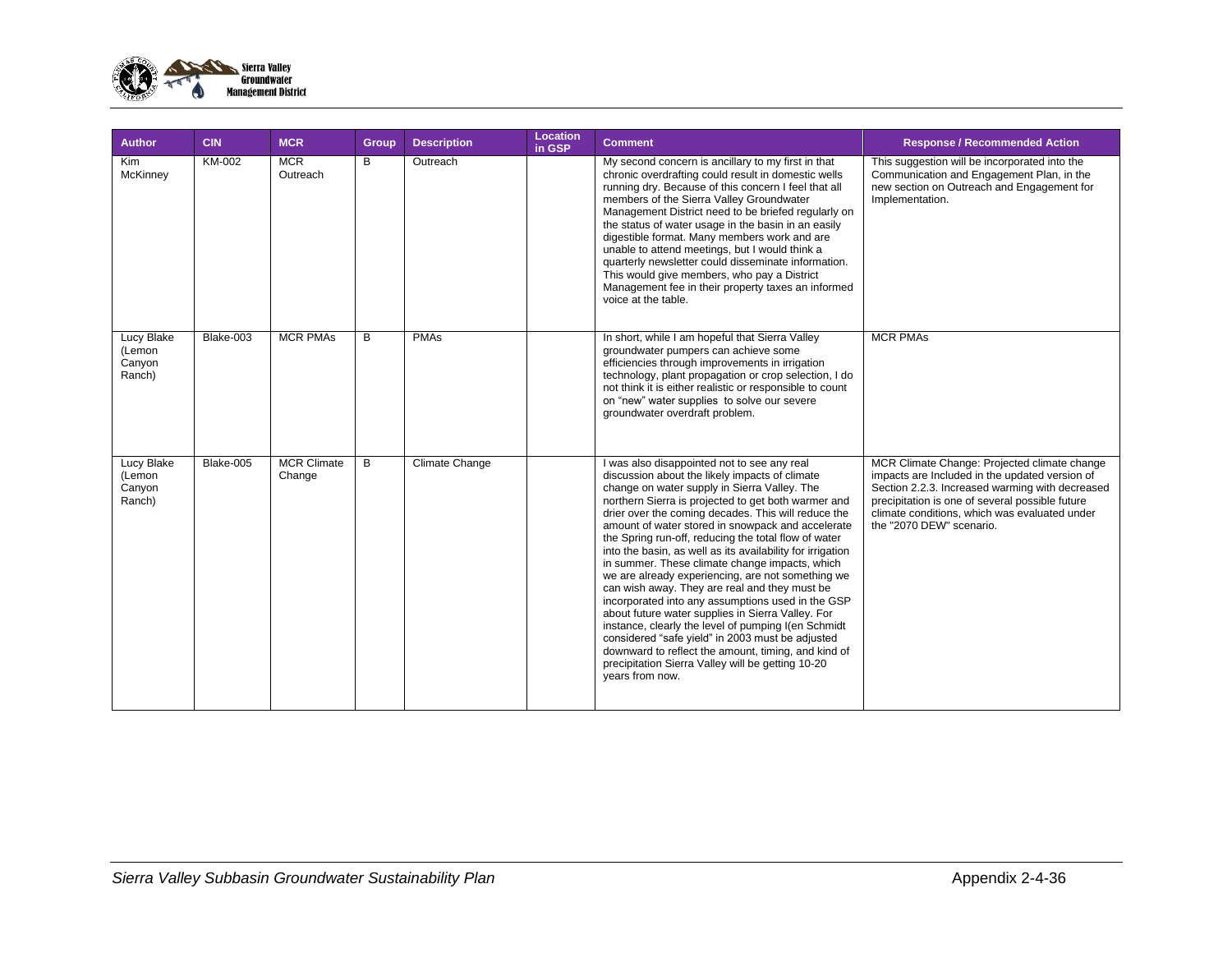

| <b>Author</b>                            | <b>CIN</b> | <b>MCR</b>             | Group | <b>Description</b> | <b>Location</b><br>in GSP | <b>Comment</b>                                                                                                                                                                                                                                                                                                                                                                                                                                                                                                                                                                                                                                                                                                                                                                                      | <b>Response / Recommended Action</b>                                                                                                                                                                                                                                                                                                                                                                                                                                                                                                                                                                                                                                                                                                                                                                                                                                                                                                                                                                                                                                                                                                                                                                                                                                                                                                                                                                                                                                                                                                                                                                                                                                                                                                                                                                                                                                                                                                                                                                                                                 |
|------------------------------------------|------------|------------------------|-------|--------------------|---------------------------|-----------------------------------------------------------------------------------------------------------------------------------------------------------------------------------------------------------------------------------------------------------------------------------------------------------------------------------------------------------------------------------------------------------------------------------------------------------------------------------------------------------------------------------------------------------------------------------------------------------------------------------------------------------------------------------------------------------------------------------------------------------------------------------------------------|------------------------------------------------------------------------------------------------------------------------------------------------------------------------------------------------------------------------------------------------------------------------------------------------------------------------------------------------------------------------------------------------------------------------------------------------------------------------------------------------------------------------------------------------------------------------------------------------------------------------------------------------------------------------------------------------------------------------------------------------------------------------------------------------------------------------------------------------------------------------------------------------------------------------------------------------------------------------------------------------------------------------------------------------------------------------------------------------------------------------------------------------------------------------------------------------------------------------------------------------------------------------------------------------------------------------------------------------------------------------------------------------------------------------------------------------------------------------------------------------------------------------------------------------------------------------------------------------------------------------------------------------------------------------------------------------------------------------------------------------------------------------------------------------------------------------------------------------------------------------------------------------------------------------------------------------------------------------------------------------------------------------------------------------------|
| Lucy Blake<br>(Lemon<br>Canyon<br>Ranch) | Blake-006  | <b>MCR</b><br>Outreach | B     | Outreach           |                           | I am also concerned about the level of stakeholder<br>involvement in the process. Most people in Sierra<br>Valley depend on groundwater for their drinking<br>water and yet most of the stakeholder opinions<br>referenced in the draft report are heavily skewed<br>toward individuals with large agricultural wells.<br>Where are the other voices? Declining groundwater<br>levels are everyone's concern. If groundwater levels<br>drop significantly, domestic wells could run dry.<br>That is not just a theoretically problem but one that<br>has occurred all over California in places where<br>agricultural pumping had been allowed to proceed<br>unchecked. It would be unethical for us to let that<br>happen in in Sierra Valley, where we are blessed<br>with an abundance of water. | Outreach and engagement strategies are<br>described in detail in the Communication and<br>Engagement Plan and in Chapter 2 of the GSP.<br>We will note that traditional community outreach<br>activities were restricted by COVID as in-person<br>events were not always possible. However,<br>online monthly TAC and Board meetings were<br>publicized through the SVGMD website and<br>through emails to interested parties. In addition,<br>all meeting materials and meeting recordings are<br>posted on the SVGMD website. Other<br>approaches to publicizing events are listed below.<br>Moving forward, comments on the outreach and<br>engagement process are being taken into<br>consideration and the approach during GSP<br>implementation is provided in a new section on<br>outreach and engagement for Implementation<br>that has been added to the Communication and<br>Engagement Plan.<br>As described in Chapter 2, substantial efforts to<br>engage the public in development of the GSP<br>have been underway since 2018 with public<br>workshops being conducted in October 2018,<br>December 2019, May 2021 and October 2021.<br>These workshops were publicized through:<br>• Print and on-line media/newspaper<br>announcements: Mountain Messenger: Plumas<br>News; Sierra Booster and www.sierraville.org<br>• Outreach partners' newsletters, websites, and<br>social media accounts<br>• GSA websites, with posting of TAC meeting<br>minutes, materials and recordings on the SVGMD<br>website<br>• Interested parties email lists<br>• Posting of public workshop flyers at local<br>establishments<br>• Distributing surveys using multiple formats: hard<br>copies at workshops, posted as PDFs, and links<br>to online versions<br>In addition TAC meetings have been held<br>monthly since November 2020 and GSP updates<br>have been provided at the monthly SVGMD<br>Board meetings. The Board meetings are open<br>to the public and, as noted above, all meeting<br>materials are posted on the SVGMD website. |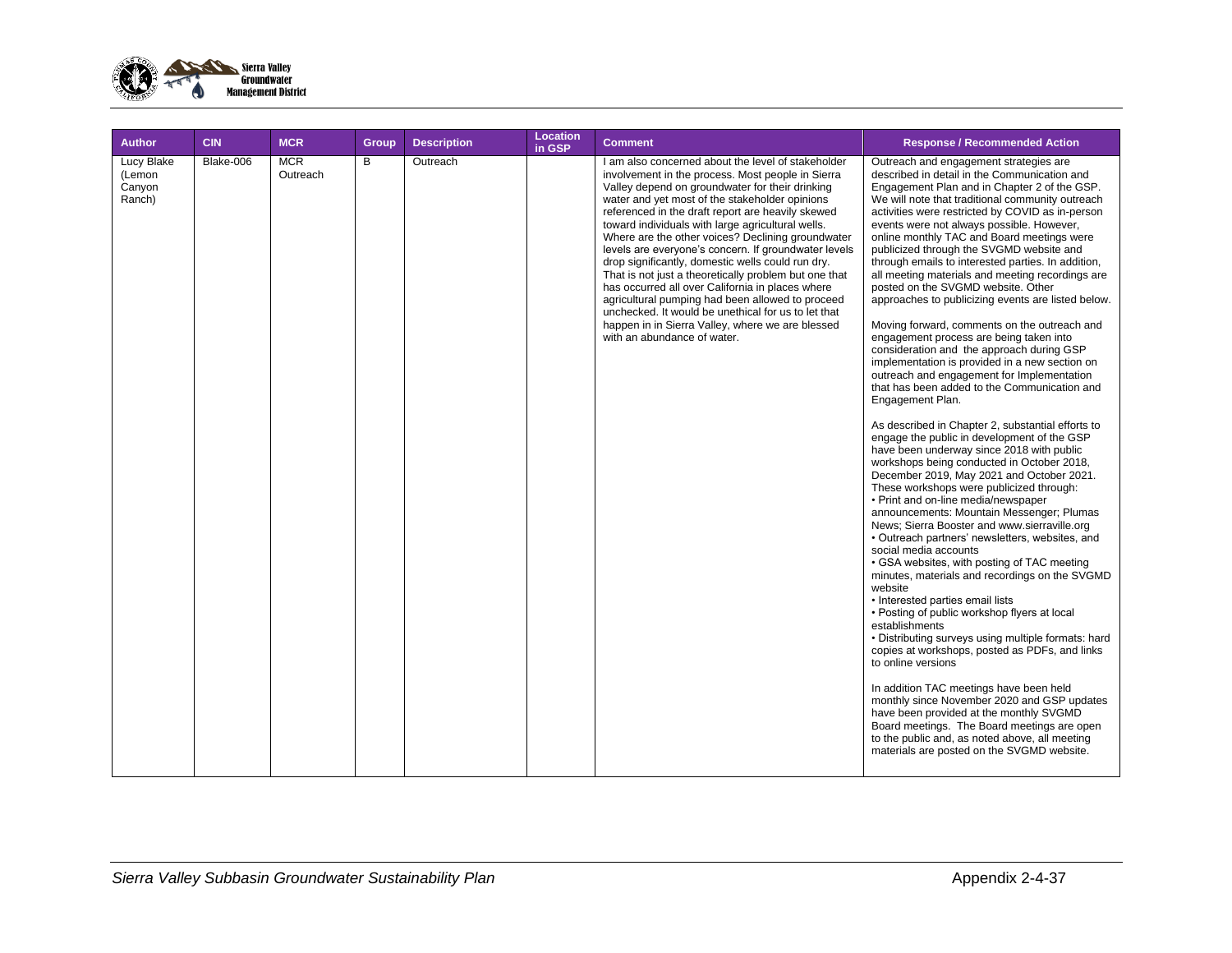

| <b>Author</b>    | <b>CIN</b> | <b>MCR</b> | <b>Group</b> | <b>Description</b>        | Location<br>in GSP | <b>Comment</b>                                                                                                                                                                                                                                                                                                                                                                                         | <b>Response / Recommended Action</b>                                                                                                           |
|------------------|------------|------------|--------------|---------------------------|--------------------|--------------------------------------------------------------------------------------------------------------------------------------------------------------------------------------------------------------------------------------------------------------------------------------------------------------------------------------------------------------------------------------------------------|------------------------------------------------------------------------------------------------------------------------------------------------|
| Michael<br>Hogan | Hogan-001  |            | в            | Draft Plan Content        |                    | § The Plan did not contain critical information on<br>which to base assumptions or interpretations of the<br>potential problems or solutions since the functional<br>water balance model was not complete at the time<br>of the posting of the Plan. Without that information,<br>it is impossible to analyze the validity of statements<br>and claims in the Plan, let alone the proposed<br>Actions. | Included in the updated version of Section 2.2.3                                                                                               |
| Michael<br>Hogan | Hogan-002  |            | B            | <b>Draft Plan Content</b> |                    | § A critical chapter of the plan, Chapter 3, was re-<br>posted 2 weeks before comments were due. I am<br>not a legal expert, but I believe that from the<br>standpoint of both the State and County<br>requirements, at least 30 days are required as an<br>adequate posting period.                                                                                                                   | Thank you for your comment. There will be<br>another 75-day comment period after board<br>adoption and after submission of the plan to<br>DWR. |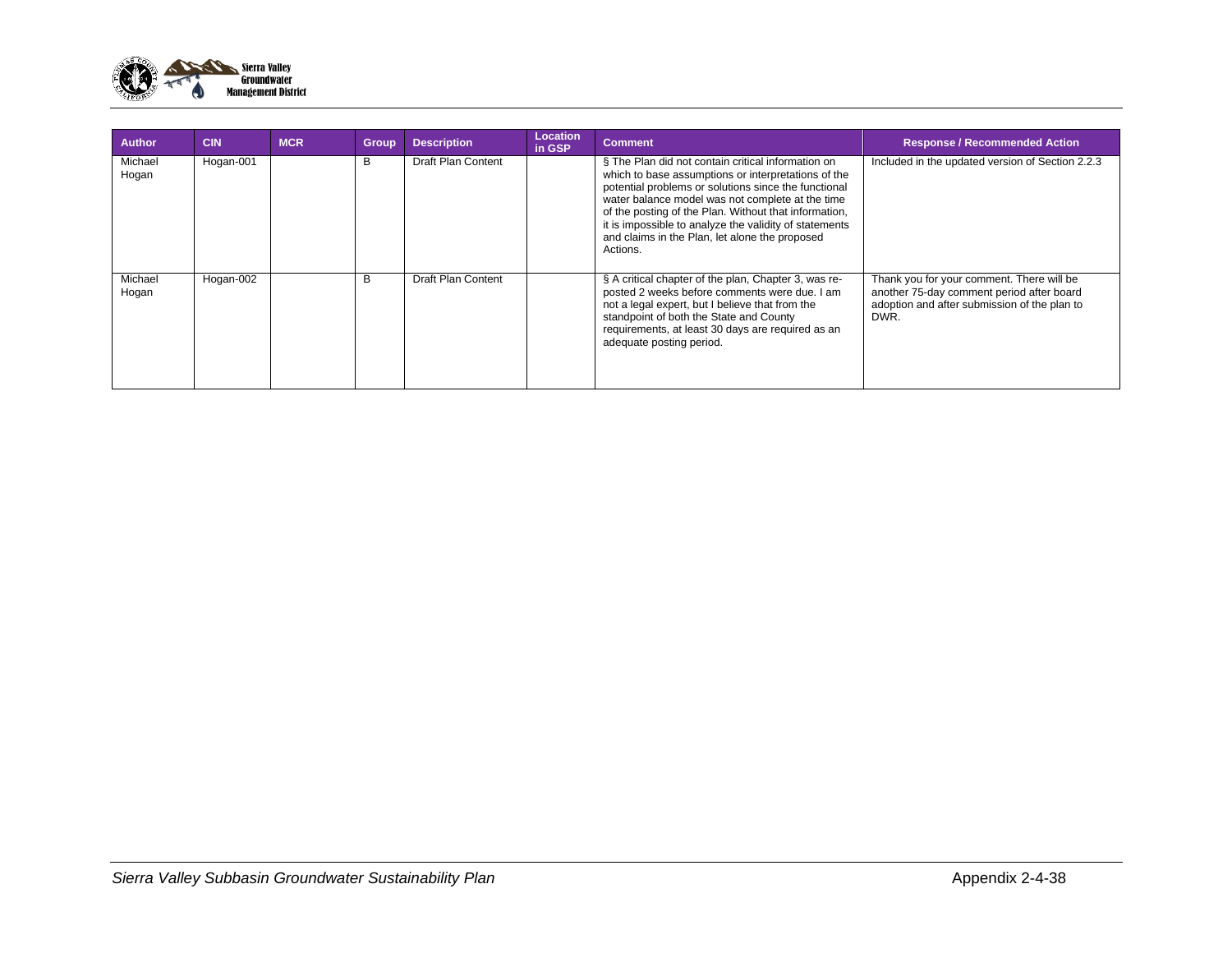

| <b>Author</b>                | <b>CIN</b>           | <b>MCR</b>                           | Group  | <b>Description</b>                                   | <b>Location</b><br>in GSP | <b>Comment</b>                                                                                                                                                                                                                                                                                                                                                                                                                                                                                                                                                                                                                                                                                                                                                                                                                                                                                                                                                                                                                                                                                                                                                                                                                                                                                                                                                                                                                                                                                                                                                                                                                                         | <b>Response / Recommended Action</b>                                                                                                                                                                                                                                                                                                                                                                                                                                                    |
|------------------------------|----------------------|--------------------------------------|--------|------------------------------------------------------|---------------------------|--------------------------------------------------------------------------------------------------------------------------------------------------------------------------------------------------------------------------------------------------------------------------------------------------------------------------------------------------------------------------------------------------------------------------------------------------------------------------------------------------------------------------------------------------------------------------------------------------------------------------------------------------------------------------------------------------------------------------------------------------------------------------------------------------------------------------------------------------------------------------------------------------------------------------------------------------------------------------------------------------------------------------------------------------------------------------------------------------------------------------------------------------------------------------------------------------------------------------------------------------------------------------------------------------------------------------------------------------------------------------------------------------------------------------------------------------------------------------------------------------------------------------------------------------------------------------------------------------------------------------------------------------------|-----------------------------------------------------------------------------------------------------------------------------------------------------------------------------------------------------------------------------------------------------------------------------------------------------------------------------------------------------------------------------------------------------------------------------------------------------------------------------------------|
| Michael<br>Hogan<br>Mike and | Hogan-003<br>JMB-001 | <b>MCR</b><br>Outreach<br><b>MCR</b> | В<br>B | Outreach, Equal<br>representation<br>Outreach, Equal |                           | According to the SGMA legislation, Plans should be<br>based on broad stakeholder input in order to reflect<br>actual stakeholder interests and values. During<br>preparation of the Sierra Valley Groundwater<br>Sustainability Plan, there was NO stakeholder<br>group convened. The main stakeholder groups by<br>actual numbers of members in the Sierra Valley are<br>as follows:<br>1) Domestic well users,<br>2) Cattle ranchers (their use of surface waters make<br>them a significant stakeholder group) and<br>3) agricultural pumpers.<br>By volume of water used, as well as by greatest<br>impact to overdrafting, agricultural pumpers are the<br>most significant group. However, NONE of these<br>stakeholder groups were present in developing this<br>plan. A Technical Advisory Committee (TAC) was<br>formed that had some members who were<br>members of one or more of the stakeholder groups.<br>However, this was not a stakeholder group nor were<br>stakeholder interests discussed in depth. For<br>instance, in terms of domestic well users, who<br>depend on groundwater for their very existence in<br>the Sierra Valley, the only question put before the<br>TAC was how many domestic wells drying up would<br>be 'too many'. That question itself is improper and<br>was not asked of domestic well users but of the<br>TAC in general, which, as I said, is not a<br>stakeholder group, and was only partially made up<br>of residents of the Sierra Valley. The TAC was not<br>used as a stakeholder group.<br>Lack of communication between TAC and GSA<br>Board<br>From what I understand, this process has been | The Technical Advisory Committee (TAC) is a<br>stakeholder group comprised of representatives<br>associated with an array of interests.<br>Supplemental outreach activities included phone<br>calls and follow-up, as well as occasionally<br>convened working sessions to supplement TAC<br>discussions. This approach is being expanded<br>and is included in the Communications and<br>Engagement Plan, in the new section on<br>outreach for implementation.<br><b>MCR Outreach</b> |
| Jennifer<br><b>Blide</b>     |                      | Outreach                             |        | representation                                       |                           | flawed in that there has been little representation<br>from domestic well users in the Valley. As far as I<br>know, there have been few public meetings; one<br>exception was a ZOOM offering a few weeks ago<br>that I joined and was dismayed that there were only<br>six persons in attendance.                                                                                                                                                                                                                                                                                                                                                                                                                                                                                                                                                                                                                                                                                                                                                                                                                                                                                                                                                                                                                                                                                                                                                                                                                                                                                                                                                     |                                                                                                                                                                                                                                                                                                                                                                                                                                                                                         |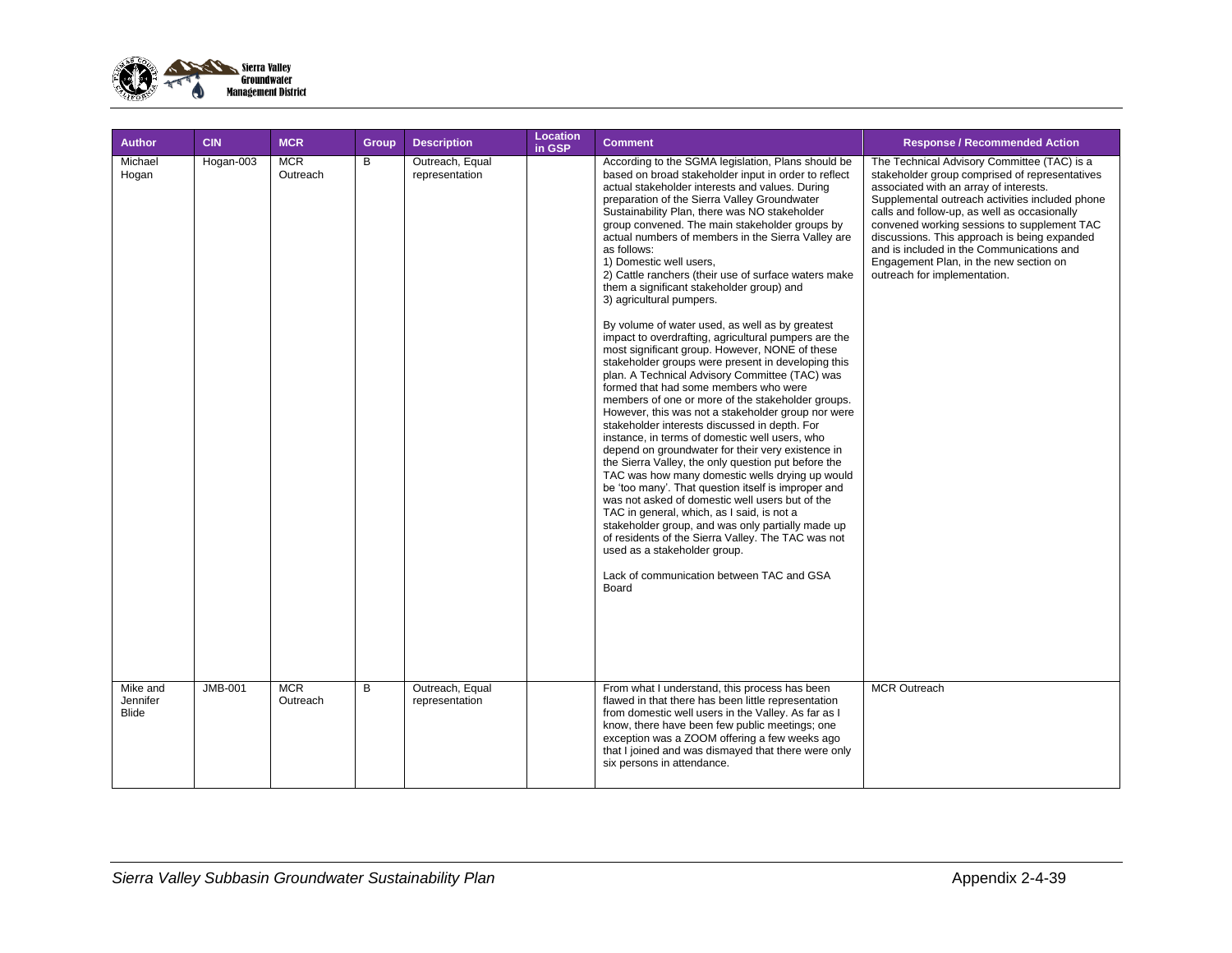

| Author                               | <b>CIN</b>     | <b>MCR</b>                              | <b>Group</b> | <b>Description</b>      | Location<br>in GSP | <b>Comment</b>                                                                                                                                                                                                                                                                                                                                                                                                                                                                                                                                                                                                               | <b>Response / Recommended Action</b>                                                                                                                                                                                                                                                                                                                                                                                                                                                                                                                                                                                                                                    |
|--------------------------------------|----------------|-----------------------------------------|--------------|-------------------------|--------------------|------------------------------------------------------------------------------------------------------------------------------------------------------------------------------------------------------------------------------------------------------------------------------------------------------------------------------------------------------------------------------------------------------------------------------------------------------------------------------------------------------------------------------------------------------------------------------------------------------------------------------|-------------------------------------------------------------------------------------------------------------------------------------------------------------------------------------------------------------------------------------------------------------------------------------------------------------------------------------------------------------------------------------------------------------------------------------------------------------------------------------------------------------------------------------------------------------------------------------------------------------------------------------------------------------------------|
| Mike and<br>Jennifer<br><b>Blide</b> | <b>JMB-002</b> | <b>MCR PMAs</b>                         | B            | <b>Shallow GW Wells</b> |                    | Clearly, if the numbers regarding annual overdrafts<br>of our groundwater are correct, it is only a matter of<br>time before some domestic wells start to fail. If the<br>only solution is to dig a deeper well at a huge cost,<br>it occurs to me that this does nothing to solve the<br>problem. Also, if the trigger for any kind of mitigation<br>measures happens only after 8-10 wells fail, then<br>we would be seriously behind in attempting to<br>resolve the problem. It is my opinion that a crisis<br>management plan be implemented NOW, so that<br>we can begin to address the annual overdrafts of<br>water. | This was discussed extensively at the TAC<br>meeting on December 6th. SMCs, Chapter 3, will<br>be modified to describe undesirable results<br>according to decisions made at the December 6th<br>meeting. Domestic well SMC has been removed<br>until a more complete well inventory and<br>assessment has been completed. Well inventory<br>will be done within ~2 years and SMC can be re-<br>evaluated for the 5-year GSP update.                                                                                                                                                                                                                                    |
| Mike and<br>Jennifer<br><b>Blide</b> | JMB-003        | <b>MCR PMAs</b>                         | B            | <b>PMAs</b>             |                    | I am also aware that SPUD is trying to get a well<br>drilled to serve as a secondary water source for the<br>Town, as the current source is a surface water<br>spring and some level of redundancy is needed for<br>the future, especially in light of the current<br>escalating drought cycles. This well would fill and<br>maintain two large tanks that serve as the domestic<br>water supply for over one hundred commercial and<br>residential customers representing many times that<br>number of individuals. They had better dig deep, it<br>seems.                                                                  | We thank the reviewer for noting this. SPUD sent<br>an application for Small Community Drought<br>funding, and they asked for support to drill a well<br>as a backup well or with the idea of using spring<br>water or the well based on the type of year, etc.<br>The model can help providing quidance on that.                                                                                                                                                                                                                                                                                                                                                       |
| Mike and<br>Jennifer<br><b>Blide</b> | <b>JMB-004</b> | <b>MCR GDE</b><br>and MCR<br><b>ISW</b> | B            | GDEs, ISW               |                    | I am also concerned that the focus on deep water<br>wells for irrigation of crops does not give proper<br>import to the protection of habitat for the myriad of<br>wildlife that call Sierra Valley home. As a major<br>stopover for the Pacific Flyway migratory path for so<br>many different species of birds, I am concerned that<br>not enough attention is being paid to the<br>maintenance of surface water habitats.                                                                                                                                                                                                 | Interconnected surface waters were mapped by<br>Balance hydrologics using whatever well data<br>were available and things like hydraulic gradients.<br>Four additional shallow wells will be located near<br>the GDEs to better understand the<br>interconnected of surface water and groundwater,<br>which are not well constrained using available<br>data. Based on current data little is known about<br>the hydrology of the large wetlands used by birds.<br>Additional monitoring will be required to better<br>understand both groundwater dynamics and<br>interconnected surface flow. This monitoring plan<br>will be expanded in upcoming drafts of the GSP. |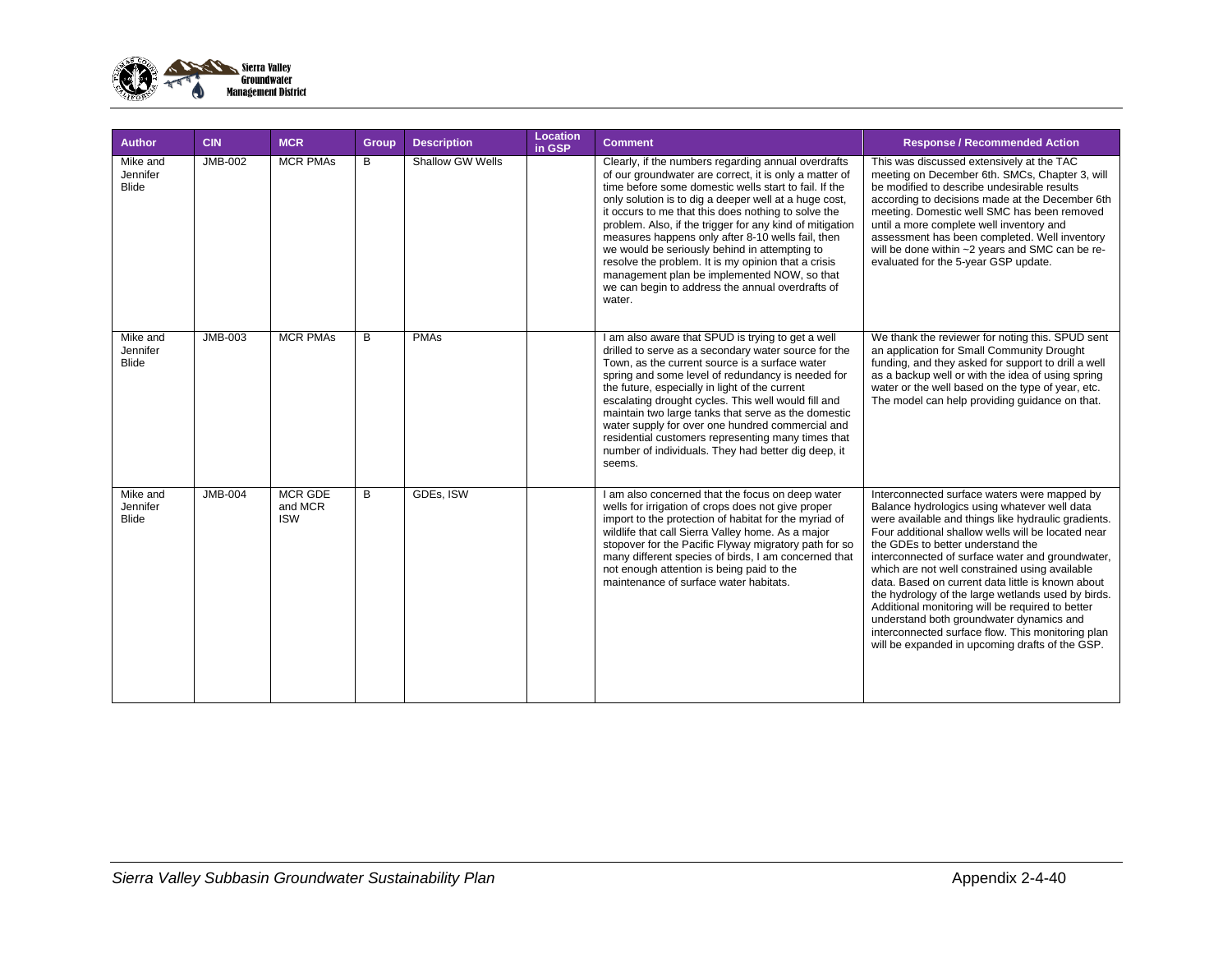

| <b>Author</b>            | <b>CIN</b>     | <b>MCR</b>             | Group | <b>Description</b> | Location<br>in GSP | <b>Comment</b>                                                                                                                                                                                                                                                                                                                                                                                                                                                                                                                                                       | <b>Response / Recommended Action</b>                                                                                                                                                                                                                                                                                                                                                                                         |
|--------------------------|----------------|------------------------|-------|--------------------|--------------------|----------------------------------------------------------------------------------------------------------------------------------------------------------------------------------------------------------------------------------------------------------------------------------------------------------------------------------------------------------------------------------------------------------------------------------------------------------------------------------------------------------------------------------------------------------------------|------------------------------------------------------------------------------------------------------------------------------------------------------------------------------------------------------------------------------------------------------------------------------------------------------------------------------------------------------------------------------------------------------------------------------|
| <b>NGO</b><br>Consortium | <b>NGO-004</b> | <b>DACs</b>            | B     | <b>DACs</b>        |                    | The GSP fails to identify the population dependent<br>on groundwater as their source of drinking water in<br>the basin. Specifics are not provided on how much<br>each DAC community relies on a particular water<br>supply (e.g., what percentage is supplied by<br>groundwater).<br>Identify the sources of drinking water for DAC<br>members, including an estimate of how many<br>people rely on groundwater (e.g., domestic wells,<br>state small water systems, and public water<br>systems).                                                                  | We thank the reviewer for noting this and<br>maintain that our sustainable management<br>criteria protect domestic wells from impacts.<br>Therefore, such an analysis would not<br>substantively change the fact that projected<br>groundwater management is not expected to<br>impact domestic wells in the basin. To our<br>knowledge, all domestic and municipal users in<br>the basin are solely reliant on groundwater. |
| <b>NGO</b><br>Consortium | <b>NGO-008</b> | <b>MCR GDE</b>         | B     | <b>GDE</b>         |                    | If insufficient data are available to describe<br>groundwater conditions within or near GDE<br>polygons, include those polygons as "Potential<br>GDEs" in the GSP until data gaps are reconciled in<br>the monitoring network. Label the potential GDEs<br>on the GDE map.                                                                                                                                                                                                                                                                                           | Given the lack of shallow groundwater data and<br>uncertainty in the vegetation map, all of the GDEs<br>are best described as potential GDEs. This has<br>been clarified in Chapter 2 of the GSP.                                                                                                                                                                                                                            |
| <b>NGO</b><br>Consortium | NGO-013        | <b>MCR</b><br>Outreach | B     | Outreach           |                    | Lack of outreach to some groups. In the<br>Stakeholder Communications & Engagement Plan,<br>describe active and targeted outreach to engage<br>DACs, drinking water users, tribes, and<br>environmental stakeholders throughout the GSP<br>development and implementation phases. Refer to<br>Attachment B for specific recommendations on how<br>to actively engage stakeholders during all phases of<br>the GSP process. Utilize DWR's tribal engagement<br>guidance to comprehensively address all tribes and<br>tribal interests in the subbasin within the GSP. | <b>MCR Outreach</b>                                                                                                                                                                                                                                                                                                                                                                                                          |
| <b>NGO</b><br>Consortium | <b>NGO-014</b> | <b>MCR PMAs</b>        | B     | Shallow GW Wells   |                    | In the well impact assessment, include well data<br>from older wells (>31 years old) to better represent<br>minimum threshold impacts to wells across the<br>subbasin.                                                                                                                                                                                                                                                                                                                                                                                               | Older wells in the basin are those most likely to<br>have limited construction information.<br>Furthermore, 30 years is the standard operational<br>lifetime assumed for most wells.                                                                                                                                                                                                                                         |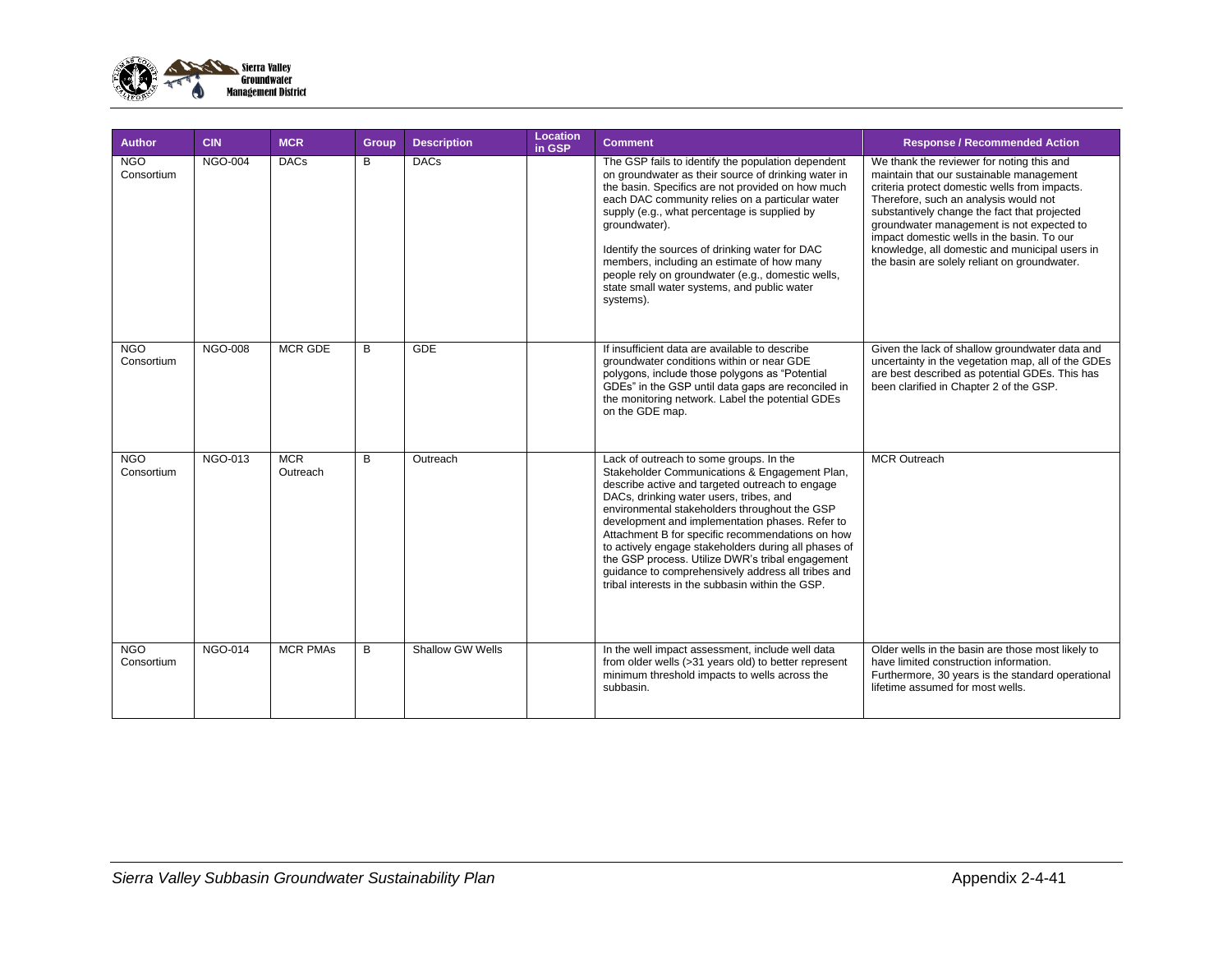

| <b>Author</b>                | <b>CIN</b>     | <b>MCR</b>                              | Group | <b>Description</b>        | Location<br>in GSP | <b>Comment</b>                                                                                                                                                                                                                                                                                                                                                                                                                                                                                                                                                                                                                                                                                                                                                                                                                                                                                                                                                                                                                                                                                                                                                                                                                                                                                                              | <b>Response / Recommended Action</b>                                                                                                                                                                                                                                                                                                                                                                                                                                                                                                                                                                                                                                                                                                                                                                                                                            |
|------------------------------|----------------|-----------------------------------------|-------|---------------------------|--------------------|-----------------------------------------------------------------------------------------------------------------------------------------------------------------------------------------------------------------------------------------------------------------------------------------------------------------------------------------------------------------------------------------------------------------------------------------------------------------------------------------------------------------------------------------------------------------------------------------------------------------------------------------------------------------------------------------------------------------------------------------------------------------------------------------------------------------------------------------------------------------------------------------------------------------------------------------------------------------------------------------------------------------------------------------------------------------------------------------------------------------------------------------------------------------------------------------------------------------------------------------------------------------------------------------------------------------------------|-----------------------------------------------------------------------------------------------------------------------------------------------------------------------------------------------------------------------------------------------------------------------------------------------------------------------------------------------------------------------------------------------------------------------------------------------------------------------------------------------------------------------------------------------------------------------------------------------------------------------------------------------------------------------------------------------------------------------------------------------------------------------------------------------------------------------------------------------------------------|
| <b>NGO</b><br>Consortium     | <b>NGO-015</b> | <b>MCR</b><br>DACs/Tribes               | B     | <b>DACs</b>               |                    | Describe direct and indirect impacts on DACs,<br>drinking water users, and tribes when describing<br>undesirable results and defining minimum<br>thresholds for chronic lowering of groundwater<br>levels.                                                                                                                                                                                                                                                                                                                                                                                                                                                                                                                                                                                                                                                                                                                                                                                                                                                                                                                                                                                                                                                                                                                  | We thank the reviewer for noting this and<br>maintain that our sustainable management<br>criteria protect domestic wells from impacts.<br>Therefore, such an analysis would not<br>substantively change the fact that projected<br>groundwater management is not expected to<br>impact domestic wells in the basin. To our<br>knowledge, all domestic and municipal users in<br>the basin are solely reliant on groundwater.                                                                                                                                                                                                                                                                                                                                                                                                                                    |
| Plumas<br>Audubon<br>Society | <b>PAS-001</b> |                                         | B     | <b>Draft Plan Content</b> |                    | It is hard to understand why we are being asked to<br>review a draft of an extremely complex and detailed<br>GSP at this point. As you must be well aware, the<br>draft is challenging to adequately comment on<br>because there are so many data gaps and critical<br>pieces of information that are missing. It is also our<br>understanding that the District Board has neither<br>decided nor released for public comment what will<br>be put forward as the actual GSP that will be<br>submitted to the state. We feel that the public will<br>be better served when there is an opportunity to<br>review the complete GSP, without data gaps, that<br>will be approved by the District Board.                                                                                                                                                                                                                                                                                                                                                                                                                                                                                                                                                                                                                         | Thank you for your comment. There will be<br>another 75-days comment period after board<br>adoption and after submission of the plan to<br>DWR and we hope that the final version of the<br>plan will provide all the missing details and<br>information.                                                                                                                                                                                                                                                                                                                                                                                                                                                                                                                                                                                                       |
| Plumas<br>Audubon<br>Society | PAS-002        | <b>MCR GDE</b><br>and MCR<br><b>ISW</b> | B     | GDEs, ISW                 |                    | The areas of critical concern to our organization are<br>how all of the Beneficial Users will be impacted by<br>the GSP. Specific concerns include adequate<br>identification of and plans to monitor all<br>Interconnected Surface Waters (ISW) and related<br>Groundwater Dependent Ecosystems (GDE) as well<br>as an accurate accounting of all Sensitive Species<br>in Sierra Valley. A you are aware, one of our board<br>members, Jill Slocum, was asked to serve on the<br>Technical Advisory Committee and she has kept<br>our chapter informed of the process. She has<br>repeatedly expressed concern about the<br>methodology used to determine Sensitive Species,<br>particularly bird species, in Sierra Valley as well as<br>their dependence on ISW and accurately identifying<br>GDE's. To date the information in the GSP remains<br>inaccurate and incomplete. The National Audubon<br>Society has designated Sierra Valley as an<br>Important Bird Area; it includes critical habitats for<br>migrating and breeding bird populations. There are<br>excellent sources available for an accurate<br>assessment of Special Status Species in Sierra<br>Valley. It seems that all of the resources listed in<br>the document were not fully reviewed and included<br>in the findings. This is unacceptable. | We used the best available data to compile the<br>list of special status species and acknowledged<br>that Sierra Valley is an important bird area. Our<br>sources for sensitive species included: the<br>California Natural Diversity Database (CNDDB),<br>California Native Plant Society (CNPS) Manual of<br>California Vegetation (2021), Harnach (2016),<br>eBird (2021), TNC freshwater species lists<br>generated from the California Freshwater<br>Species Database (CAFSD) (TNC, 2021),<br>USFWS's Information for Planning and<br>Consultation (IPaC) portal (USFWS, 2021),<br>Feather River Land Trust Sierra Valley Birder's<br>Guidebook (Feather River Land Trust n.d.),<br>Vestra (2005), and CDFW's BIOS database. We<br>will happily add information from additional<br>reports after the GSP is submitted if they are<br>made available to us. |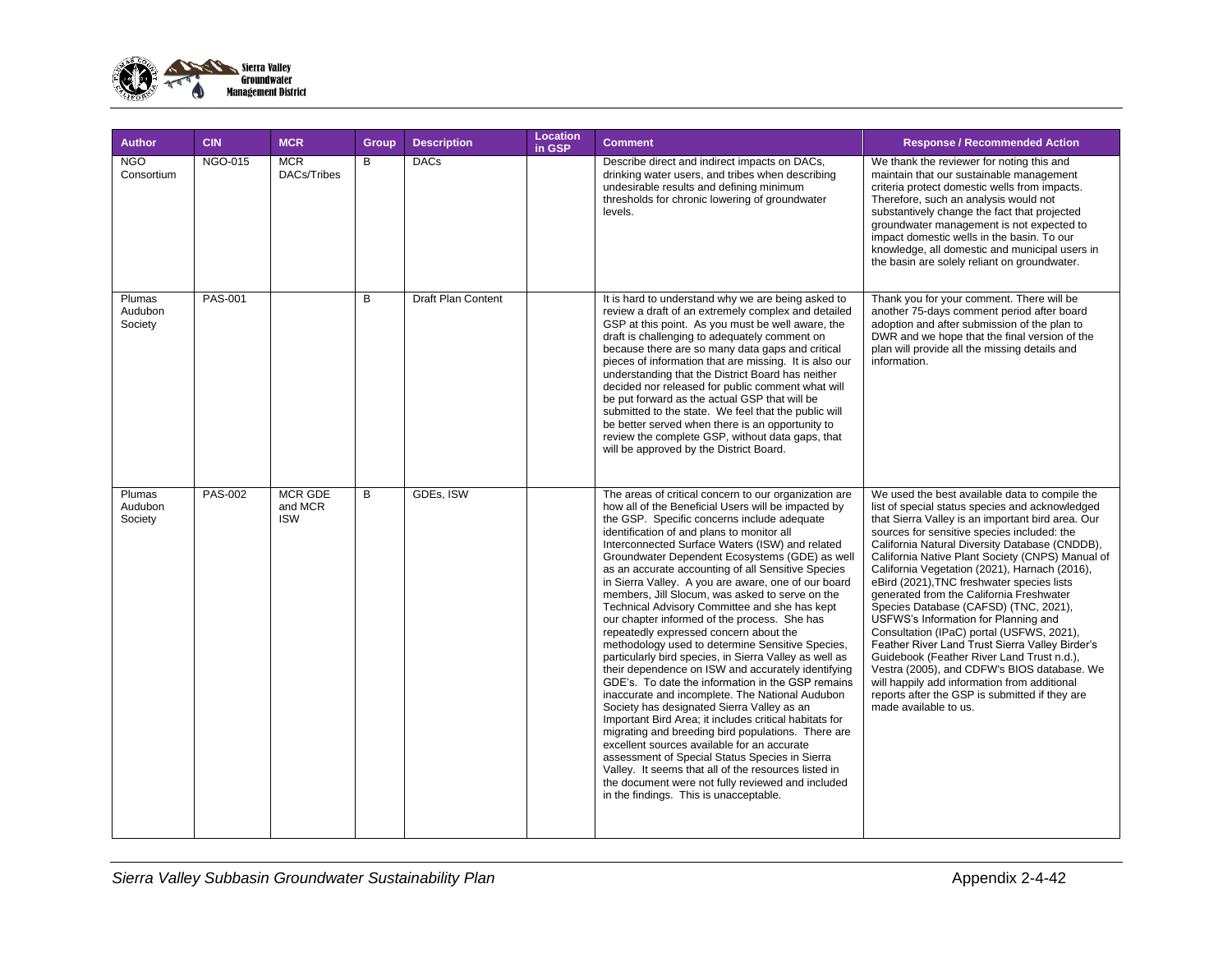

| <b>Author</b>      | <b>CIN</b>      | <b>MCR</b>      | Group | <b>Description</b>        | Location<br>in GSP                        | <b>Comment</b>                                                                                                                                                                                                                                                                                   | <b>Response / Recommended Action</b>                         |
|--------------------|-----------------|-----------------|-------|---------------------------|-------------------------------------------|--------------------------------------------------------------------------------------------------------------------------------------------------------------------------------------------------------------------------------------------------------------------------------------------------|--------------------------------------------------------------|
| Board              | Board-008       |                 | C     |                           | ch <sub>3</sub>                           | refer to wetlands as wildlife habitats                                                                                                                                                                                                                                                           | edits made                                                   |
| <b>Cindy Noble</b> | Noble-003       |                 | C     | Groundwater<br>Overdraft  |                                           | As early as 2006 the Sierra Valley Groundwater<br>District was told that Overdraft of the aquifer was a<br>problem. This information was published in Ken<br>Schmidt's study that was produced on behalf of the<br>district. Sadly, it appears nothing has been done to<br>address this problem. | Comment noted.                                               |
| K Tanner           | Tanner-001      |                 | C     | Grammar/typos             | Ch <sub>2</sub>                           | Portola Reporter no longer extant. Incorporated into<br>Plumas News (www.plumasnews.com)                                                                                                                                                                                                         | Portola Reported removed/replaced with Plumas<br><b>News</b> |
| <b>K</b> Tanner    | Tanner-002      |                 | C     | Grammar/typos             | Ch 2 (line<br>2359)                       | quadriperforata rather than Quadriperforata                                                                                                                                                                                                                                                      | Change made                                                  |
| <b>Kevin Starr</b> | Starr-004       | <b>MCR PMAs</b> | C     | Shallow GW Wells          |                                           | • The benchmark to trigger an amendment to the<br>plan by having a certain number of domestic wells<br>run dry would have severe, negative economic<br>impacts to property owners.                                                                                                               | <b>MCR PMAs</b>                                              |
| Kristi<br>Jamason  | Jamason-<br>001 |                 | C     | Grammar/typos             | Section<br>1.3.1<br>(lines 219-<br>220)   | Add "agricultural" before "wells" (SVGMD only<br>meters big ag wells.                                                                                                                                                                                                                            | edit made                                                    |
| Kristi<br>Jamason  | Jamason-<br>002 |                 | C     | <b>Draft Plan Content</b> | Section<br>1.3.3 (line<br>228)            | this should say "associated with large-capacity wells<br>metered by the District" The municipal wells may<br>well be large-capacity, active and metered, but they<br>are not charged this fee.                                                                                                   | edit made                                                    |
| Kristi<br>Jamason  | Jamason-<br>003 |                 | C     | Draft Plan Content        | Section<br>3.3.1.1<br>(lines 120-<br>121) | Where did this sentence come from? Please<br>remove. Totally subjective to say "minor and<br>manageable"                                                                                                                                                                                         | Sentence revised                                             |
| Kristi<br>Jamason  | Jamason-<br>005 |                 | C     | Draft Plan Content        | Ch3<br>Figure<br>$3.\overline{3}.1-2$     | Clarify Figure title/heading. Suggest: Groundwater<br>elevation minimum thresholds are not substantially<br>below lowest recorded values (Fall 2015) and<br>maintain                                                                                                                             | Clarification has been included                              |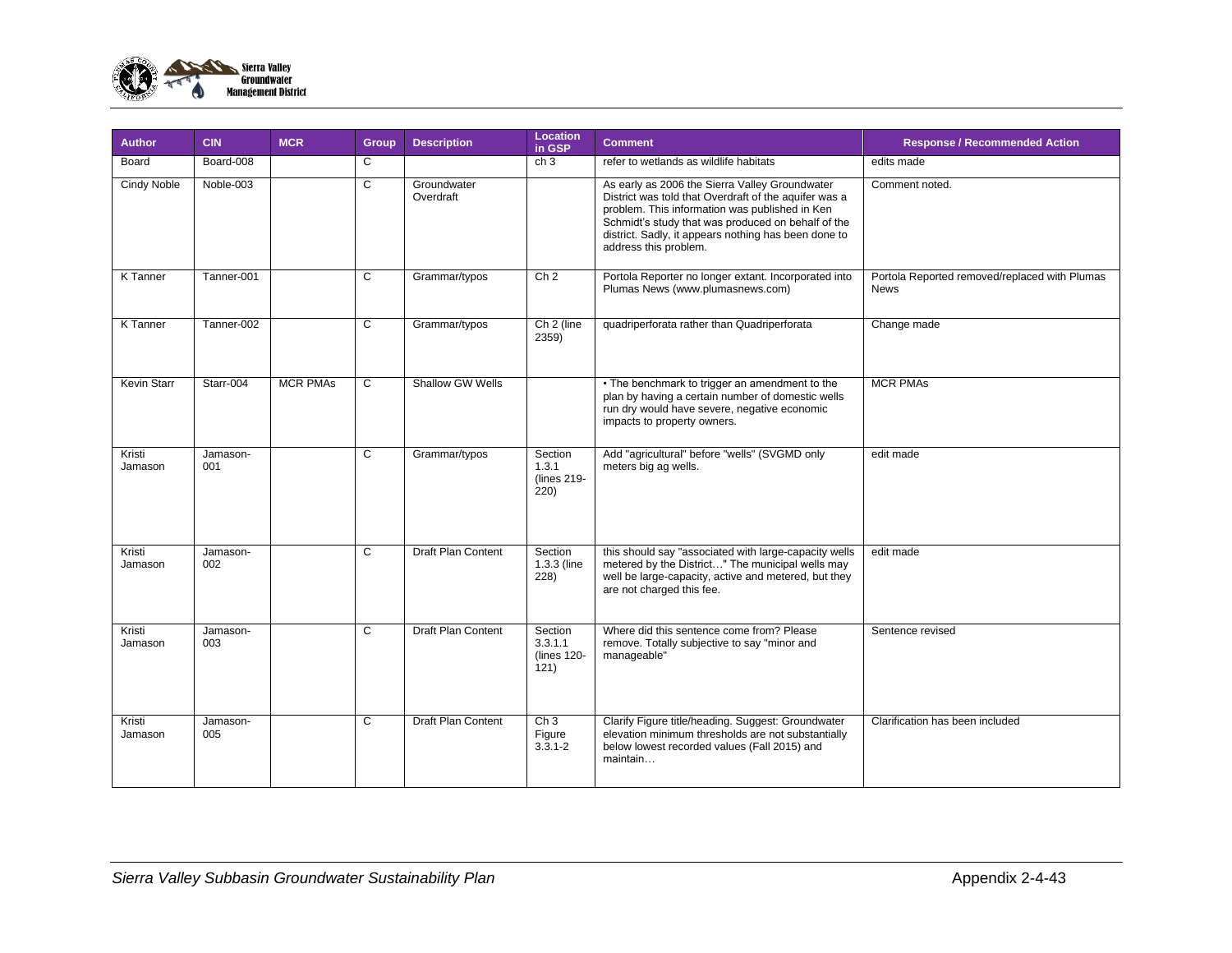

| <b>Author</b>                            | <b>CIN</b>     | <b>MCR</b>                | Group | <b>Description</b> | Location<br>in GSP | <b>Comment</b>                                                                                                                                                                                                                                                                                                                | <b>Response / Recommended Action</b>                                                                                                                                                                                                                                                                                                                                                        |
|------------------------------------------|----------------|---------------------------|-------|--------------------|--------------------|-------------------------------------------------------------------------------------------------------------------------------------------------------------------------------------------------------------------------------------------------------------------------------------------------------------------------------|---------------------------------------------------------------------------------------------------------------------------------------------------------------------------------------------------------------------------------------------------------------------------------------------------------------------------------------------------------------------------------------------|
| Lucy Blake<br>(Lemon<br>Canyon<br>Ranch) | Blake-001      | <b>MCR PMAs</b>           | C     | <b>PMAs</b>        |                    | While surface water helps to recharge groundwater<br>naturally as it seeps into the ground, any attempt to<br>artificially transfer surface water underground to<br>augment groundwater is likely to run into strong<br>opposition from downstream users, existing surface<br>water users, wildlife agencies and many others. | We are now exploring opportunities in tributaries<br>that are not adjudicated over the winter season<br>and this seems to be a promising approach.                                                                                                                                                                                                                                          |
| <b>NGO</b><br>Consortium                 | NGO-001        | <b>MCR</b><br>DACs/Tribes | C     | <b>DACs</b>        |                    | The GSP states that there are three Disadvantaged<br>Communities (SDACs) in the basin, but these areas<br>are not mapped nor is the population of each<br>provided.<br>Provide a map of the DACs in the basin. The DWR<br>DAC mapping tool can be used for this purpose.                                                      | DAC spatial layers have been added to the Data<br>Management System (DMS). Inclusion of a<br>specific figure within the GSP was deemed<br>unnecessary as the boundaries can easily be<br>obtained through other sources and do not affect<br>SMCs developed for the basin.                                                                                                                  |
| N <sub>G</sub> O<br>Consortium           | <b>NGO-002</b> | <b>MCR</b><br>DACs/Tribes | C     | <b>DACs</b>        |                    | While the plan describes the historical and cultural<br>affiliations of several tribes in the subbasin, the plan<br>fails to map the locations of tribal lands or tribal<br>interests in the subbasin.                                                                                                                        | No federally recognized tribal lands are present in<br>Sierra Valley.                                                                                                                                                                                                                                                                                                                       |
| <b>NGO</b><br>Consortium                 | <b>NGO-003</b> | <b>MCR PMAs</b>           | C     | Shallow GW Wells   |                    | The GSP provides a map of domestic well density<br>in Figure 2.1.1-7 but fails to provide depth of these<br>wells (such as minimum well depth, average well<br>depth, or depth range) within the basin.<br>Include a map showing domestic well locations and<br>average well depth across the basin.                          | Available well information in the basin, including<br>location and screened intervals, can be accessed<br>via the Data Management System (DMS). Two<br>additional figures are provided in the Appendix<br>(Vulnerable well impact analysis in the Sierra<br>Valley Subbasin) that show the distribution of well<br>depths per well type, and the depth of wells over<br>time per well type. |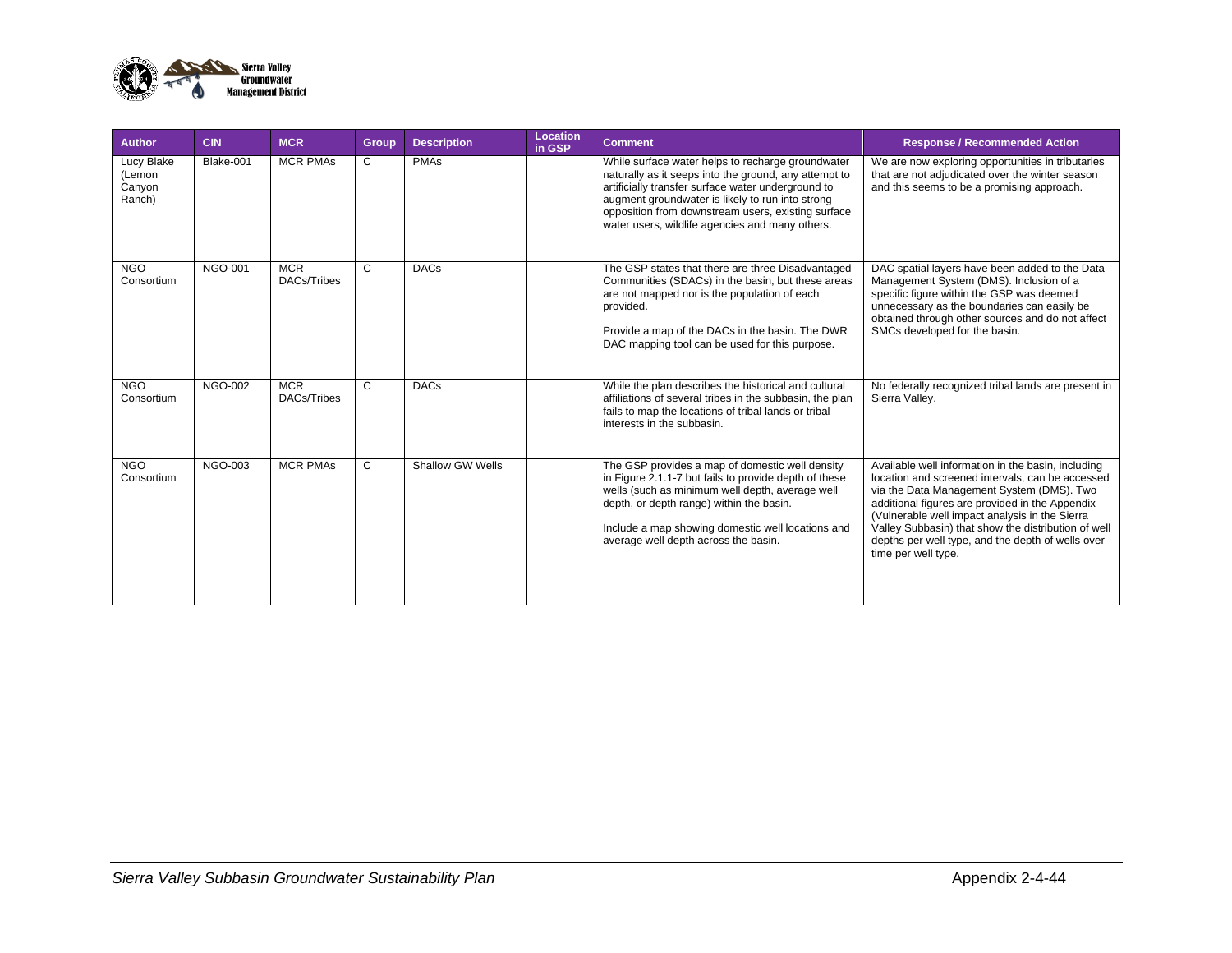

| <b>Author</b>            | <b>CIN</b>     | <b>MCR</b>     | <b>Group</b> | <b>Description</b> | Location<br>in GSP | <b>Comment</b>                                                                                                                                                                                                                                                                                                                                                                                                                                                                                                                                                                                                                                                                                                                                                                                                                                                                             | <b>Response / Recommended Action</b>                                                                                                                                                                                                                                                                                                                                                                                                                                                                                                                                           |
|--------------------------|----------------|----------------|--------------|--------------------|--------------------|--------------------------------------------------------------------------------------------------------------------------------------------------------------------------------------------------------------------------------------------------------------------------------------------------------------------------------------------------------------------------------------------------------------------------------------------------------------------------------------------------------------------------------------------------------------------------------------------------------------------------------------------------------------------------------------------------------------------------------------------------------------------------------------------------------------------------------------------------------------------------------------------|--------------------------------------------------------------------------------------------------------------------------------------------------------------------------------------------------------------------------------------------------------------------------------------------------------------------------------------------------------------------------------------------------------------------------------------------------------------------------------------------------------------------------------------------------------------------------------|
| <b>NGO</b><br>Consortium | <b>NGO-005</b> | <b>MCR ISW</b> | C            | <b>ISW</b>         |                    | Figure 2.2.2-12 presents the map of interconnected<br>surface water in the subbasin. The map labels<br>areas with groundwater elevation data gaps, but it is<br>unclear whether these reaches in these areas are<br>retained as potential ISWs in the GSP.<br>Use seasonal data over multiple water year types to<br>capture the variability in environmental conditions<br>inherent in California's climate, when mapping<br>ISWs. We recommend the 10-year pre-SGMA<br>baseline period of 2005 to 2015. Overlay the<br>subbasin's stream reaches on depth-to-<br>groundwater contour maps to illustrate groundwater<br>depths and the groundwater gradient near the<br>stream reaches. Show the location of groundwater<br>wells used in the analysis. Consider any stream<br>segments with data gaps as potential ISWs and<br>clearly mark them as such on maps provided in the<br>GSP. | The streams classified as a data gap in Figure<br>2.2.2-12 are retained as potential ISW. MTs of<br>RMPs in these areas were set with this in mind<br>by limiting decline of groundwater levels near<br>ISW to the historical low groundwater elevation.<br>To map ISW, we conservatively chose a wetter<br>than average period by using groundwater<br>elevation for springs of 2017-2020 which<br>represented the highest groundwater elevations<br>since 2006. Figure 2.2.2-12 will be modified to<br>show depth to groundwater contours and wells<br>used in the analysis. |
| <b>NGO</b><br>Consortium | <b>NGO-006</b> | <b>MCR GDE</b> | C            | <b>GDE</b>         |                    | Clarify the legend labels used on the GDE map<br>(Figure 2.2.2-13). Clarify the data source for GDE<br>polygons. For example, label polygons retained,<br>removed, or added to/from the NC dataset (include<br>the removal reason if polygons are not considered<br>potential GDEs, or include the data source if<br>polygons are added).                                                                                                                                                                                                                                                                                                                                                                                                                                                                                                                                                  | Agreed and will include in subsequent draft (by<br><b>August 2022)</b>                                                                                                                                                                                                                                                                                                                                                                                                                                                                                                         |
| <b>NGO</b><br>Consortium | <b>NGO-007</b> | <b>MCR GDE</b> | C            | <b>GDE</b>         |                    | Provide further description of the groundwater data<br>used in the GDE analysis, including the location of<br>monitoring wells and their screening depth. Ensure<br>the wells are monitoring the shallow principal<br>aquifer.                                                                                                                                                                                                                                                                                                                                                                                                                                                                                                                                                                                                                                                             | The groundwater level data used for the GDE<br>analysis is the same groundwater level data used<br>in all other analyses in the GSP and the data is<br>provided in Appendix 3-1. It contains the RMPs<br>and additional data that were not selected for the<br>RMP monitoring network. Section 3.3.1.4 now<br>provides additional detail on the monitoring wells<br>used, their depth (less than 300 feet), and how<br>only the shallow groundwater levels from multi-<br>completion wells were used in the interpolation.                                                     |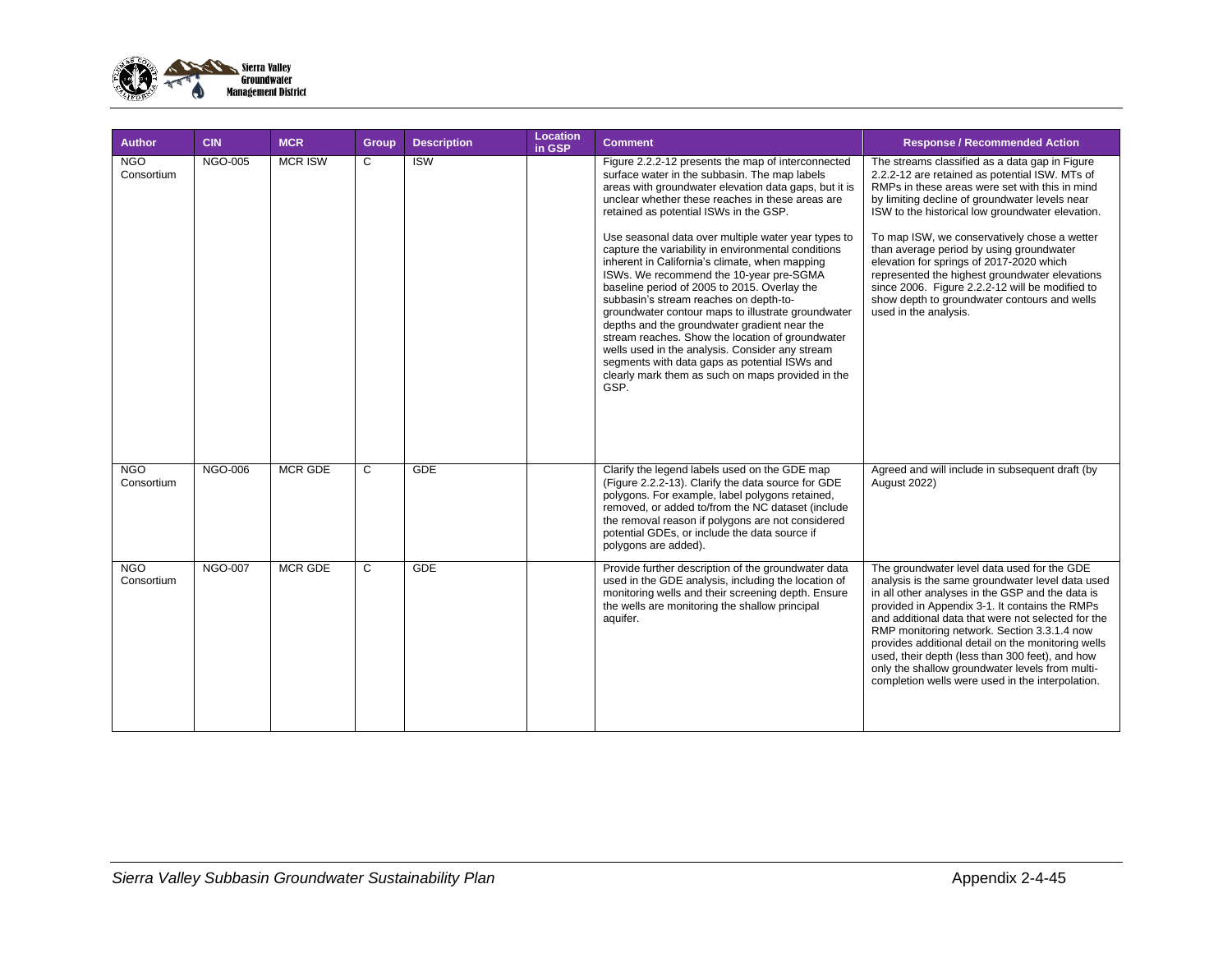

| <b>Author</b>            | <b>CIN</b>     | <b>MCR</b>     | Group | <b>Description</b>               | Location<br>in GSP | <b>Comment</b>                                                                                                                                                                                                                                                                                                                                                                                                                                                     | <b>Response / Recommended Action</b>                                                                                                                                                                                                                                                                                                                                                                                                                                                                                                                                                                                                                                                                                                                                 |
|--------------------------|----------------|----------------|-------|----------------------------------|--------------------|--------------------------------------------------------------------------------------------------------------------------------------------------------------------------------------------------------------------------------------------------------------------------------------------------------------------------------------------------------------------------------------------------------------------------------------------------------------------|----------------------------------------------------------------------------------------------------------------------------------------------------------------------------------------------------------------------------------------------------------------------------------------------------------------------------------------------------------------------------------------------------------------------------------------------------------------------------------------------------------------------------------------------------------------------------------------------------------------------------------------------------------------------------------------------------------------------------------------------------------------------|
| <b>NGO</b><br>Consortium | <b>NGO-009</b> | MCR GDE        | C     | <b>GDE</b>                       |                    | Use depth-to-groundwater data from multiple<br>seasons and water year types (e.g., wet, dry,<br>average, drought) to determine the range of depth<br>to groundwater around GDE polygons. We<br>recommend that a baseline period (10 years from<br>2005 to 2015) be established to characterize<br>groundwater conditions over multiple water year<br>types.                                                                                                        | We agree with the reviewer and confirm that the<br>groundwater level elevation data used<br>encompasses all water year types. Please see<br>Figure 3.3.1-1 to view a subset of these data and<br>note that they span 20 years beginning in 2000.                                                                                                                                                                                                                                                                                                                                                                                                                                                                                                                     |
| <b>NGO</b><br>Consortium | <b>NGO-010</b> | <b>MCR GDE</b> | C     | <b>GDE</b>                       |                    | Provide the depth-to-groundwater contour maps<br>discussed in the GSP text. Show the location of<br>groundwater wells used to create the map, and<br>further discuss the screening depths of the<br>groundwater wells to ensure they are monitoring the<br>shallow principal aquifer. Refer to Attachment D of<br>this letter for best practices for using local<br>groundwater data to verify whether GDE polygons<br>are supported by groundwater in an aquifer. | Depth to groundwater data have been used to<br>map both GDEs and ISW locations: due to the<br>significant uncertainty on well screening and<br>actual well depth, a lot of uncertainty has been<br>included in the final maps that have been<br>produced. Because of this uncertainty, a large<br>part of ISW and GDE have been named as<br>potential, with the goal of collecting more data<br>(see monitoring network and data gaps) over the<br>very preliminary phases of plan implementation.                                                                                                                                                                                                                                                                   |
| <b>NGO</b><br>Consortium | <b>NGO-016</b> |                | C     | <b>Degraded Water</b><br>Quality |                    | Describe direct and indirect impacts on DACs,<br>drinking water users, and tribes when defining<br>undesirable results for degraded water quality.14<br>For specific quidance on how to consider these<br>users, refer to "Guide to Protecting Water Quality<br>Under the Sustainable Groundwater Management<br>Act.                                                                                                                                               | We thank the reviewer for noting this and<br>maintain that our sustainable management<br>criteria are protective of groundwater quality.<br>Therefore, such an analysis would not<br>substantively change the fact that projected<br>groundwater management is not expected to<br>impact domestic wells in the basin. To our<br>knowledge, all domestic and municipal users in<br>the basin are solely reliant on groundwater. It is<br>noted that the current MTs for the network are<br>based on existing exceedances in the monitoring<br>network, therefore providing protection against an<br>increased number of exceedances. This<br>methodology is protective of groundwater quality<br>and avoids undesirable results by preventing<br>further degradation. |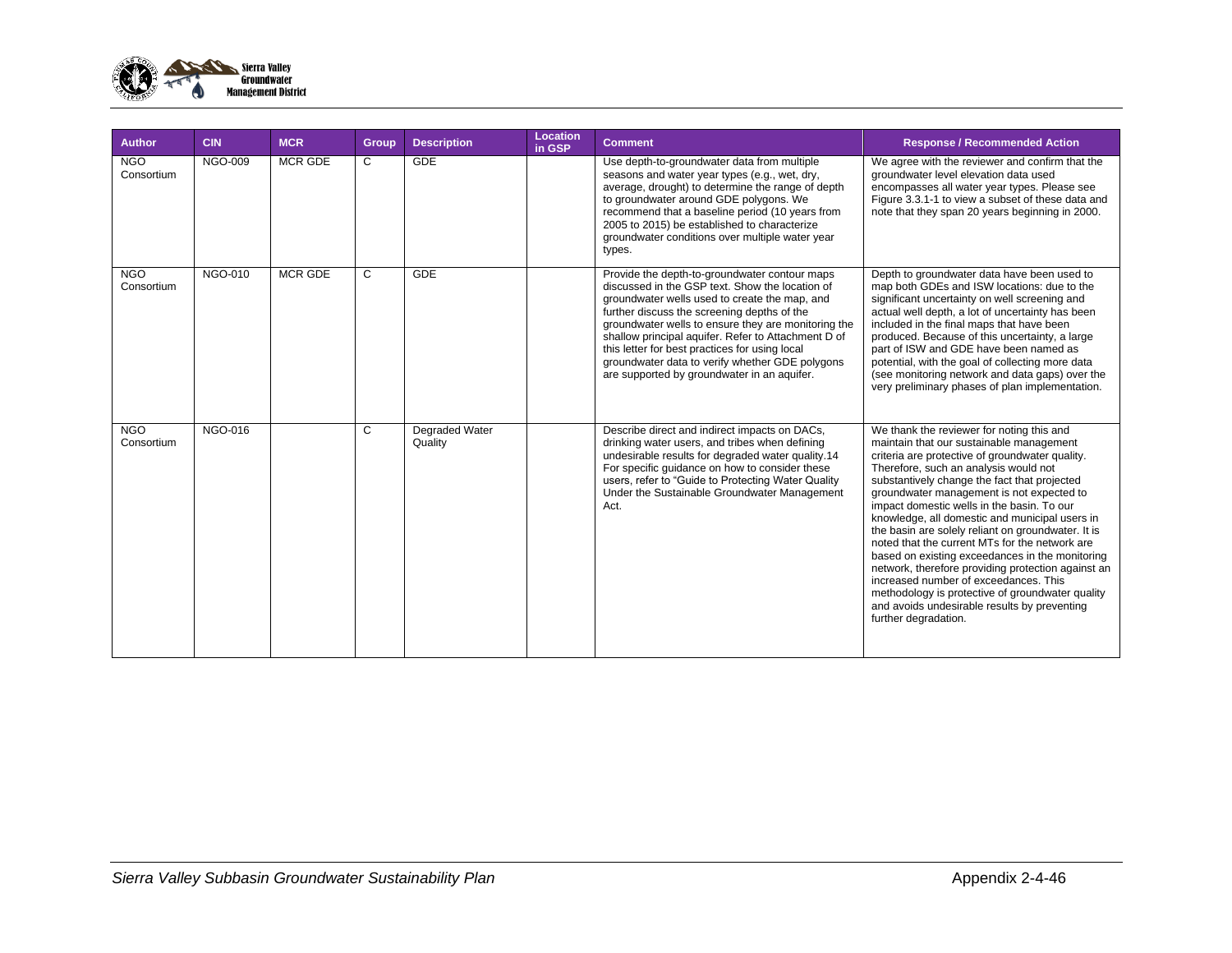

| <b>Author</b>            | <b>CIN</b>     | <b>MCR</b> | <b>Group</b> | <b>Description</b>               | Location<br>in GSP | <b>Comment</b>                                                                                                                                                                                         | <b>Response / Recommended Action</b>                                                                                                                                                                                                                                                                                                                                                                                                                                                                                                                                                                                                                                                                                                                                                                 |
|--------------------------|----------------|------------|--------------|----------------------------------|--------------------|--------------------------------------------------------------------------------------------------------------------------------------------------------------------------------------------------------|------------------------------------------------------------------------------------------------------------------------------------------------------------------------------------------------------------------------------------------------------------------------------------------------------------------------------------------------------------------------------------------------------------------------------------------------------------------------------------------------------------------------------------------------------------------------------------------------------------------------------------------------------------------------------------------------------------------------------------------------------------------------------------------------------|
| <b>NGO</b><br>Consortium | <b>NGO-017</b> |            | C            | Degraded Water<br>Quality        |                    | Evaluate the cumulative or indirect impacts of<br>proposed minimum thresholds (expressed in the<br>GSP as maximum thresholds) for degraded water<br>quality on DACs, drinking water users, and tribes. | We thank the reviewer for noting this and<br>maintain that our sustainable management<br>criteria are protective of groundwater quality.<br>Therefore, such an analysis would not<br>substantively change the fact that projected<br>groundwater management is not expected to<br>impact domestic wells in the basin. To our<br>knowledge, all domestic and municipal users in<br>the basin are solely reliant on groundwater. It is<br>noted that the current MTs for the network are<br>based on existing exceedances in the monitoring<br>network, therefore providing protection against an<br>increased number of exceedances. This<br>methodology is protective of groundwater quality<br>and avoids undesirable results by preventing<br>further degradation.                                 |
| <b>NGO</b><br>Consortium | <b>NGO-018</b> |            | C            | Degraded Water<br>Quality        |                    | Set maximum thresholds and measurable<br>objectives for all water quality constituents within<br>the subbasin that are impacted or exacerbated by<br>groundwater use and/or management.                | As stated in the GSP, based on a comprehensive<br>water quality evaluation of historic and current<br>data and reports, SMCs were developed for two<br>constituents of concern in the Subbasin: nitrate<br>and TDS. Arsenic, boron, iron, manganese, and<br>pH are considered constituents of concern in the<br>Subbasin but were not assigned SMCs because<br>they are naturally occurring; these constituents<br>will be monitored as part of the GSP and Basin<br>Plan to track any potential mobilization of<br>elevated concentrations. MTBE is identified as a<br>potential constituent of concern; however, no<br>SMC is defined as it is associated with<br>contaminated sites with dedicated monitoring and<br>cleanup (additionally, no exceedances have<br>occurred in the last 6 years). |
| <b>NGO</b><br>Consortium | <b>NGO-019</b> |            | C            | <b>Degraded Water</b><br>Quality |                    | Set maximum thresholds that do not allow water<br>quality to degrade to levels at or above the MCL<br>trigger level.                                                                                   | Maximum thresholds are set for nitrate and TDS<br>at their MCL (10 mg/L for nitrate, and 500 mg/L<br>for TDS). Wells in the groundwater quality<br>monitoring network already exceed this threshold<br>for TDS, and these wells are expected to<br>continue to exceed in the future. Therefore, the<br>MT has been defined to not allow an increased<br>number of wells with exceedances.                                                                                                                                                                                                                                                                                                                                                                                                            |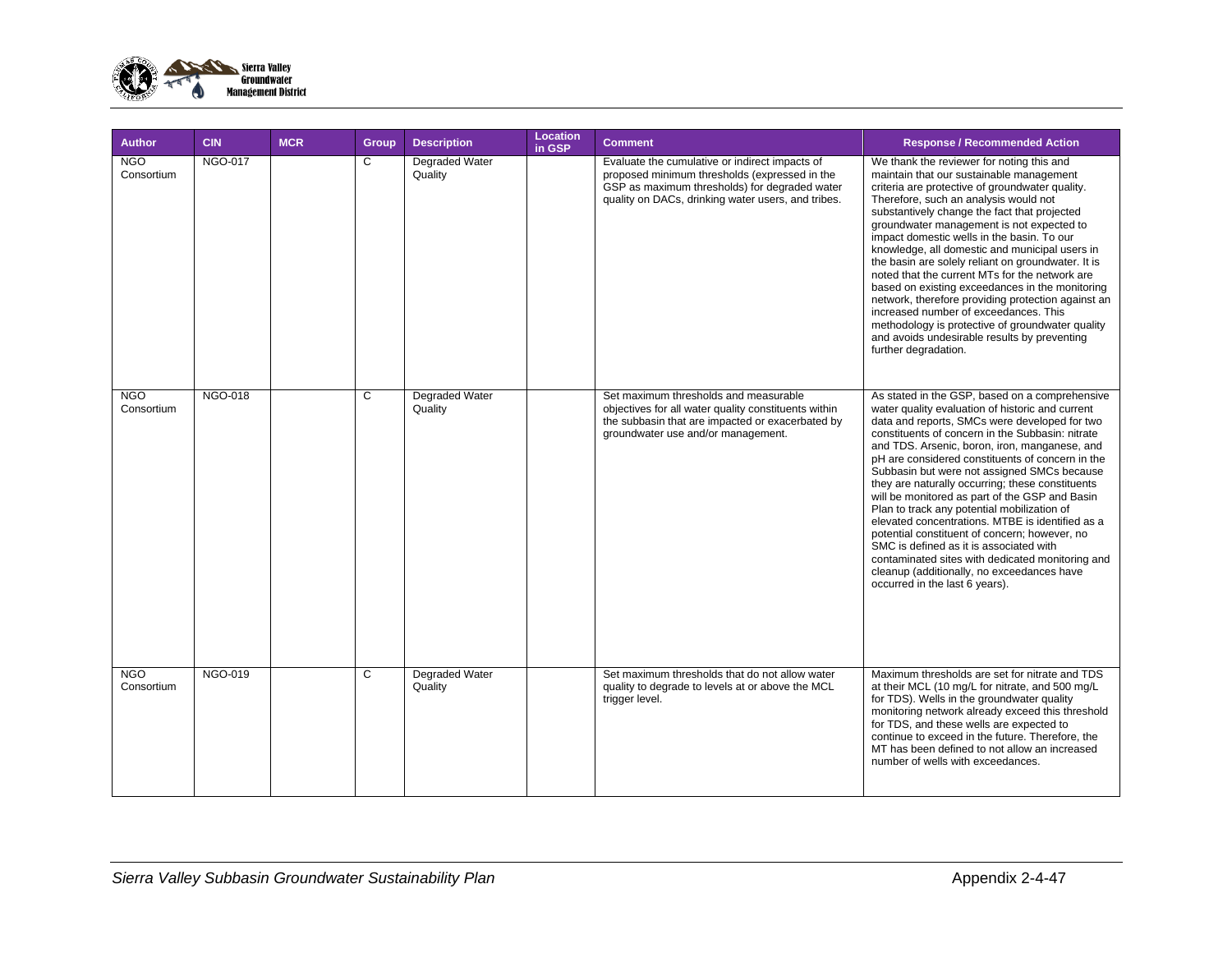

| <b>Author</b>            | <b>CIN</b>     | <b>MCR</b>                              | Group | <b>Description</b> | Location<br>in GSP | <b>Comment</b>                                                                                                                                                                                                                                                                                                                                                                                                                                                                                                                                                                                                         | <b>Response / Recommended Action</b>                                                                                                                                                                                                                                                                                                                                           |
|--------------------------|----------------|-----------------------------------------|-------|--------------------|--------------------|------------------------------------------------------------------------------------------------------------------------------------------------------------------------------------------------------------------------------------------------------------------------------------------------------------------------------------------------------------------------------------------------------------------------------------------------------------------------------------------------------------------------------------------------------------------------------------------------------------------------|--------------------------------------------------------------------------------------------------------------------------------------------------------------------------------------------------------------------------------------------------------------------------------------------------------------------------------------------------------------------------------|
| <b>NGO</b><br>Consortium | <b>NGO-020</b> | <b>MCR GDE</b><br>and MCR<br><b>ISW</b> | C     | GDEs, ISW          | Ch 2, 3            | Provide discussion that adaptive changes in SMC<br>for GDEs will be made, if GDE groundwater or<br>biological monitoring reveals that existing SMC are<br>not protective of these ecosystems.                                                                                                                                                                                                                                                                                                                                                                                                                          | As part of the GSP the health of GDEs will be<br>tracked using NDVI coupled with measurements<br>of shallow groundwater elevations near GDEs. If<br>the interconnected surface water flows and the<br>health of GDEs (as measured by NDVI) decline<br>around the monitoring points and the change in<br>due to groundwater management, the MTs and<br>MOs will be reevaluated. |
| <b>NGO</b><br>Consortium | <b>NGO-021</b> | <b>MCR GDE</b><br>and MCR<br><b>ISW</b> | C     | GDEs, ISW          | Ch 2, 3            | When defining undesirable results for depletion of<br>interconnected surface water, include a description<br>of potential impacts on instream habitats within<br>ISWs when minimum thresholds in the subbasin are<br>reached. The GSP 16 should confirm that minimum<br>thresholds for ISWs avoid adverse impacts on<br>environmental beneficial users of interconnected<br>surface waters as these environmental users could<br>be left unprotected by the GSP. These<br>recommendations apply especially to environmental<br>beneficial users that are already protected under<br>pre-existing state or federal law. | We are not aware of available data that could be<br>used to assess impacts of changes to ISW on<br>environmental users of the basin. This has been<br>clarified in the GSP.                                                                                                                                                                                                    |
| <b>NGO</b><br>Consortium | <b>NGO-026</b> | <b>MCR</b> Data<br>Gaps                 | C     | Data Gaps          | Section<br>3.4     | Provide maps that overlay current and proposed<br>monitoring well locations with the locations of<br>DACs, domestic wells, and GDEs to clearly identify<br>monitored areas.                                                                                                                                                                                                                                                                                                                                                                                                                                            | Chapter 3 provides now more refined maps to<br>highlight the ongoing plan for monitoring.                                                                                                                                                                                                                                                                                      |
| <b>NGO</b><br>Consortium | <b>NGO-028</b> | <b>MCR</b> Data<br>Gaps                 | C     | Data Gaps          |                    | Ensure groundwater elevation and water quality<br>RMPs are monitoring groundwater conditions<br>spatially and at the correct depth for all beneficial<br>users - especially DACs, domestic wells, and<br>GDEs.                                                                                                                                                                                                                                                                                                                                                                                                         | Groundwater level RMPs are based on shallow<br>groundwater conditions and the analyses<br>presented in Section 3 protect shallow domestic<br>wells, ISW, and GDEs.                                                                                                                                                                                                             |
| <b>NGO</b><br>Consortium | <b>NGO-029</b> | <b>MCR</b> Data<br>Gaps                 | C     | Data Gaps          |                    | Describe biological monitoring that can be used to<br>assess the potential for significant and<br>unreasonable impacts to GDEs or ISWs due to<br>groundwater conditions in the subbasin.                                                                                                                                                                                                                                                                                                                                                                                                                               | The monitoring program currently includes NDVI<br>assessment additional shallow groundwater wells<br>and monitoring of ISW. NDVI monitoring has<br>been clarified in the text of the GSP.                                                                                                                                                                                      |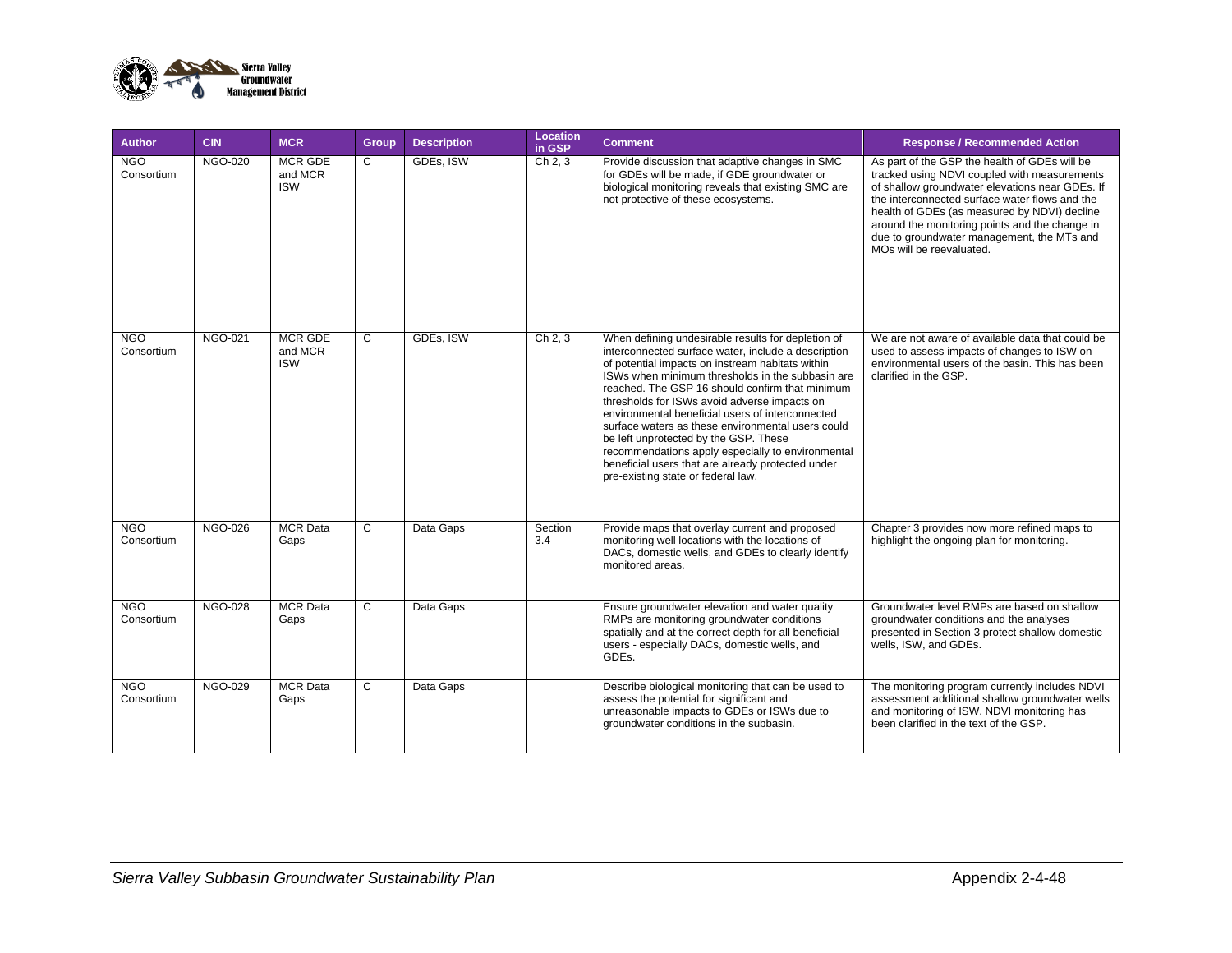

| <b>Author</b>            | <b>CIN</b>     | <b>MCR</b>                | Group | <b>Description</b> | Location<br>in GSP | <b>Comment</b>                                                                                                                                                                                                                                                                                                                                                                                                                           | <b>Response / Recommended Action</b>                                                                                                                                                                                                                                                                                        |
|--------------------------|----------------|---------------------------|-------|--------------------|--------------------|------------------------------------------------------------------------------------------------------------------------------------------------------------------------------------------------------------------------------------------------------------------------------------------------------------------------------------------------------------------------------------------------------------------------------------------|-----------------------------------------------------------------------------------------------------------------------------------------------------------------------------------------------------------------------------------------------------------------------------------------------------------------------------|
| <b>NGO</b><br>Consortium | NGO-030        | <b>MCR</b><br>DACs/Tribes | C.    | <b>DACs</b>        | Section<br>4.3.10  | For DACs and domestic well owners, include a<br>drinking water well impact mitigation program to<br>proactively monitor and protect drinking water wells<br>through GSP implementation. Refer to Attachment<br>B for specific recommendations on how to<br>implement a drinking water well mitigation program.                                                                                                                           | See NGO-004                                                                                                                                                                                                                                                                                                                 |
| <b>NGO</b><br>Consortium | <b>NGO-031</b> | <b>MCR</b><br>DACs/Tribes | C     | <b>DACs</b>        | Section<br>4.3.10  | For DACs and domestic well owners, include a<br>discussion of whether potential impacts to water<br>quality from projects and management actions<br>could occur and how the GSAs plan to mitigate<br>such impacts.                                                                                                                                                                                                                       | See NGO-004                                                                                                                                                                                                                                                                                                                 |
| <b>NGO</b><br>Consortium | <b>NGO-032</b> | <b>MCR PMAs</b>           | C     | <b>PMAs</b>        | Section<br>4.3.10  | Recharge ponds, reservoirs, and facilities for<br>managed aquifer recharge can be designed as<br>multiple-benefit projects to include elements that act<br>functionally as wetlands and provide a benefit for<br>wildlife and aquatic species. For guidance on how<br>to integrate multi-benefit recharge projects into your<br>GSP, refer to the "Multi-Benefit Recharge Project<br>Methodology Guidance Document."                     | The "Multi-Benefit Recharge Project Methodology<br>Guidance Document" will be referenced and used<br>to update Section 4.3.10, as necessary.                                                                                                                                                                                |
| <b>NGO</b><br>Consortium | <b>NGO-033</b> | <b>MCR PMAs</b>           | C     | <b>PMAs</b>        | Section<br>4.3.10  | Develop management actions that incorporate<br>climate and water delivery uncertainties to address<br>future water demand and prevent future undesirable<br>results.                                                                                                                                                                                                                                                                     | Chapter 4 introduction describes the concept of<br>"adaptive management" which is at the core of<br>deciding which projects and management actions<br>to implement. This will help address the<br>uncertainties associated with climate change and<br>future surface water supply availability. Also, see<br><b>NGO-025</b> |
| <b>TAC</b>               | <b>TAC-002</b> |                           | C     | Draft Plan Content |                    | Perhaps due to deadlines, we find that the draft<br>plan we have been asked to review is incomplete<br>and difficult, if not impossible to review. Many<br>sections are incomplete. Some sections are<br>completely absent. Additionally, the Groundwater<br>Basin Model, which is required by SGMA, was not<br>completed by the time of the Public Review Draft<br>was released and did not inform many critical<br>pieces of the plan. | We understand the challenges of reviewing a<br>plan which was still under production. There will<br>be another 75-day period for public comments<br>after submission to DWR.                                                                                                                                                |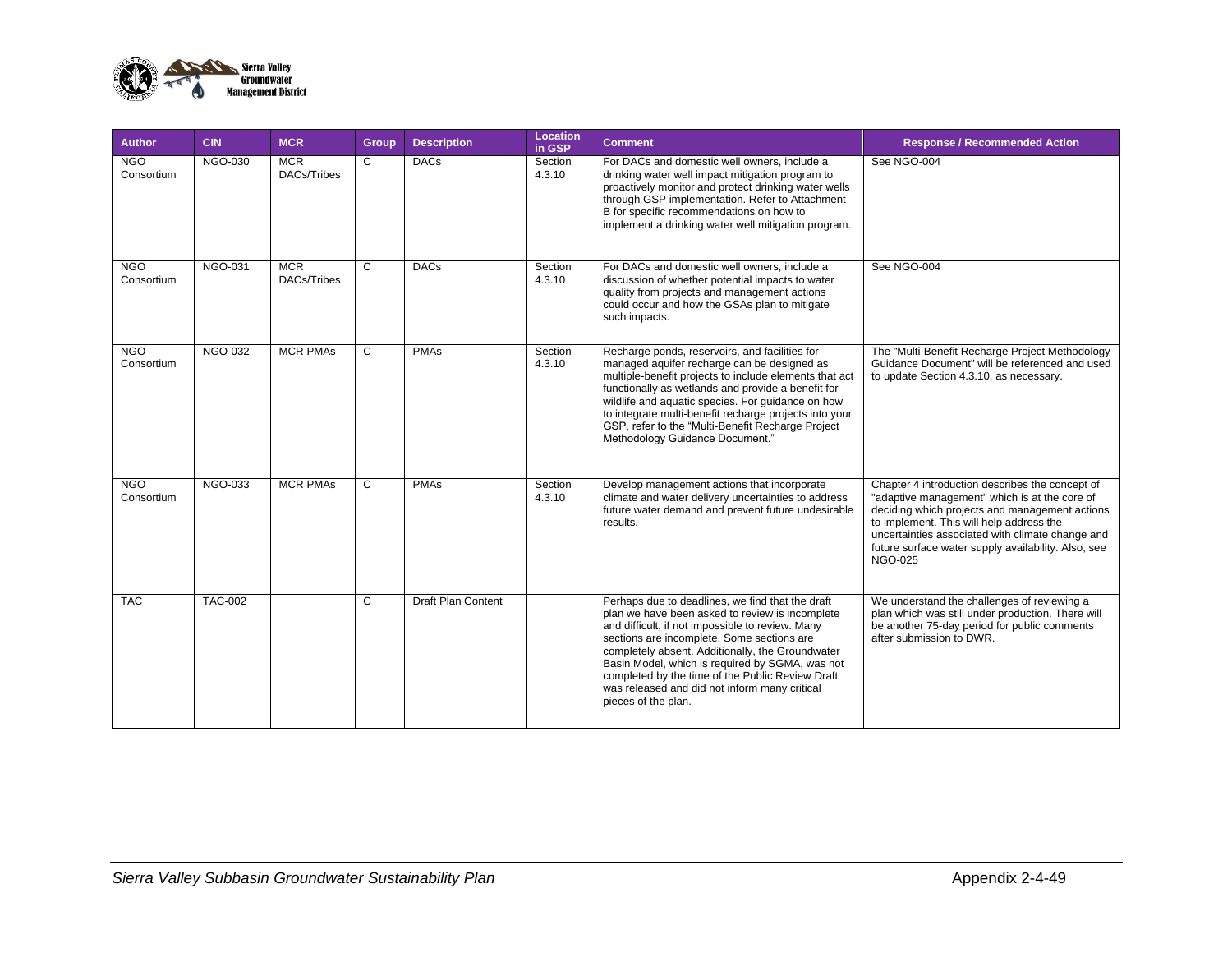

| <b>Author</b> | <b>CIN</b> | <b>MCR</b>             | Group        | <b>Description</b> | Location<br>in GSP | <b>Comment</b>                                                                                                                                                                                                                                                                                                                                                                                                                                                                   | <b>Response / Recommended Action</b>                                                                                                                                                                                                                                                                                                                                                                                                                                                                                                                                                                                                                                                                                                                                                                                                                            |
|---------------|------------|------------------------|--------------|--------------------|--------------------|----------------------------------------------------------------------------------------------------------------------------------------------------------------------------------------------------------------------------------------------------------------------------------------------------------------------------------------------------------------------------------------------------------------------------------------------------------------------------------|-----------------------------------------------------------------------------------------------------------------------------------------------------------------------------------------------------------------------------------------------------------------------------------------------------------------------------------------------------------------------------------------------------------------------------------------------------------------------------------------------------------------------------------------------------------------------------------------------------------------------------------------------------------------------------------------------------------------------------------------------------------------------------------------------------------------------------------------------------------------|
| Tom Dotta     | Dotta-001  | <b>MCR</b><br>Outreach | $\mathsf{C}$ | Outreach           |                    | I agree that more people should have input. I gave<br>up on meetings after years of going and finding that<br>the minds were already made up prior to the<br>meeting and my input was a joke. There are very<br>good devices to measure the ground sinking, if<br>something is not done to stop this not only will the<br>valley go dry, someone will be hurt in a sinkhole.<br>This needs action, not lip service.                                                              | <b>MCR Outreach</b>                                                                                                                                                                                                                                                                                                                                                                                                                                                                                                                                                                                                                                                                                                                                                                                                                                             |
| Jill Slocum   | $JS-001$   |                        |              | <b>GDE</b>         |                    | Special Status Species animals have not been<br>adequately researched, reviewed, and identified.<br>The lack of accuracy in the bird lists make me<br>wonder about the veracity of other species. More<br>work needs to be done on these as well as<br>accurately identifying the Interconnected Surface<br>Water (ISW) and Groundwater Dependent<br>Ecosystems (GDE) they depend upon. I still feel<br>that the full methodology outlined in the Plan has<br>not been followed. | We used the best available data to compile the<br>list of special status species and acknowledged<br>that Sierra Valley is an important bird area. Our<br>sources for sensitive species included: the<br>California Natural Diversity Database (CNDDB),<br>California Native Plant Society (CNPS) Manual of<br>California Vegetation (2021), Harnach (2016),<br>eBird (2021), TNC freshwater species lists<br>generated from the California Freshwater<br>Species Database (CAFSD) (TNC, 2021),<br>USFWS's Information for Planning and<br>Consultation (IPaC) portal (USFWS, 2021),<br>Feather River Land Trust Sierra Valley Birder's<br>Guidebook (Feather River Land Trust n.d.),<br>Vestra (2005), and CDFW's BIOS database. We<br>will happily add information from additional<br>reports after the GSP is submitted if they are<br>made available to us. |
| Jill Slocum   | $JS-002$   |                        |              | GDEs, ISW          |                    | The identification of GDE's and ISW's needs work.<br>These are of course critical for animal and plant<br>species dependent on these habitats. There is<br>much more work needed to know how these<br>systems relate to and are dependent on deep and<br>shallow water aquifers. Work on these areas,<br>including monitoring and reporting, must be<br>addressed in the first year of implementation of the<br>Plan.                                                            | The monitoring plan suggested in Chapter 3 and<br>chapter 5 will provide a unique set of continuous<br>data that will be used to calibrate the<br>groundwater model. With better data and a more<br>refined model, it will be possible to answer<br>questions about how different systems react to<br>and are dependent on either shallow or deep<br>groundwater or both. The impact of pumping on<br>these systems will then also be evaluated.                                                                                                                                                                                                                                                                                                                                                                                                                |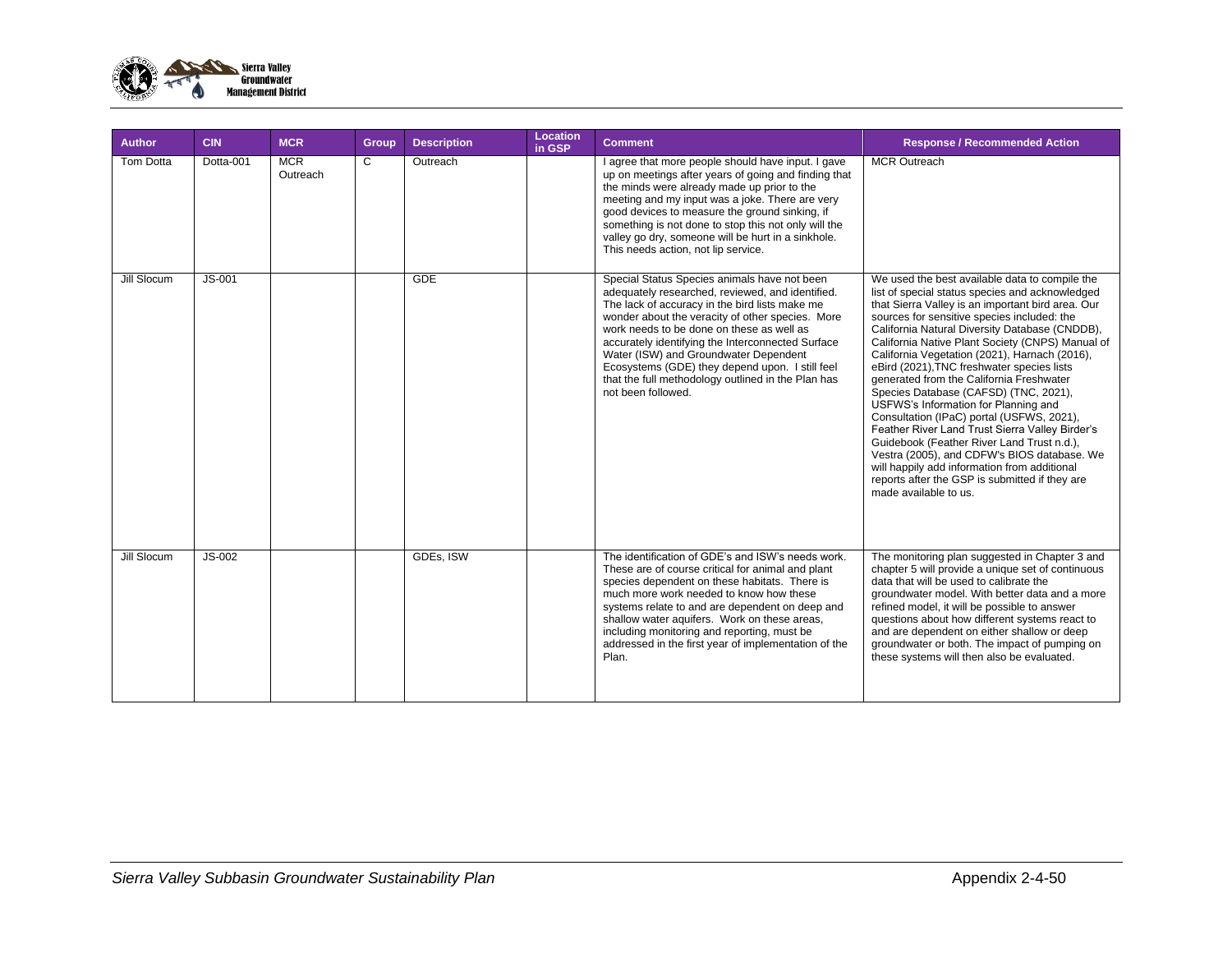

| <b>Author</b> | <b>CIN</b> | <b>MCR</b> | Group | <b>Description</b>       | Location<br>in GSP | <b>Comment</b>                                                                                                                                                                                                                                                                                                                                                                                                                                                                                                                                                                                                                                                                                                                                                                                                     | <b>Response / Recommended Action</b>                                                                                                                                                                                                                                                                                                                                                                                                                                         |
|---------------|------------|------------|-------|--------------------------|--------------------|--------------------------------------------------------------------------------------------------------------------------------------------------------------------------------------------------------------------------------------------------------------------------------------------------------------------------------------------------------------------------------------------------------------------------------------------------------------------------------------------------------------------------------------------------------------------------------------------------------------------------------------------------------------------------------------------------------------------------------------------------------------------------------------------------------------------|------------------------------------------------------------------------------------------------------------------------------------------------------------------------------------------------------------------------------------------------------------------------------------------------------------------------------------------------------------------------------------------------------------------------------------------------------------------------------|
| Jill Slocum   | $JS-003$   |            |       | Shallow GW Wells         |                    | Other Beneficial Users, including those with<br>domestic and municipal wells, as well as ranches<br>dependent on surface water and shallow<br>groundwater systems need more consideration.<br>There needs to be immediate further studies,<br>including ongoing accurate monitoring and reporting<br>of the flow and levels of these systems. I doubt<br>anyone currently knows the number households<br>and people directly dependent on these waters at<br>this time, but the percentage of people and<br>livelihoods dependent on them are clearly greater<br>than those of the large ranches with high capacity<br>wells tapping into the deep groundwater aquifers.<br>Sierra Valley needs all of these communities to<br>thrive in order to maintain the health of the local<br>economy and quality of life. | More details about including inventory of<br>domestic and shallow wells are now included<br>among the PMAs. Some more in depth<br>understanding of the current situation and of the<br>number of wells eventually at risk of going dry is<br>critical to design a better management plan.                                                                                                                                                                                    |
| Jill Slocum   | $JS-004$   |            |       | Equal representation     |                    | I have a tremendous amount of respect for the large<br>ranchers with high capacity wells who are largely<br>dependent on the deep groundwater aquifers. They<br>are a significant part of what makes the Sierra<br>Valley the special place that it is. However, the<br>concept of "Taxation Without Representation" keeps<br>going through my mind. At present there is<br>inadequate representation of the varied interests on<br>the District Groundwater Board. I believe that it is<br>critical for the membership of the Board be changed<br>so there is diversity on the Board, reflecting the<br>interests of all of the Beneficial Users in the District                                                                                                                                                  | Decision on this topic is up to the SVGMD Board<br>and not directly associated with GSP<br>development                                                                                                                                                                                                                                                                                                                                                                       |
| Jill Slocum   | $JS-005$   |            |       | Groundwater<br>Overdraft |                    | Meaningful action needs to be taken now to solve<br>the overdraft problem. Seemingly everyone<br>recognizes that the current annual practice of over<br>drafting more deep groundwater than is recharged<br>has been occurring for years. Now is the time for<br>action to resolve this critical problem. To state the<br>obvious, while the economic health of the large<br>agricultural ranches that rely on high capacity wells<br>is crucial for the economic health of the Basin, this<br>issue will not disappear and the sooner steps are<br>taken to reverse this practice, the better for all                                                                                                                                                                                                             | Thanks for your comments. The SMC defined in<br>chapter 3 are looking into stabilizing groundwater<br>levels as quickly as possible to minimize further<br>impacts to other beneficial uses and users of<br>groundwater. PMAs in chapter 4 are also<br>expected to help reversing some of the current<br>conditions: success of different PMAs will be<br>evaluated and as needed, more stringent actions<br>will be eventually considered in future updates of<br>the plan. |